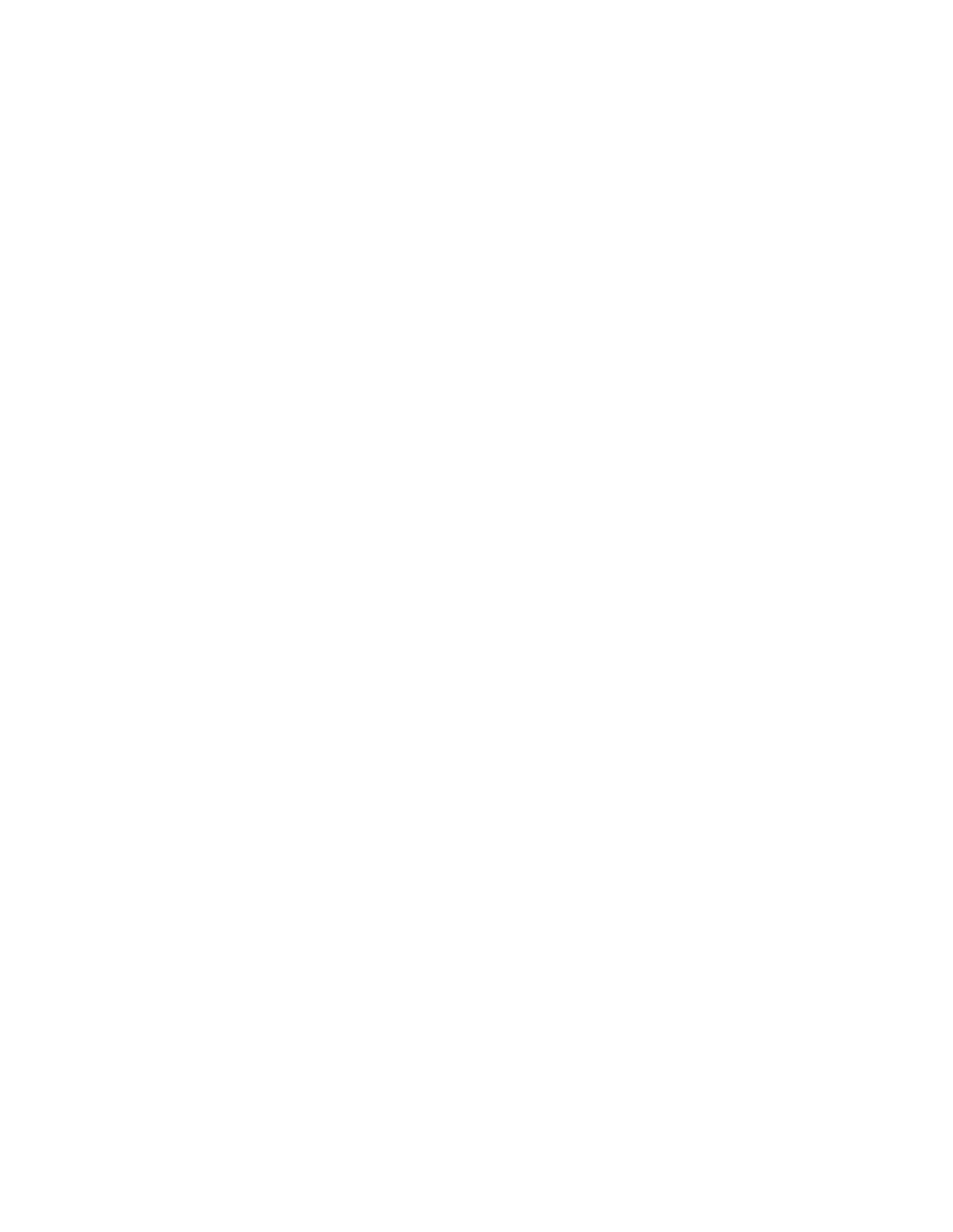# **Table of Contents**

| 2. |  |
|----|--|
|    |  |
|    |  |
|    |  |

| ູບ. |  |
|-----|--|
|-----|--|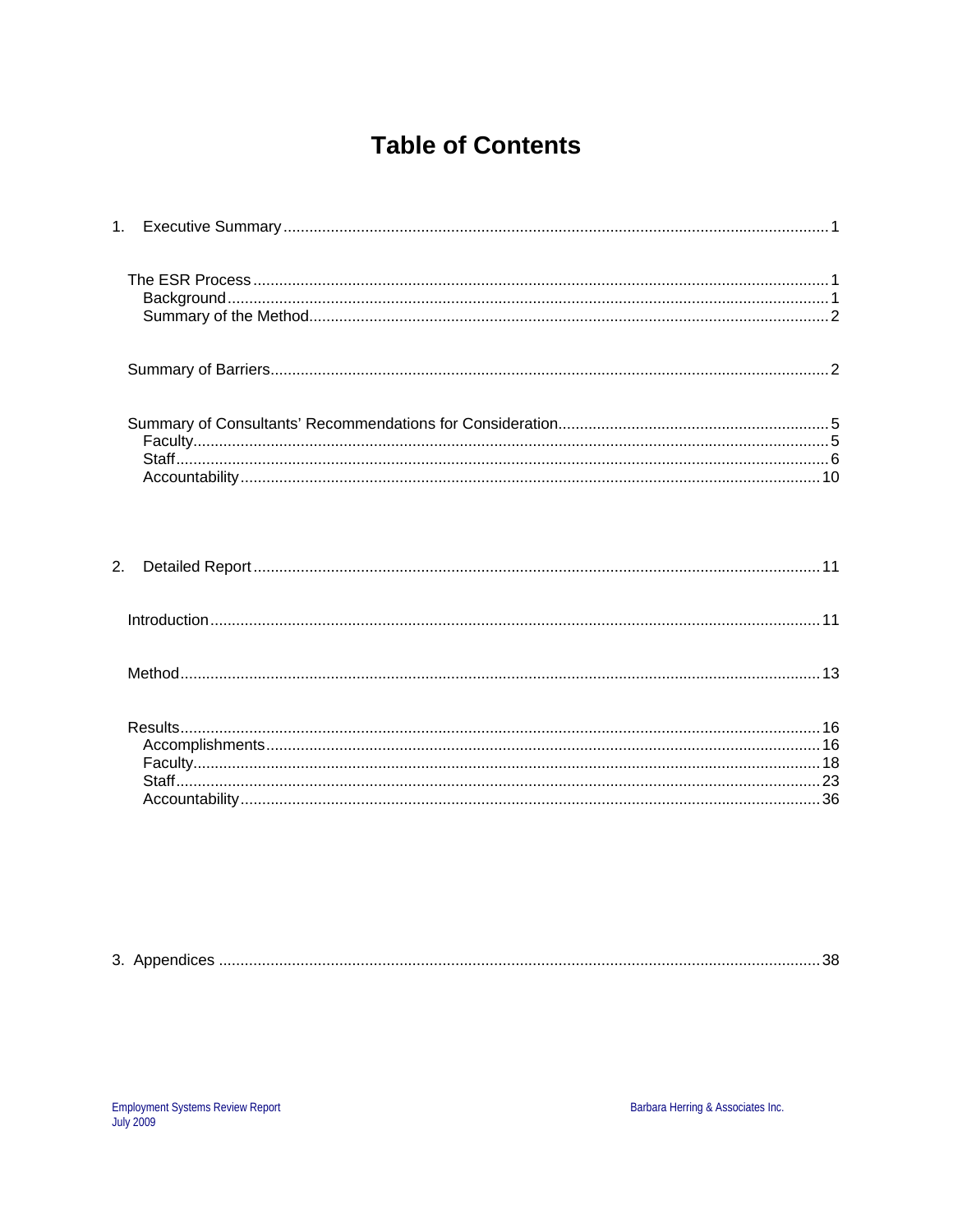# <span id="page-3-0"></span>**1. EXECUTIVE SUMMARY**

# **THE ESR PROCESS**

## **Background**

The University of Western Ontario conducted the ESR reported here in order to identify employment barriers to four designated groups (women, Aboriginal persons, persons with disabilities and members of visible minorities - the designated groups). The ESR was undertaken to assist Western in its equity planning by suggesting alternative employment policies and practices that will support equality of opportunity for all employees and potential employees.

The ESR also fulfils one of Western's obligations under the Federal Contractors' Program (FCP), a condition of receiving more than \$200,000 in federal government business. As required by the FCP, Western's ESR is focused on explaining "gaps" in the representation of designated groups in its workforce compared to the availability of qualified members in those same groups in the external workforce. Western's Workforce Analysis Summary Report 2008 reported significant<sup>[1](#page-3-1)</sup> gaps in the following occupational groups.

|                     | Table 1. Summary – Significant Gap Analysis                                                                                                                    |            |            |  |
|---------------------|----------------------------------------------------------------------------------------------------------------------------------------------------------------|------------|------------|--|
| Women               |                                                                                                                                                                |            |            |  |
| $EEO\overline{G}^2$ |                                                                                                                                                                | <b>GAP</b> |            |  |
| #                   | Name                                                                                                                                                           | #          | $\%$       |  |
|                     | 19. Faculty                                                                                                                                                    | - 131      | 19%        |  |
| 8                   | Skilled Sales & Service (e.g., Chef, Cook, Senior Buyer, Sergeant/<br>Constable)                                                                               | - 4        | 22%        |  |
| 9                   | <b>Skilled Crafts &amp; Trades</b>                                                                                                                             | - 4        | 80%        |  |
|                     | <b>Visible Minorities</b>                                                                                                                                      |            |            |  |
| <b>EEOG</b>         |                                                                                                                                                                | <b>GAP</b> |            |  |
| #                   | Name                                                                                                                                                           | #          | $\%$       |  |
| 20.                 | Middle & Other Managers (Staff)                                                                                                                                | - 15       | 65%        |  |
| 3                   | Professionals (e.g., Programmer/Web designer, Analysts, Physician, Nurse,<br>Co-ordinators, Research Scientist/Associate, Engineer and<br>Librarian/Archivist) | - 81       | 49%        |  |
| 13                  | Other Sales & Service (e.g., food servers and cashiers, "A" group only)                                                                                        | $-13$      | 76%        |  |
|                     | <b>Persons with Disabilities</b>                                                                                                                               |            |            |  |
|                     | EEOG                                                                                                                                                           |            | <b>GAP</b> |  |
| #                   | Name                                                                                                                                                           | #          | $\%$       |  |
| 21.                 | Professionals                                                                                                                                                  | $-14$      | 33%        |  |
| $\overline{7}$      | 22. Admin & Senior Clerical                                                                                                                                    | - 6        | 43%        |  |
|                     | <b>Aboriginal Persons</b>                                                                                                                                      |            |            |  |
| <b>EEOG</b>         |                                                                                                                                                                |            | GAP        |  |
| #                   | Name                                                                                                                                                           | #          | $\%$       |  |
| 23.                 | 24. Professionals                                                                                                                                              | -5         | 63%        |  |
|                     | 25. Total Western workforce                                                                                                                                    | - 9        |            |  |

<span id="page-3-1"></span><sup>19.</sup> <sup>1</sup> Numerical gaps of three or larger **and** percentage gaps of 20% or more and numerical gaps of 50 or more are considered "significant" by FCP definition. Where there are small gaps in several EEOG's for a designated group, this must also be included in the ESR. (At Western this applies to Aboriginal persons). See Appendix A for more details regarding these determinations.

<span id="page-3-2"></span><sup>20.</sup>  $2e^{2}$  EEOG or Employment Equity Occupational Group refers to a federal classification system based on the National Occupational Categories.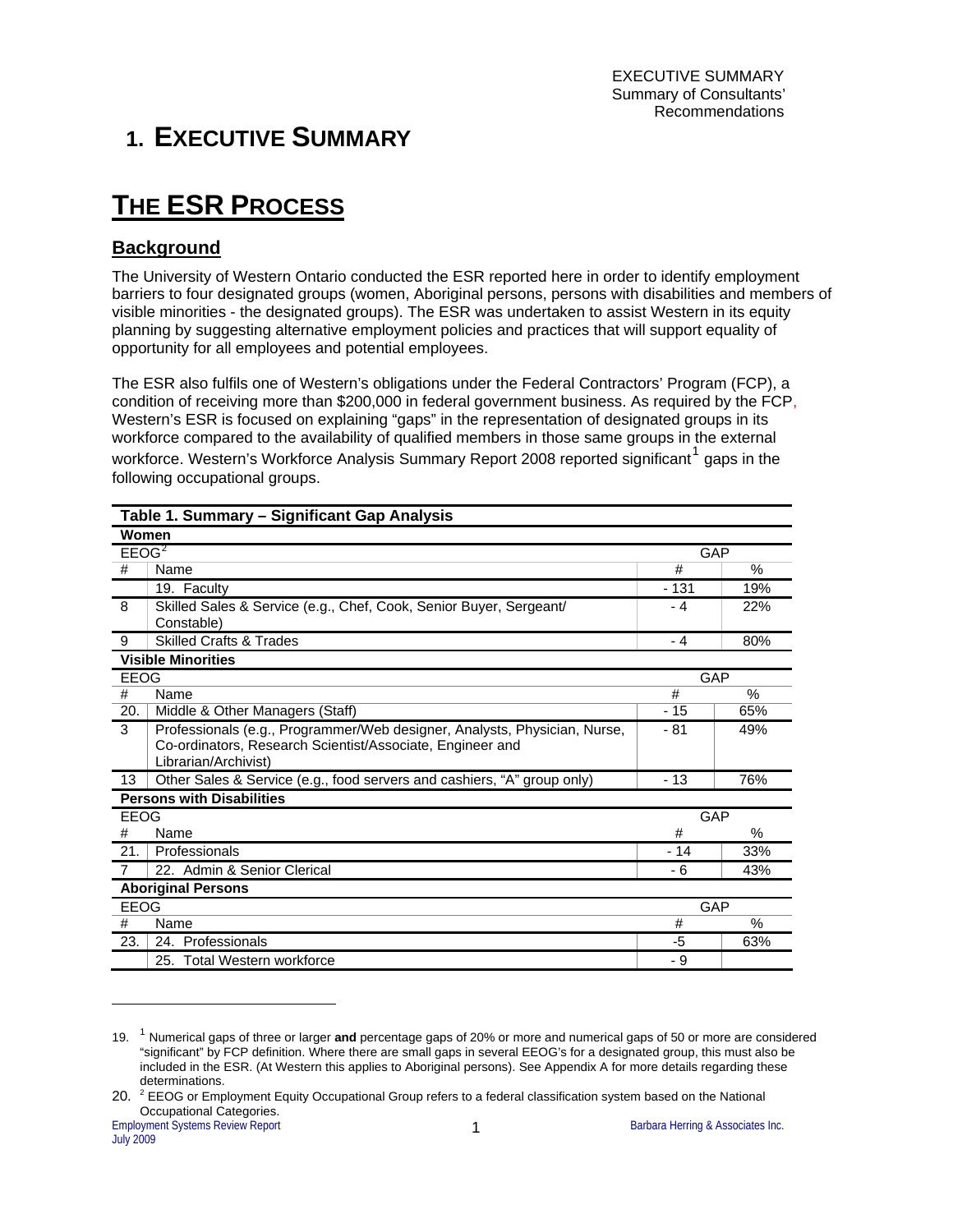#### EXECUTIVE SUMMARY Summary of Consultants' Recommendations

<span id="page-4-0"></span>The workforce analysis and ESR were approved and finalized by the Director, Equity and Human Rights Services (EHRS).

## **Summary of the Method**

The consulting firm of Barbara Herring & Associates Inc. in association with Hitner Starr Associates carried out the ESR from January to July 2009.

To prepare for the ESR, the consultants worked with EHRS, a working group representing Faculty and Staff Relations and a union consultation group representing all parts of the organization.

Western announced the ESR to faculty and staff using a variety of University communications channels. Faculty and staff, including members of the President's Standing Committee on Employment Equity (PSCEE), were invited to participate in focus groups or interviews in order to provide the consultants with a variety of employee perspectives

The ESR included an assessment of the following employment systems for barriers: recruitment, selection and hiring; training and development; promotion; retention and termination; and reasonable accommodation.

The ESR included interviews/focus groups with a total of 107 employees, from all levels of the organization, including representation of all the designated groups. While this is a small percentage of the Western workforce, the views were highly consistent with each other and thus provided the consultants with a unified picture of Western's employment systems.

The EHRS staff, senior HR executives and the union consultation group reviewed the findings of the ESR and suggested strategies to address the barriers identified. These suggestions were taken into account in developing the consultants' ESR recommendations for the University to consider.

#### Caveats:

l

- 1. In order to maintain confidentiality and respect the privacy of the ESR participants, some of the barriers/issues/concerns expressed in this Report cannot be detailed in any more expansive way than is herein presented.
- 2. This ESR is focussed exclusively on explaining the gaps identified in the workforce analysis<sup>[3](#page-4-1)</sup>. The consultants acknowledge that there may be barriers to other groups or barriers within other employment systems that are not discussed in this review.

# **SUMMARY OF BARRIERS**

This section contains a high level overview of barriers identified in the ESR as having contributed to the under-representation of designated group members identified in the workforce analysis. The Detailed Report provides a comprehensive explanation and discussion of each barrier.

#### **Primary Barriers to Women Faculty**

The University's Employment Equity Guide provides a good explanation for the current underrepresentation of women among faculty. In particular, in some Faculties, an emphasis on traditional content and traditional teaching/research approaches favours the academic areas and approaches where male job seekers are concentrated. This may discourage women job seekers from applying to Western and may be a barrier to the selection of those who do apply.

<span id="page-4-1"></span>Employment Systems Review Report **2 2** Barbara Herring & Associates Inc. 21.  $3$  Due to the nature of the contractual relationship between the consultants and the University. July 2009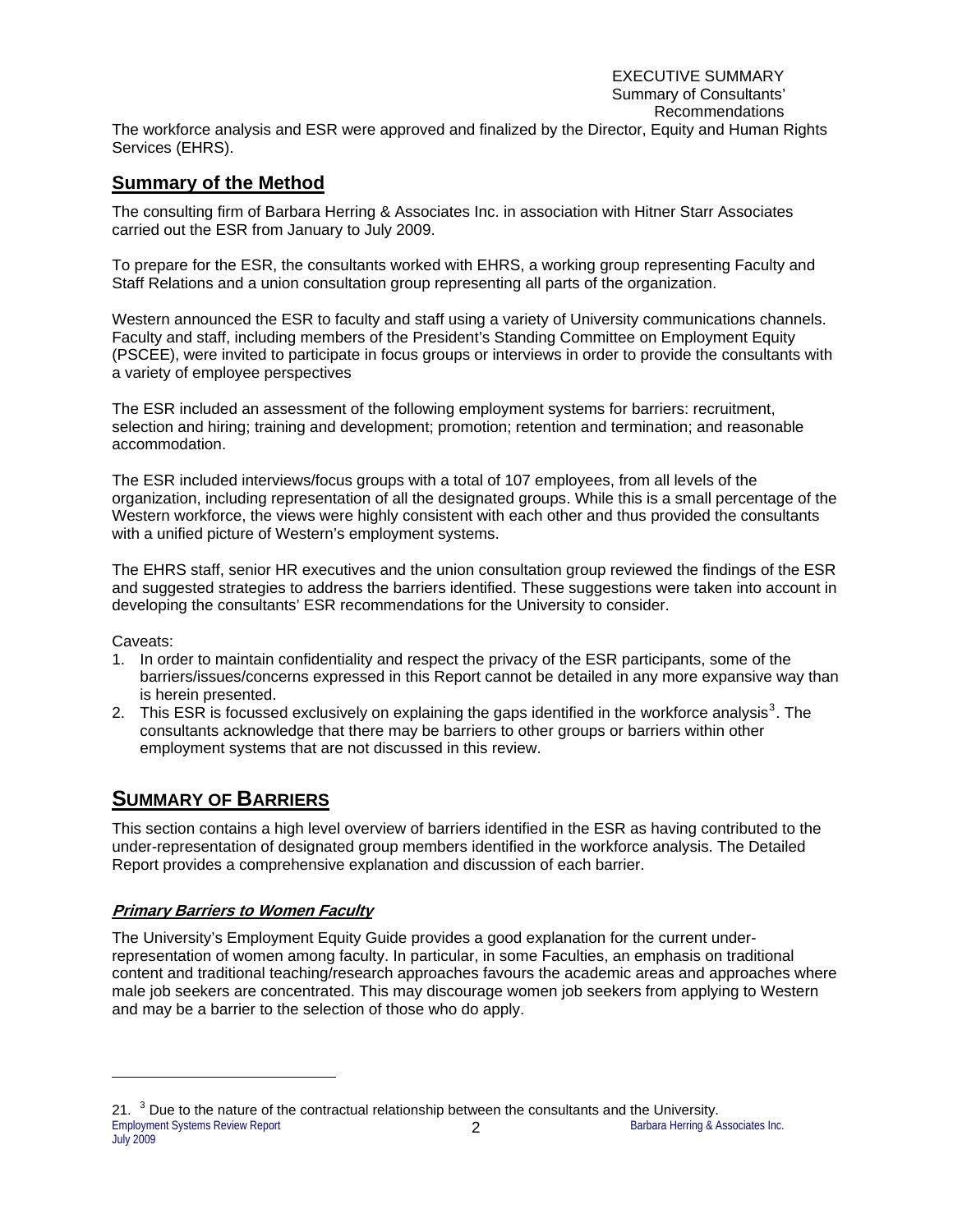In addition, it appears that some Faculties may have difficulty attracting women candidates because these Faculties have a poor reputation in the academic community outside Western with respect to hiring and supporting women faculty members.

Women faculty members are not as well supported as their male colleagues in their upward mobility (i.e., in obtaining tenure and for promotion to full professor)<sup>[4](#page-5-0)</sup>. While women faculty members receive substantial support during pregnancy and in the first year after giving birth, this is still less than optimal support in balancing work and family responsibilities, particularly after the first year. For example, during maternity leave, women are not supported for the work required to maintain an active research laboratory. As well, women are not consistently given course schedules and services assignments that take into account the responsibilities they have for care of young children.

#### **Key Barriers to Staff – Aboriginal Persons, Persons with Disabilities and Members of Visible Minorities**

These groups are under-represented in professional and/or managerial positions, jobs covered by the Professional and Managerial Association (PMA). One barrier is the lack of external hiring for these jobs since PMA policies favour internal candidates in that they allow for promotion through appointment without competition or the reclassification of existing roles.

When Western is recruiting externally, the jobs are typically advertised only on Western's website. People outside the "web of connections" of current Western staff and students are less likely to be aware of job advertised only through this narrow recruitment channel.

Western has done a limited amount of outreach recruitment to encourage job applicants in the designated groups. However, it appears that this is not sufficient to reach and encourage job seekers.

Western's job application system is atypical (i.e., the on-line application process does not allow for covering letter and resume to be submitted as one document but requires the applicant to cut and paste their resume into sections on the system.) Thus, even when job seekers are aware of the on-line system of recruitment, the application process makes it more difficult for people outside the University community to apply for positions.

For current employees in the designated groups, the University's complaints-based and mediation-based system for responding to harassment and discrimination complaints may be difficult for members of the designated groups to use because of perceived and actual power imbalances among employees based on job level and also designated group status. This may be a barrier to retaining designated group employees.

#### **Additional Key Barriers Aboriginal Persons - Staff**

In addition to the general barriers described in the previous section, there are several barriers specific to Western's goals to close the gaps related to Aboriginal persons.

Past negative experiences of Aboriginal persons with the University directly as employer and indirectly as a central institution of the City of London, may be a barrier to the University's current attempts to attract Aboriginal job seekers. Without further<sup>[5](#page-5-1)</sup> outreach to the Aboriginal community, these perceptions may remain unchallenged.

Western has a practice of favouring levels of education beyond the minimum required to do the job (termed "credentialism"). Aboriginal persons in Canada, statistically, have a lower level of formal

<span id="page-5-0"></span><sup>22. &</sup>lt;sup>4</sup> Internal University data indicate that women are particularly under-represented among Associate and Full Professors.

<span id="page-5-1"></span><sup>23. &</sup>lt;sup>5</sup> As described in the Detailed Report, Staff Relations has initiated some outreach initiatives with the local Indigenous community.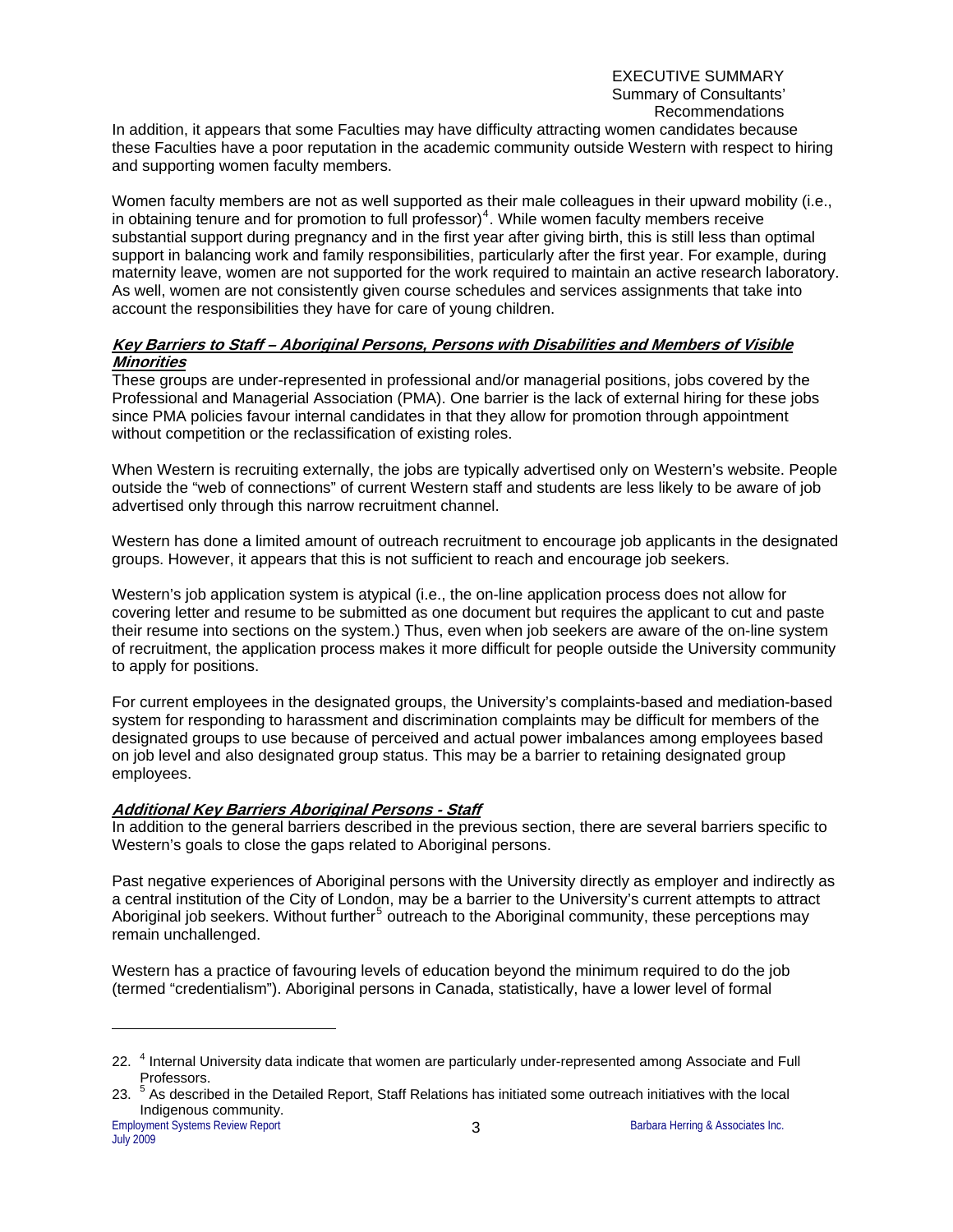#### EXECUTIVE SUMMARY Summary of Consultants' Recommendations

education than do other Canadians<sup>[6](#page-6-0)</sup>. Thus, credentialism is a barrier to hiring Aboriginal persons who may be very capable of doing the job.

Aboriginal persons, a small minority of employees, lack an identified source of support for issues arising from balancing work and Aboriginal-specific issues (e.g., misunderstandings at the intersection of Aboriginal culture and the University norms, or in balancing work and community obligations).

#### **Additional Key Barriers to Members of Visible Minorities - Staff**

As a general observation, difference does not appear to be encouraged or respected at Western. Employees expressed the belief that conformity is valued and rewarded at all levels of the organization, both among faculty and staff. Members of the designated groups are not confident that organizational actions take into account differences relating to designated groups. They pointed out that Aboriginal persons, members of visible minorities and persons with disabilities are not represented in leadership or human resources-related positions and are not consistently represented in visual representations of the University.

Few supervisors and managers have had training in cross-cultural skills and anti-racism sensitivity, and those who have had this training received it outside Western. Interviewees reported a lack of sensitive, inclusive attitudes with respect to English as a second language or to employees with accents other than mainstream ones.

Members of visible minorities are under-represented in Other Sales & Services jobs (at Western, food servers and cashiers). One barrier to closing this gap is the lack of external hiring, in part due to the clause in the Canadian Union of Public Employees (CUPE) 2692 collective agreement favouring internal candidates in the hiring process.

#### **Additional Key Barriers to Persons with Disabilities - Staff**

1

Persons with disabilities are under-represented in Admin & Senior Clerical jobs. One barrier to closing this gap is the lack of external hiring, in part due to the clause in the University of Western Ontario Staff Association (UWOSA) collective agreement favouring internal candidates in the hiring process.

Persons with Disabilities, statistically, have a lower level of education than do other Canadians. Thus Western's practice of credentialism (described in the section above on barriers to hiring Aboriginal persons) is a barrier to hiring job seekers with disabilities who may be very capable of doing the job.

While there are several committees of volunteers tasked with making recommendations with respect to various aspects of access and accommodation [i.e., Western Ontarians with Disabilities Act Committee (WODAC), Barrier-free Committee and CARE (a committee focused on student needs)], there is no clear staff or executive responsibility or follow-up to ensure that the recommendations of these committees are implemented.

Attitudes of Western employees toward employees with disabilities have been formed primarily through experiences with ill or injured workers. This often results in a situation where the disability impacts negatively on the workload or some other aspect of the jobs of co-workers and managers. Colleagues are less likely to be negatively impacted by a colleague who has a disability *before* hiring and is judged to be the best person for the job.

<span id="page-6-0"></span>Employment Systems Review Report **4 4** Barbara Herring & Associates Inc. 24. <sup>6</sup> A legacy from experiences with oppressive federal policies such as the system of residential schools. July 2009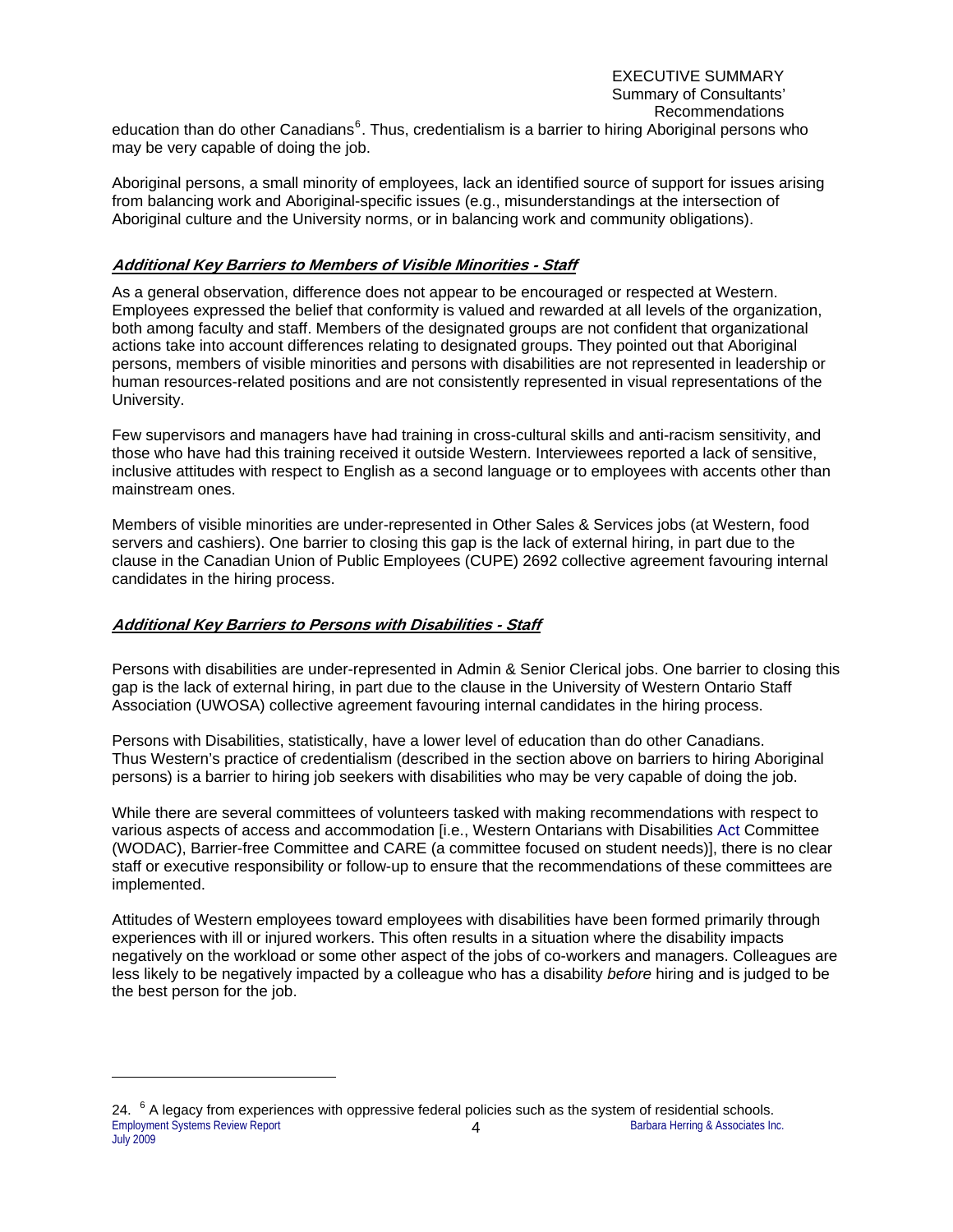#### <span id="page-7-0"></span>**Key Barriers to Women – Staff**

Women are under-represented among staff in jobs that have traditionally been male dominated (i.e., Skilled Crafts & Trades, and in Skilled Sales & Service jobs such as chef, cook, buyer, sergeant/constable). As with the other three designated groups, the lack of outreach recruitment may be a barrier to Western reaching these women job seekers.

For women who work in these jobs at Western, negative male attitudes appear to be a barrier to the selection or retention of women into these jobs.

#### **General Barriers**

Western does not yet have accountability processes in place to support the FCP requirements. While Western publishes a yearly workforce analysis report, staff leaders and most Staff Relations Officers are unaware of the gaps for which they are responsible.

Managers receive limited training for managing a diverse workforce. Faculty and Staff Relations personnel and HR staff within Faculties are not optimally prepared to provide expertise to Appointments Committees/hiring managers/leaders in hiring, retaining and leading a diverse workforce.

There are no managerial consequences for a lack of action or lack of results in closing the gaps identified in the workforce analysis. The fact that academic managers (e.g., Chair, Dean, Provost) at Canadian universities are non-permanent positions means that conventional ways of holding academic leaders responsible for FCP requirements and outcomes are unlikely to be effective.

# **SUMMARY OF CONSULTANTS' RECOMMENDATIONS FOR CONSIDERATION**

The Summary includes all consultant recommendations. The recommendations are repeated in the body of the Detailed Report within the related sections.

## **Faculty**

#### **Barriers in Outreach, Recruitment, Selection and Hiring**

- 1. Examine the gender balance of professors in subject areas of focus identified at Western compared to the field as a whole to determine if the choice of area creates a systemic barrier to women. In fields where this analysis suggests a gender bias, require the Faculty to propose strategies to balance off this bias.
- 2. In Faculties where women are under-represented compared to subject-level availability, require Appointments Committees to submit a plan to the Provost's office for outreach to potential women candidates. Further, require these Committees to show that they have been successful in recruiting viable women applicants before the selection process can proceed. As is currently the procedure, continue to require Appointments Committees to present the rationale for their final selection to the Provost's office before the unit head undertakes negotiations with the successful candidate.
- 3. Expand the current initiatives to provide additional support for job search in the London area for spouses of successful probationary or tenured faculty members for jobs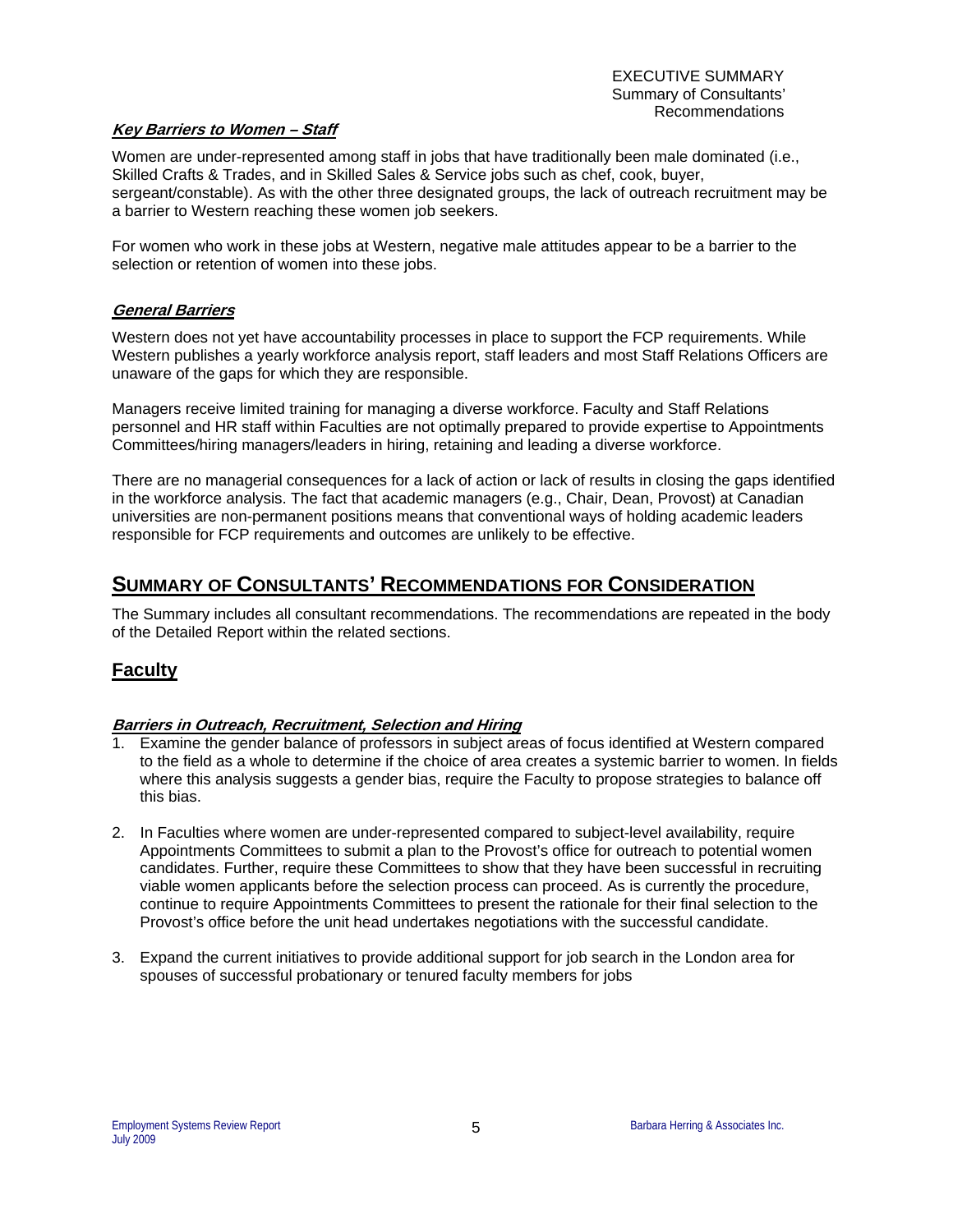### <span id="page-8-0"></span>**Barriers to Faculty Retention (Working Conditions, Reasonable Accommodation, Attitudes, Development and Promotion)**

- 4. Provide more support to faculty in balancing work and family responsibilities:
	- For women and men who identify themselves as care-givers of young children<sup>[7](#page-8-1)</sup> (i.e., those who do not have a spouse/partner at home caring for the children) or other dependents, require Chairs and Deans to discuss with these care-givers how the Department/Faculty can support their dual role by, for example, reviewing the type of service contribution they are asked to make or the teaching times assigned. Provide an appeal process up to and including the Provost's office for care-givers who do not believe their reasonable requests have been accommodated.
	- **In Faculties where women are under-represented compared to availability in their subject area,** provide funding for up to one-year appointments of researchers who can manage the lab of a care-giver who is on maternity or parental leave.
- 5. Strengthen the Non-Discrimination/Harassment Policy to make clearer the responsibility of academic leaders for a respectful workplace, and the actions academic leaders are expected to take when they observe a breach of this article. Discuss with the University of Western Ontario Faculty Association (UWOFA) ways to similarly strengthen the non-discrimination and harassment articles of the collective agreement.<sup>[8](#page-8-2)</sup>
- 6. Develop a formal mentoring system to ensure that each non-tenured faculty member and those working toward full professorship are provided with the advice, support and encouragement they need to succeed. Where possible, provide women and other designated group candidates with access to mentors of their own group, without imposing the requirement for such a match.
- 7. Provide more leadership development related to the designated groups:
	- Develop an equity training process for Promotions and Tenure Committees and require Deans to ensure their committees undertake this training.
	- Mandate new Chairs to access leadership training related to equity, human rights and designated group issues.
- 8. Consider ways in which Western can send a definitive message to the academic community that Western is now welcoming of women faculty.

## **Staff**

#### **Barriers in Outreach, Recruitment, Selection and Hiring**

- 9. Provide more outreach to designated group job-seekers:
	- Place ads regularly or on a continuing basis in locations that reach a wide audience of job seekers to inform job seekers to check the Western website for job ads. These should include Monster, Workopolis and the London Free Press.
	- **Contact employment counsellors in the local area to inform them of the need to check the** Western website for jobs and about the Western application process.

<span id="page-8-2"></span>Employment Systems Review Report 6 Barbara Herring & Associates Inc. 26. <sup>8</sup> See parallel recommendation for administrative managers (Recommendation 19)

<span id="page-8-1"></span><sup>25.</sup>  $^7$  Young children are usually considered to be those up to the age of 11 since at this age children may remain at home unsupervised.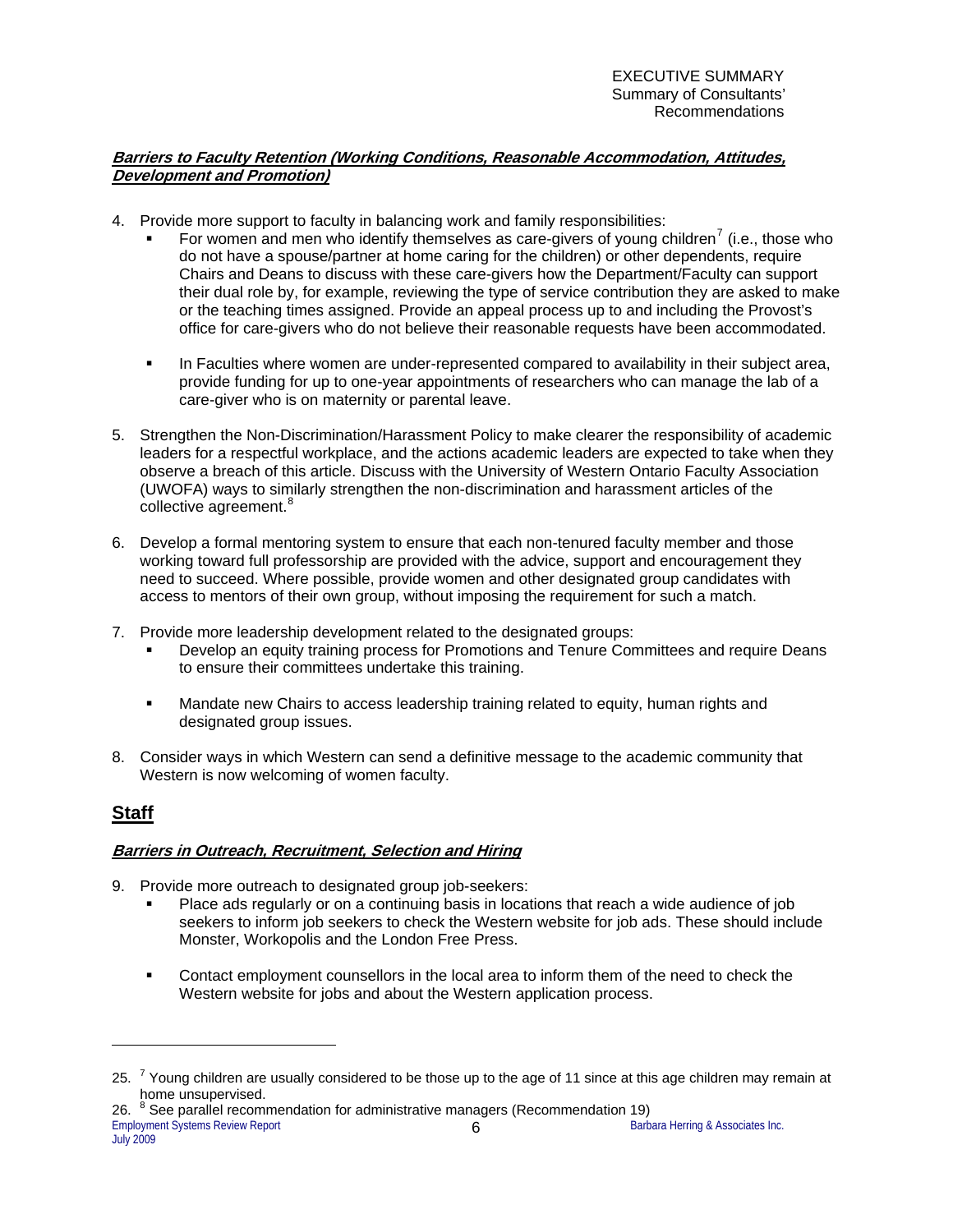#### EXECUTIVE SUMMARY Summary of Consultants' Recommendations

- Develop a network of organizations through which designated groups find jobs (e.g., Indigenous community organizations, organizations related to ethnic and racial groups, settlement services for new immigrants, organizations that assist persons with disabilities to find employment, organizations for women in non-traditional job areas). This network would provide Western contacts (e.g., Staff Relations personnel) with an opportunity to explain the types of jobs available at the University and the typical job requirements, and to inform members of the network about the Western website and the application procedures. The network could provide the Western representative with insights about any barriers that the University systems pose for the designated groups and assist the University with ideas to remove these barriers.
- In planning for and contacting potential networking organizations, consult with the Coordinator of Indigenous Services, the Coordinator of International Students Services and the Coordinator of Services for Students with Disabilities for assistance in identifying appropriate organizations and any other advice in approaching these groups.
- 10. Discuss with the PMA, UWOSA and CUPE 2692 ways to minimize the impact of the respective policies and/or collective agreement clauses encouraging internal promotion and promotion by seniority in job area(s) where the designated group(s) are under-represented, recognizing that the FCP requires unions to co-operate in efforts to remove barriers.
- 11. Discuss with UWOFA and Public Service Alliance of Canada (PSAC) Local 610 ways to establish guidelines for non-biased hiring practices for faculty to use when they hire Research Scientists/Associates.
- 12. Review job postings from an equity perspective:
	- Focus selection criteria on skills, knowledge and personal characteristics that are required to perform the job.
	- **Review all job postings from a diversity perspective, to ensure that when the job requires the** incumbent to serve, supervise or lead a diversity of students/clients/subordinates, that this is explicitly included in the job requirements and selection criteria.
	- Focus selection criteria on skills, knowledge and personal characteristics that are required to perform the job rather than on credentials or a set number of years of experience.
	- If a set number of years' experience is stated, ensure that this is the minimum number of years to do the job in the first weeks of work.
	- Unless the law requires a credential, ensure that the education requirement represents the minimum required to do the job (e.g., no higher credential than current incumbents) and that the phrase "or equivalent experience" is added to all requests for credentials. Ensure that hiring managers know how to assess equivalent experience.
- 13. On the Position Description Form, add the caution that the credentials listed should be the minimum required for the job except where required by law.
- 14. Revise the selection tests for entry level Hospitality Services staff to reduce the reliance on written English and to ensure that the level of verbal English is that which is required for the main job duties.
- 15. Develop a procedure for informing all interview candidates about how to request accommodation for participating in the selection process.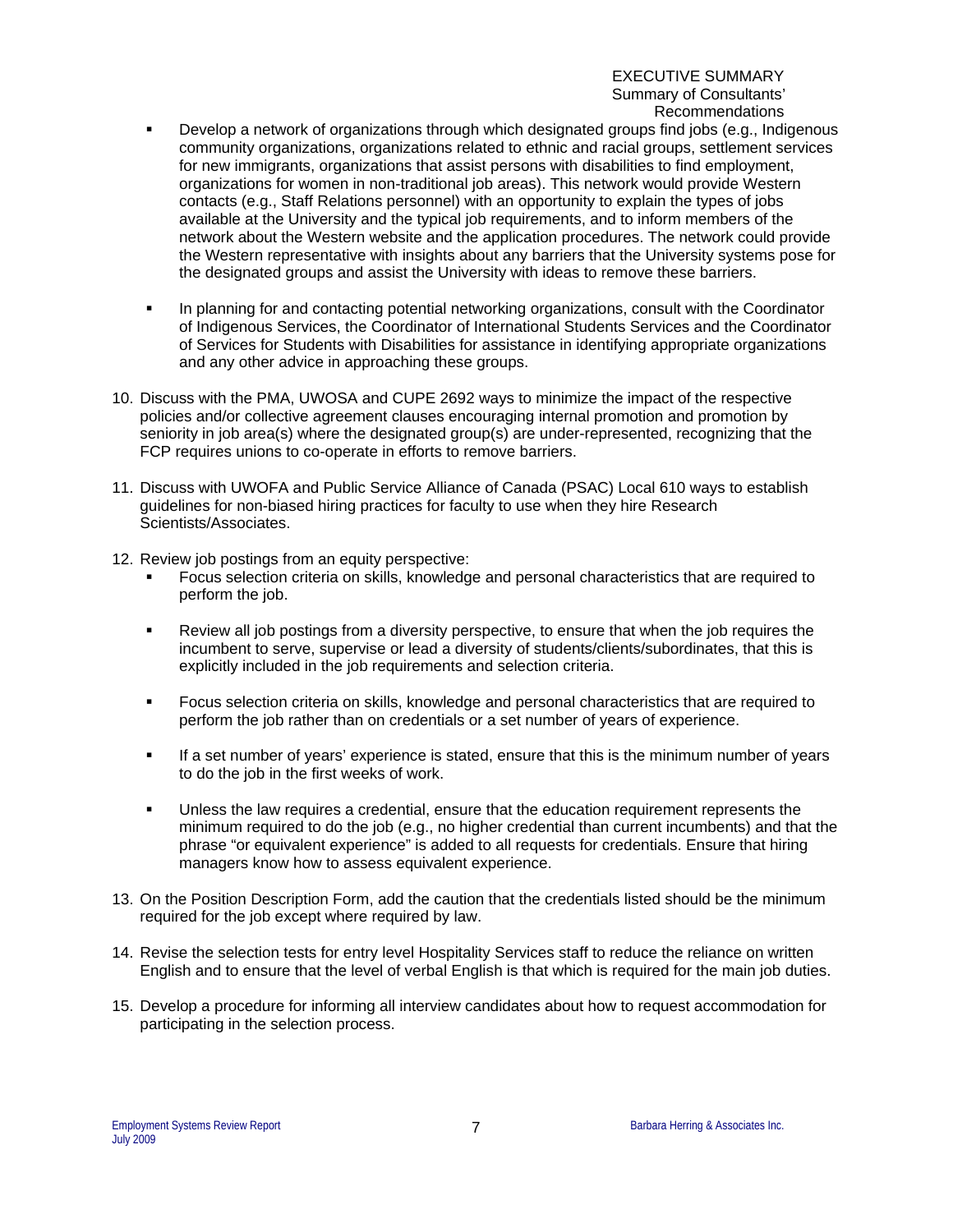### **Barriers to Staff Retention (Working Conditions)**

16. Provide more support for women in balancing work and family responsibilities:

- Discuss with the unions and faculty/staff associations the option of providing some paid time for care-givers for the care of sick children.
- **Provide parents of young children with assistance in finding suitable child care, when there are** no available spaces in the on-campus child care facility.
- 17. Continue efforts to create a more pro-active recruitment process and a more welcoming work environment for women in skilled crafts and trades jobs.
- 18. Provide support services for the specific needs of women in non-traditional work, and for employees who are Aboriginal persons, members of visible minorities or persons with disabilities. $^{\degree}$
- 19. Review and clarify the complaint procedures in the Non-Discrimination/Harassment Policies and in the non-discrimination and harassment articles in the collective agreements to include a more effective procedure for vulnerable complainants who are reluctant to file a complaint.
	- Continue to train all faculty and staff leaders in identifying harassing behaviours and impose an obligation on them to deal with the matter in consultation with the applicable Faculty/Staff Relations staff and/or EHRS staff. This could be included as part of the Respect in the Workplace program<sup>[10](#page-10-1)</sup>.
	- **Include an explicit procedure for staff and academic leaders to deal with a potentially poisoned** work environment or to bring complaints to EHRS in the absence of a specific complainant. Ensure that academic leaders both within and outside the bargaining unit clearly understand and are held accountable for this responsibility.
	- Develop a data analysis of staff transfers and terminations by designated group. Where EHRS observes a pattern of transfers and terminations of designated group members from one work area, this should trigger an investigation in the absence of a specific complainant.
- 20. Develop a process for Faculty and Staff Relations personnel to document and report on the prevalence of harassment and discrimination cases resolved by their office, in the same format as is used by EHRS, and to send a yearly summary to EHRS to add into their yearly report.

#### **Barriers to Staff Retention (Reasonable Accommodation)**

- 21. Develop an Accommodation Policy and related procedures. These should include:
	- A central registry for technical aids owned by the University.
	- A central budget which Departments can draw on to pay for technical aids and other accommodations for employees with disabilities when the cost exceeds a specified amount.
	- **IF** In support of new employees with disabilities, develop and implement a process for ensuring that, when a job offer is accepted, the new hire is invited to discuss accommodation needs, and that any equipment or technical aids required be acquired as expeditiously as possible, preferably before the new employee's start date.

<span id="page-10-1"></span><span id="page-10-0"></span><sup>27. &</sup>lt;sup>9</sup> Providing support comparable to that provided to students by the offices of Indigenous Services, Services for Students with Disabilities and International Student Services.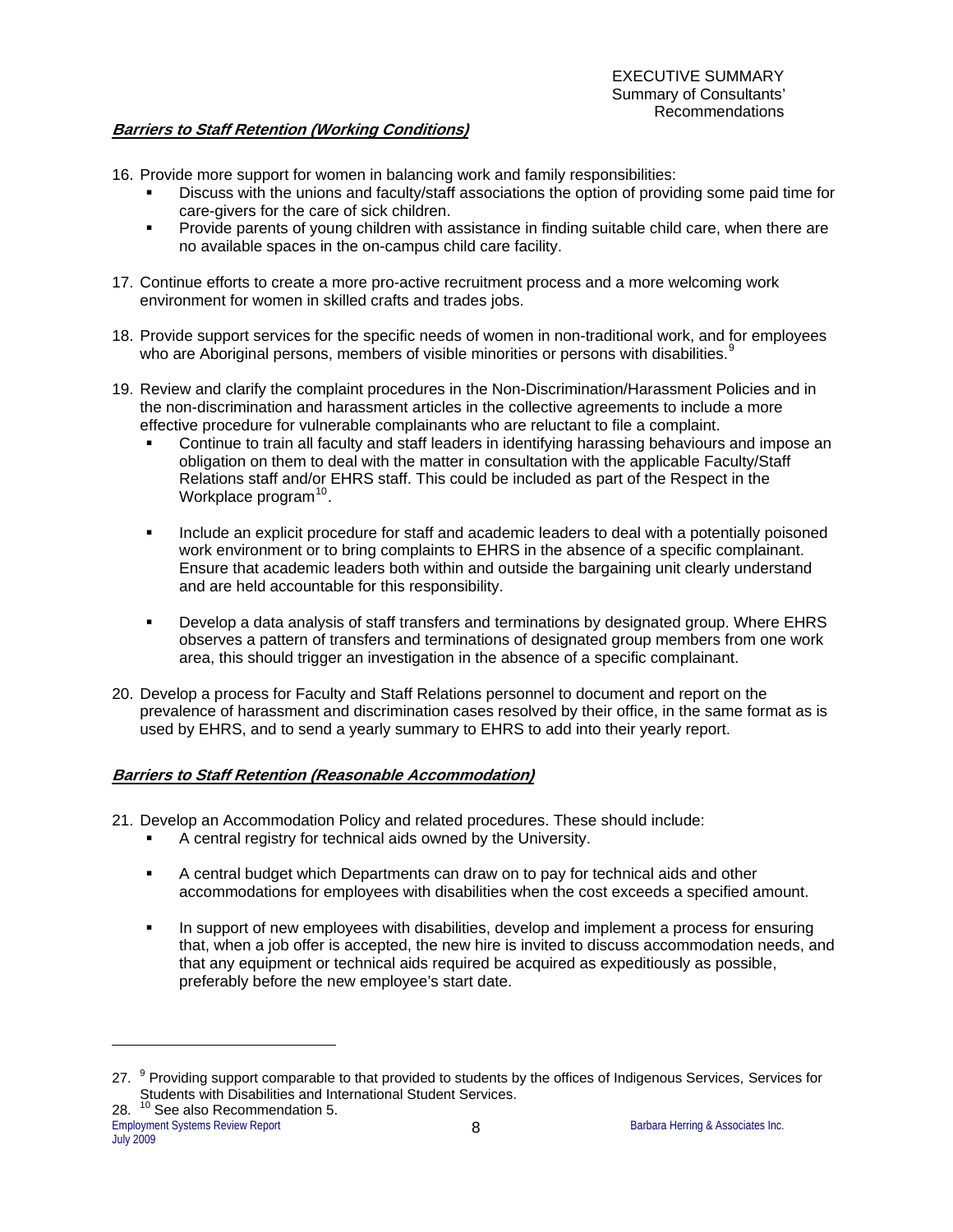22. Include on the membership of WODAC and the Barrier-free Committee, a representative from the senior leadership whose responsibility includes the overall planning for accessibility. Ensure that the responsibility for overall planning for accessibility is included in the performance evaluation of that leader. Establish regular communications between the Committee and the leader.

### **Attitudes and Organizational Culture**

23. Continue ongoing training in Respect in the Workplace:

- Continue to train supervisors and leaders in how to encourage a respectful, harassment free workplace emphasizing the adverse impact of a poisoned work environment on members of designated groups.
- **Include training as part of employee orientation and periodically conduct 'refresher' training for** all employees.
- 24. Develop a process for monitoring University-sponsored visual communications to ensure that a diversity of students and staff is consistently portrayed.

### **Barriers in Staff Training, Development and Promotion Processes**

- 25. Provide support for sessional and permanent staff members for ESL training. Consider ways to provide support to contract employees for ESL training, possibly through a system of "bursaries."
- 26. Provide additional leadership development opportunities:
	- Develop a formal mentoring system for staff and a process to ensure that designated groups get their fair share of mentors. Where possible, offer candidates mentors within their own designated group as well as other mentors.
	- **Establish and communicate the opportunity for employees who aspire to a leadership position to** participate in the Foundations of Leadership Program as preparation for advancement.
	- Encourage supervisors and managers to ask all staff members about their interest in special assignments, and to make efforts to share these assignments among all staff members.
	- **In performance dialogue discussions with PMA staff, encourage leaders to discuss the** employee's developmental needs related to their career aspirations, rather than only for current work improvement. Develop opportunities for similar discussions with other staff members.
- 27. Provide more training for managers and supervisors on managing a diverse workplace:
	- Include in Foundational Leadership Skills modules on managers' responsibilities under the Ontario Human Rights Code, the University's Non-Discrimination/Harassment Policy, and related articles of the relevant collective agreements.
	- **Include in Foundational Leadership Skills modules on managing diversity effectively, recruiting** and selecting a diverse team, strategies to encourage team members to value difference, and issues related to each of the designated groups.
	- **Provide managers and supervisors with ongoing training in human rights, employment equity** and managing diversity.
	- **Provide all leaders with training in non-biased recruitment and selection techniques.**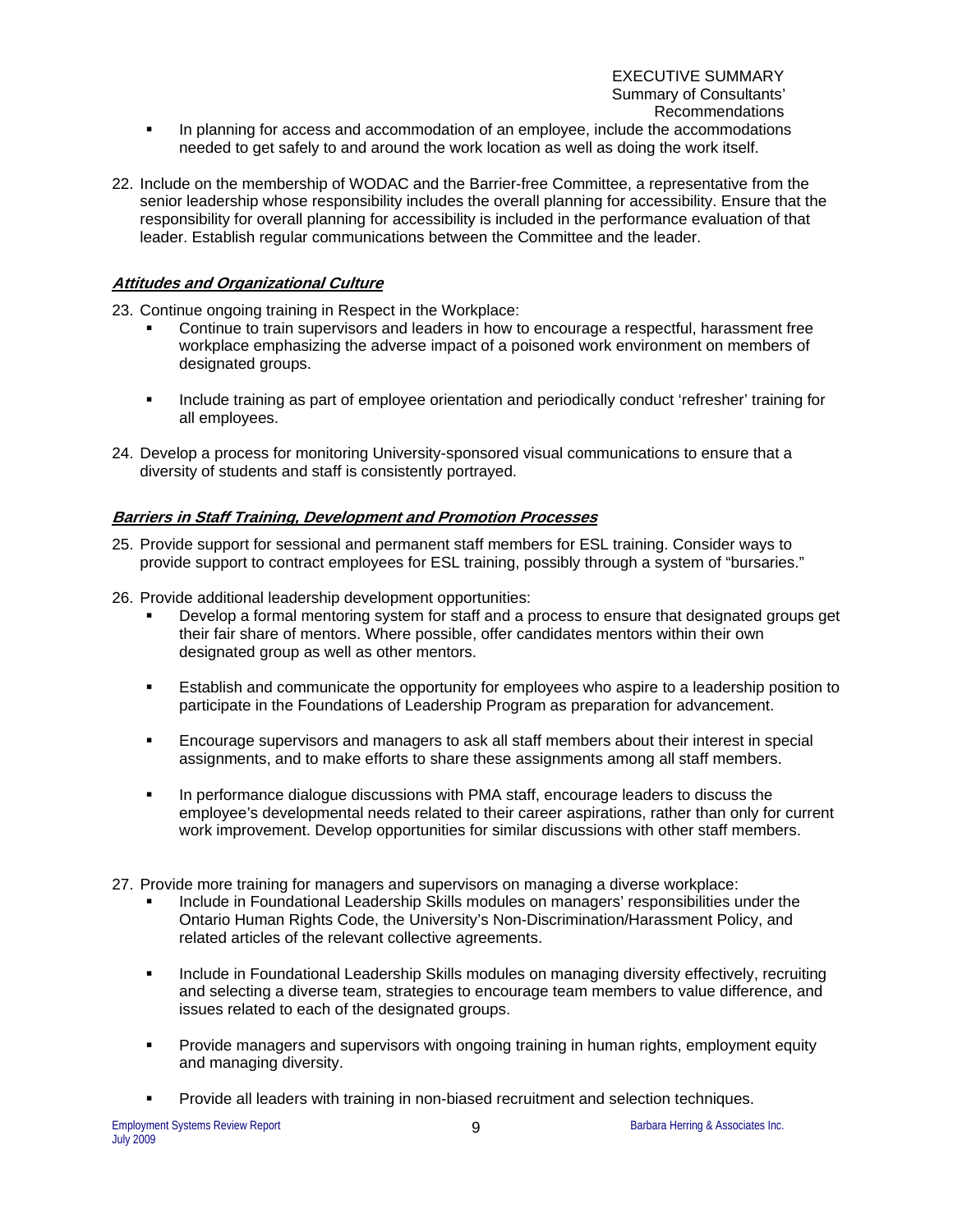EXECUTIVE SUMMARY Summary of Consultants' Recommendations

<span id="page-12-0"></span>28. Require that human resources staff within Faculties and Staff/Faculty Relations personnel engage in ongoing learning to develop a higher level of competency in all areas related to hiring and retaining a diverse workforce. Include diversity competencies in selection criteria for HR positions.

#### **Barriers in Staff Termination Processes**

29. Establish a process to obtain exit information on a confidential basis from employees voluntarily leaving their position, whether or not they are leaving the University. Invite interviewees to describe their designated group status, again on a confidential basis.

## **Accountability**

30. Expand the workforce analysis to include more detailed information on a yearly basis:

- Track and report data on new hires, promotions and terminations.
- **Research sources for designated group comparison data for faculty members by Department** and/or Faculty and provide Faculties with a gap analysis using comparison data at the level of Department or Faculty as available.
- Continue with plans to work with other universities to develop Canada-wide statistics by Department and Faculty.
- 31. Provide leaders with a gap analysis and other current equity data as a way of highlighting their personal responsibility for the FCP requirements.
	- Determine the appropriate data to provide Faculties in the yearly planning process as a basis for evaluating the outcomes of their efforts to hire and retain more women faculty and to promote women to tenured and senior Faculty positions (e.g., yearly hire, promotion and termination data). Produce and provide Deans with this Faculty-specific information and ask for an accounting of initiatives taken and results attained.
	- **Provide leaders and HR staff with specific information on the extent of under-representation of** designated groups by job categories within their area of responsibility. In the yearly performance evaluation process, hold Deans and managers accountable for initiatives and outcomes related to specific areas of under-representation.
	- Within the Faculty Planning Process, establish an accountability process for FCP outcomes (i.e., closing the gap for women.)
- 32. Organize the PSCEE report around the gaps identified in the workforce analysis. Provide a yearly assessment of initiatives and outcomes (i.e., change) related to each gap.
- 33. Assess the resources needed to implement Western's EE Plan based in part on these recommendations and provide additional resources where required.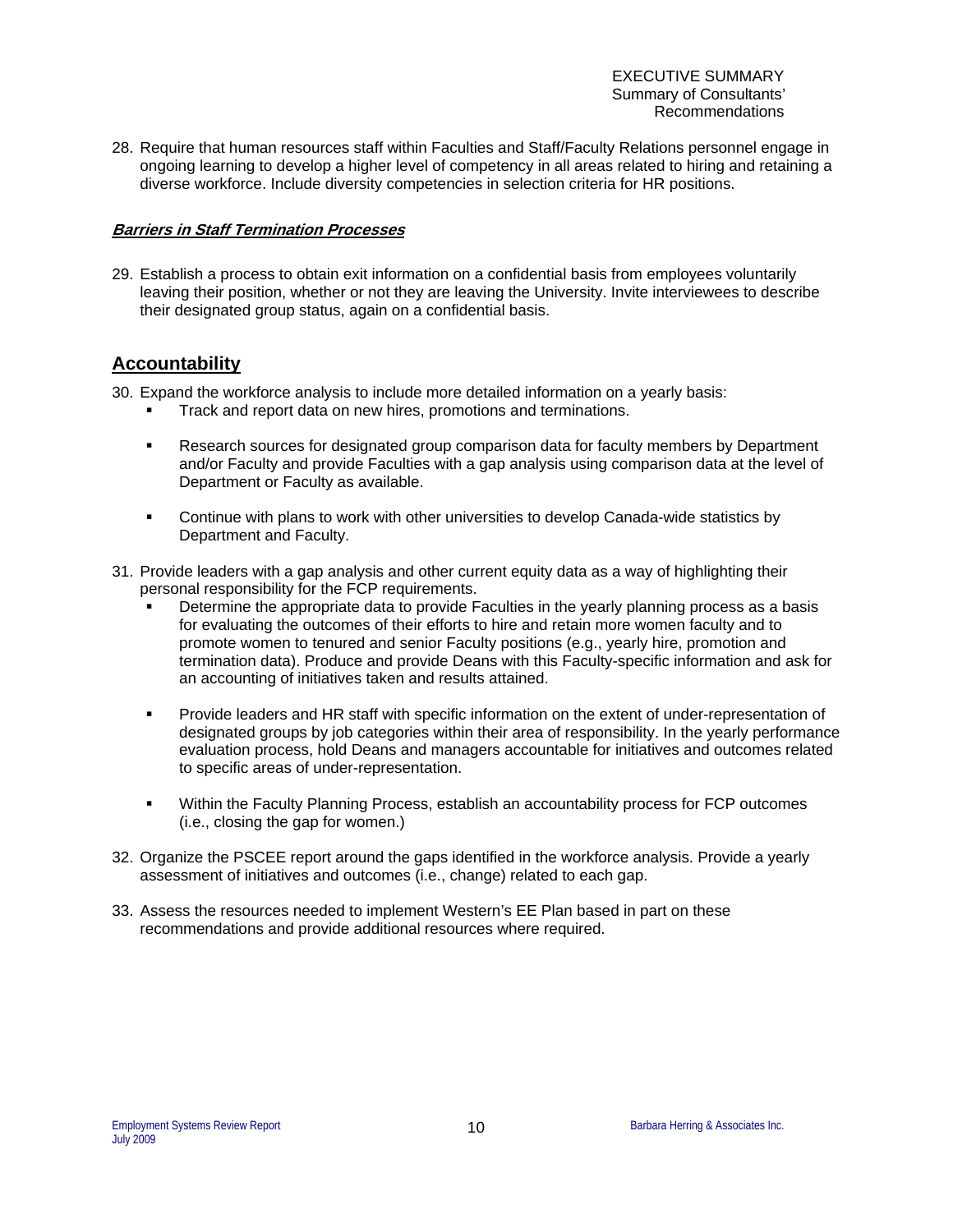# <span id="page-13-0"></span>**2. DETAILED REPORT**

## **INTRODUCTION**

The purpose of the Federal Contractors' Program (FCP) is to ensure that provincially-regulated organizations which do business with the Government of Canada, develop and implement an Employment Equity Program that is designed to achieve and maintain equality in the workplace for all employees and, in particular, Aboriginal persons, persons with disabilities, members of visible minority groups and women (i.e., the designated groups). Any provincially-regulated organization that is in receipt of a Federal Government grant or contract of \$200,000 or more must, as a condition of receiving federal funds, commit themselves to implementing employment equity.

The University of Western Ontario, as a federal grant recipient of more than \$200,000, has signed a certificate of commitment to employment equity. The conduct of an ESR is an integral part of this commitment.

Does this mean, therefore, that there are 'strings' attached to accepting federal funds? The answer is 'yes', but this is no different from accessing or being in receipt of private funds or private endowments. There are always criteria, restrictions, caveats, obligations – in other words, 'strings' attached to the receipt of any funding. Consider government funding as a 'public endowment'. As such, the FCP states that if Western (and indeed all universities) wishes to continue to access federal funding, then the university shall ensure that its workforce population fairly and equitably reflects the workforce population from which it draws it's staff and faculty members.

This ESR Report makes a number of recommendations in support of achieving employment equity for members of designated groups. These recommendations are designed to effect change … change in the way Western conducts business with respect to the recruitment, selection and retention of those groups who are underrepresented in their particular employment equity occupational groups (i.e., EEOGs) – faculty and staff.

The conduct and results of Western's ESR are consistent with its own strategic goals. In conducting employee interviews and focus groups as part of the ESR, a strong, common, collegial theme emerged – voiced by both faculty and staff - that Western wishes to provide *the best student experience among Canada's leading research-intensive universities*. Western's commitment to achieving employment equity will ultimately enhance both the student and the employee experience.

The consultants wish to acknowledge the contribution made by all the ESR participants and particularly the active support of the staff of Equity and Human Rights Services (EHRS).

In order to maintain confidentiality and respect the privacy of the ESR participants, some of the barriers/issues/concerns expressed in this Report cannot be detailed in any more expansive way than is herein presented.

#### **Purpose of the ESR**

The purpose of the ESR was to gain insights into the reasons for the gaps noted above and suggest alternative policies and practices which will support equality of opportunity for all employees and potential employees.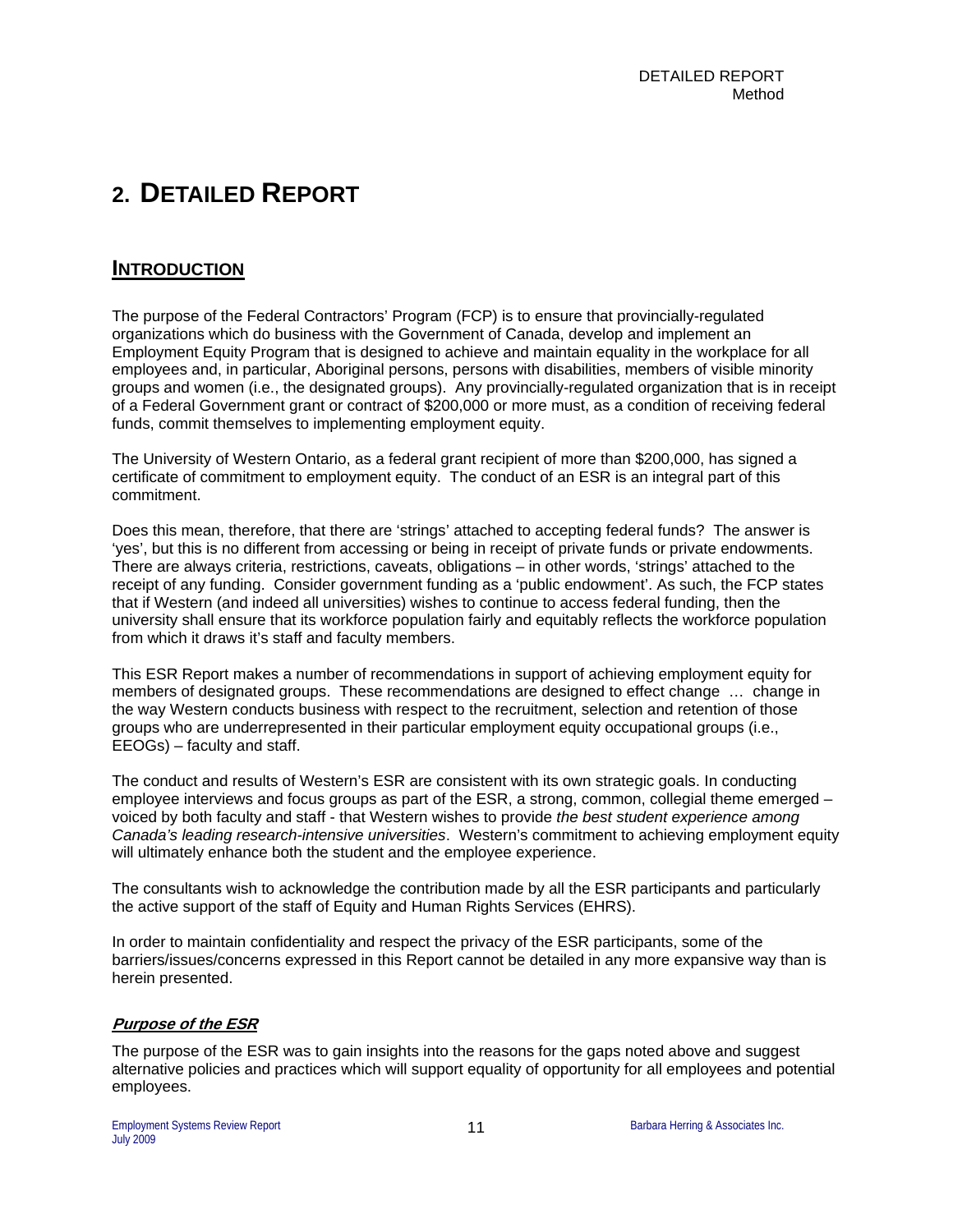### **Background**

The University of Western Ontario updated its Workforce Survey as of March 31 2008 across all locations and continues to update its Employment Equity (EE) database. In the updated survey, the University achieved a return rate of over 80% - a rate that provides a level of reliability sufficient to provide a valid basis for employment equity planning. As part of its commitment to the FCP, Western decided to conduct an Employment Systems Review (ESR) at this time to assist in its equity planning.

Western's Workforce Analysis Summary Report 2008, based on an updated workforce survey as of March 31 2008, found significant<sup>[11](#page-14-0)</sup> gaps in the following occupational groups (listed from largest numerical gap to smallest).<sup>[12](#page-14-1)</sup>

|                    | Table 1. Summary – Significant Gap Analysis |        |     |  |  |  |  |  |
|--------------------|---------------------------------------------|--------|-----|--|--|--|--|--|
| Women              |                                             |        |     |  |  |  |  |  |
| EEOG <sup>13</sup> |                                             | GAP    |     |  |  |  |  |  |
| #                  | Name                                        | #      | %   |  |  |  |  |  |
|                    | Faculty                                     | $-131$ | 19% |  |  |  |  |  |
| 8                  | <b>Skilled Sales &amp; Service</b>          | - 4    | 22% |  |  |  |  |  |
| 9                  | <b>Skilled Crafts &amp; Trades</b>          | - 4    | 80% |  |  |  |  |  |
|                    | <b>Visible Minorities</b>                   |        |     |  |  |  |  |  |
| <b>EEOG</b>        |                                             | GAP    |     |  |  |  |  |  |
| $\#$               | Name                                        | #      | %   |  |  |  |  |  |
| $\overline{2}$     | Middle & Other Managers (Staff)             | $-15$  | 65% |  |  |  |  |  |
| 3                  | Professionals                               | - 81   | 49% |  |  |  |  |  |
| 13                 | Other Sales & Service ("A" group only)      | - 13   | 76% |  |  |  |  |  |
|                    | <b>Persons with Disabilities</b>            |        |     |  |  |  |  |  |
| EEOG               |                                             | GAP    |     |  |  |  |  |  |
| #                  | Name                                        | #      | %   |  |  |  |  |  |
| 3                  | Professionals                               | - 14   | 33% |  |  |  |  |  |
| $\overline{7}$     | Admin & Senior Clerical                     | - 6    | 43% |  |  |  |  |  |
|                    | <b>Aboriginal Persons</b>                   |        |     |  |  |  |  |  |
| <b>EEOG</b>        |                                             | GAP    |     |  |  |  |  |  |
| #                  | Name                                        | #      | %   |  |  |  |  |  |
| 3                  | Professionals                               | -5     | 63% |  |  |  |  |  |
|                    | <b>Total Western workforce</b>              | - 9    |     |  |  |  |  |  |

Table 1. Summary – Significant Gap Analysis

<span id="page-14-0"></span><sup>29.</sup> 

<sup>30.</sup> 11 Numerical gaps of three or larger **and** percentage gaps of 20% or more are considered "significant" by FCP definition. Numerical gaps of 30 or larger are considered significant regardless of the percentage gap. See Appendix A for how % gap is calculated.

<span id="page-14-1"></span><sup>31. &</sup>lt;sup>12</sup> For more details, see Western's Workforce Analysis Summary Report 2008.

<span id="page-14-2"></span><sup>32. &</sup>lt;sup>13</sup> EEOG or Employment Equity Occupational Group refers to a federal classification system based on the National Occupational Categories.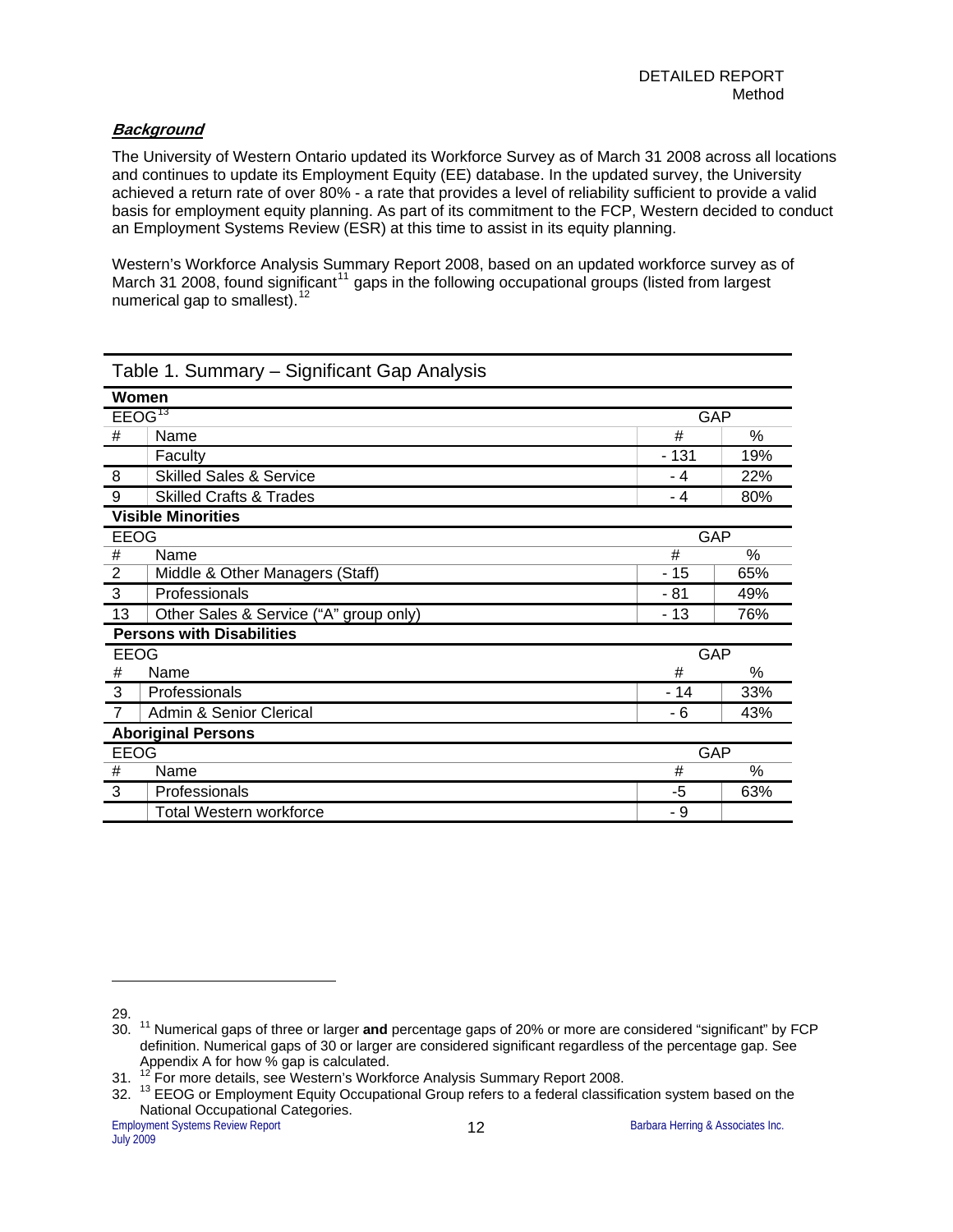# <span id="page-15-0"></span>**METHOD**

The FCP requires that Western conduct an ESR to explain the gaps found in the current workforce analysis (the gaps identified above). The ESR allows the organization to get an in-depth look at its human resources management systems.

The consulting firm of Barbara Herring & Associates Inc. in association with Hitner Starr Associates carried out the ESR in January to June 2009. The ESR methodology and analysis conforms to the Guidelines set out by Human Resources and Social Development Canada for the FCP.

The ESR included a review of all policies and documents related to human resources: recruitment, selection and hiring; training and development; promotion; retention and termination; reasonable accommodation; working conditions and attitudes; and corporate culture.

In particular, the ESR reviewed collective agreements, administrative policies and procedures, hiring policies, recruitment advertisements, on-line application process documents, orientation materials, training policies, materials and programs, accommodation policies and documents, documents related to discipline and termination.

The ESR included interviews/focus groups with a total of 107 employees, including:

- 2 staff in EHRS (Director and Advisor)
- 3 other interviews with Equity/Diversity-related employees within Faculties
- 12 interviews with Human Resources staff (Employee Services staff and staff within Faculties),
- 2 staff from Rehabilitation Services
- 5 interviews with senior leaders
- 6 interviews with faculty leaders (Chairs and Deans)
- 9 interviews with staff leaders (Directors, Managers)
- 21 interviews with representatives of employee unions and associations
- 20 interviews with other faculty and library staff
- 36 interviews with other staff.
- Interviewees included members of Presidents' Advisory Committee on Employment Equity (PSCEE), the Joint Employment Equity Committee (JEEC) and Western Ontarians with Disabilities Act Committee (WODAC), and staff in Indigenous Services, Services for Students with Disabilities and International Student Services (services with the Student Development Centre).

Of the 107 employees, 2 (2%) were Aboriginal persons, 11 (10.3%) were members of visible minorities, 3 (2.8%) were persons with disabilities and 71 (66.4%) were women. 18 (16.8%) did not belong to any of the designated groups.

While the total number of interviewees represents a small percentage of the Western workforce, the views were highly consistent with each other and thus provided the consultants with a unified picture of Western's employment systems.

The ESR analysis consisted of a review of each policy and the practices described by the interviewees to identify potential barriers.

#### **Communications and Consultation**

In addition to the interviews described above, the consultants worked with EHRS and with a union consultation group representing all parts of the organization.

Employment Systems Review Report **13 13** Barbara Herring & Associates Inc. In preparation for the ESR, the consultants met with the union consultation group to orient them to employment equity and the requirements of the FCP. At this meeting the group reviewed the findings of July 2009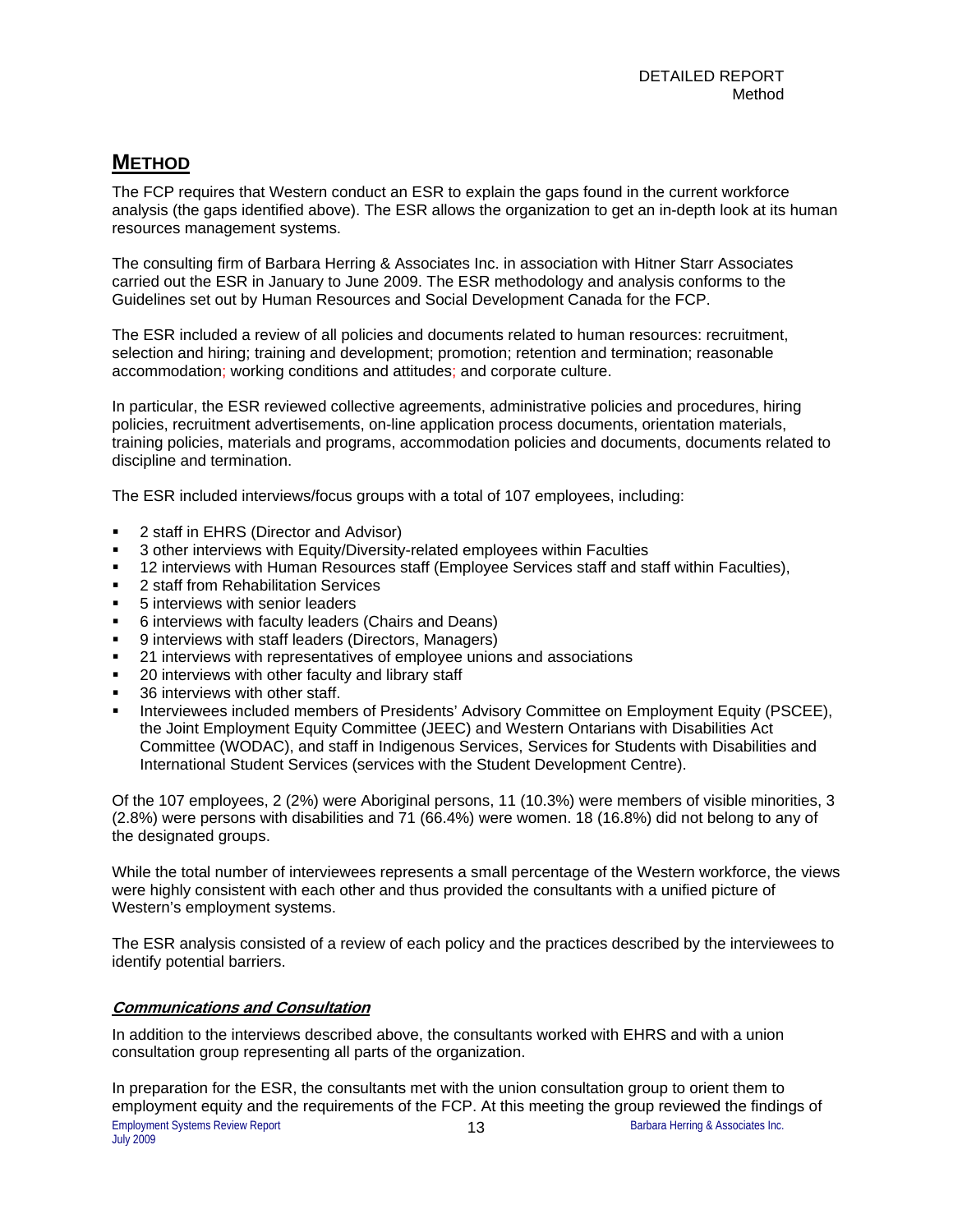the workforce analysis and had an opportunity to provide the consultants with advice and input on conducting the ESR.

The University leaders announced the ESR to faculty and staff members using all typical University communications vehicles.

Where the general voluntary invitation to all faculty and staff did not result in sufficient numbers of designated group employees in an EEOGs where they were under-represented, EHRS staff identified these employees through the workforce analysis data and sent them a confidential personal email inviting them to take part in the ESR. Employees who agreed to participate through this process were contacted by staff in EHRS to set an appointment for a telephone or personal interview with the consultants.

From June 3 to 19 2009, when the ESR analysis was in draft form, EHRS staff, senior HR executives and the union consultation group reviewed the findings of the ESR and suggested strategies to address each barrier identified. These suggestions were taken into account in developing the ESR recommendations.

Western has an ongoing President's Standing Committee on Employment Equity (PSCEE). As mandated in Western's Employment Equity Policy, PSCEE is charged with assisting the University and EHRS with endorsing and fostering behaviours and initiatives that advance employment equity at Western. To assist in this regard, each year the Committee examines the workforce analysis prepared by EHRS. Based on this review, the Committee makes recommendations to the President, with the intention of ensuring that Western's policies and practices do not disadvantage members of the designated groups.

PSCEE includes:

- Representatives of the unions representing Western employees (University of Western Ontario Faculty Association - UWOFA, UWOFA Librarians and Archivists, University of Western Ontario Staff Association - UWOSA, Public Service Alliance of Canada (PSAC) - Local 610, Selective Administrative Group Employees (SAGE), Canadian Union of Public Employees (CUPE) Local 2692, CUPE Local 2361, Professional and Managerial Association (PMA)
- President's Appointee for Senior Administration,
- Associate Vice President, Human Resources,
- Vice Provost, Academic Planning, Policy and Faculty,
- President's Appointee for Indigenous Peoples,
- President's Appointee for Persons with Disabilities,
- President's Appointee for Visible Minorities,
- President's Appointee for Women,
- EHRS staff members.

PSCEE members had an opportunity to provide input into the ESR through focus groups and individual interviews with the consultants. Their views and suggestions are incorporated into this Report.

The unions and associations were consulted in several ways:

- Union and association representatives were invited to provide comments on strategies for the ESR and on the draft ESR Report via an EE consultation group,
- Interviews and/or focus groups were conducted with union/association representatives and members, and
- PSCEE members were consulted through the interviews and focus groups.

In conducting interviews and focus groups, the consultants used interview guides, which are included as an Appendix B of this Report (separate document).

#### **Ongoing Review and Record Keeping**

Part of the mandate of PSCEE will be to review new employment policies and practices on an annual basis to ensure that they do not create barriers.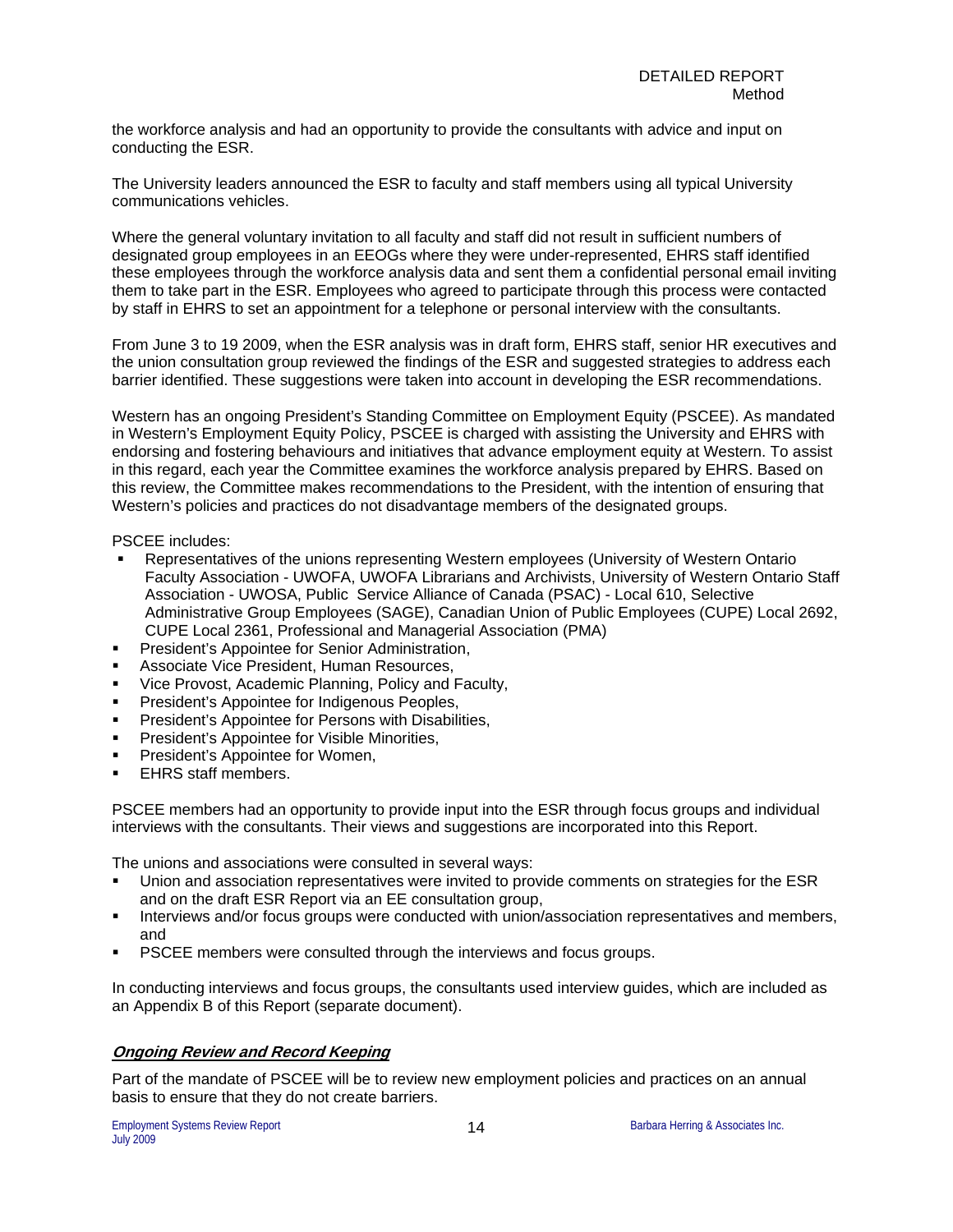EHRS will keep a description of the activities undertaken and of the results of the ESR until completion of the next compliance review.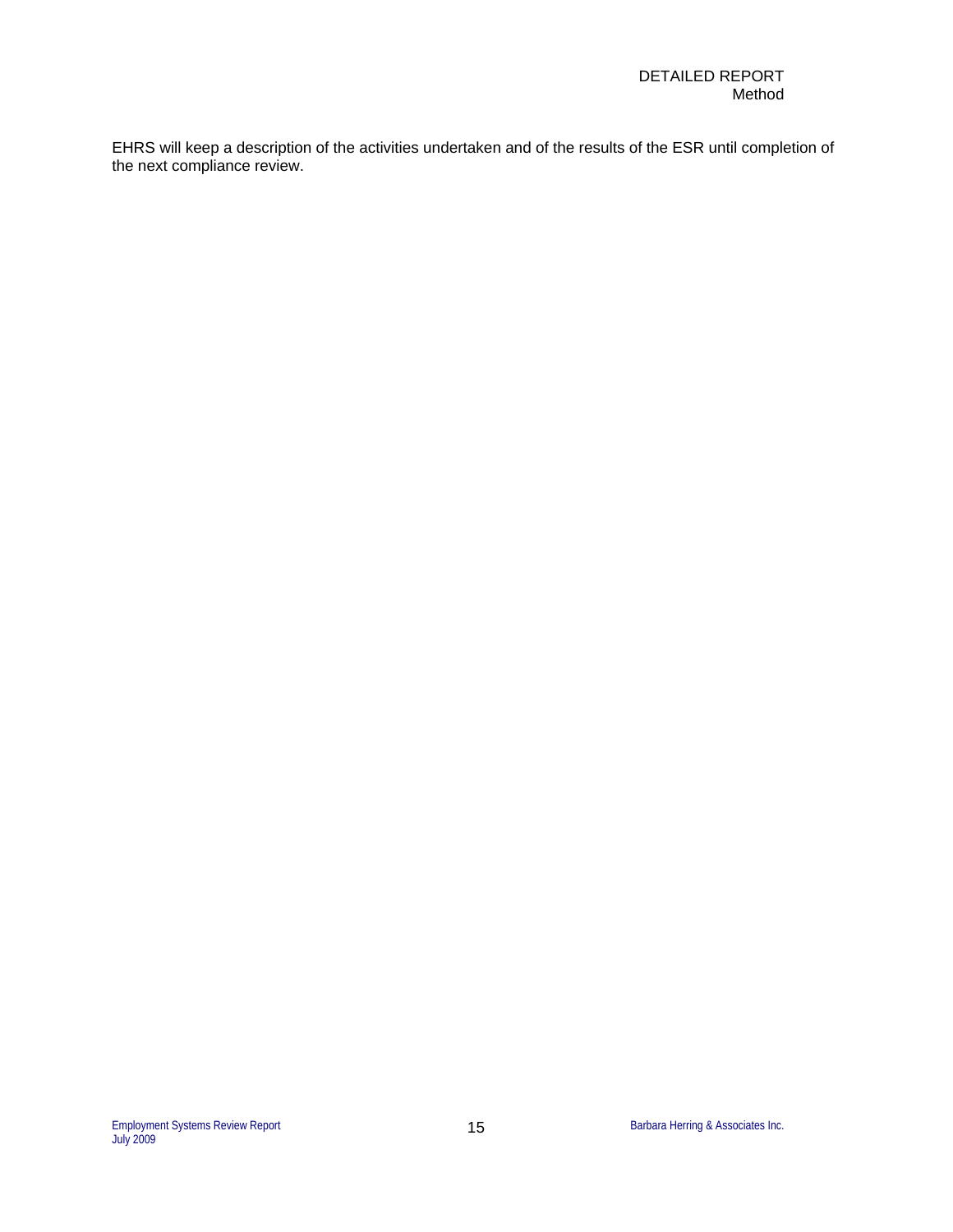# <span id="page-18-0"></span>**RESULTS**

The ESR identified a number of barriers that have likely contributed to the under-representation of designated group members in Western's workforce. As with most employers, Western has had both positive successes and some barriers with respect to developing a workforce that mirrors the population. In order to focus the review and for brevity, the Report must focus mainly on the barriers. However, as a preface to the barrier identification, it is helpful to review some of Western's equity accomplishments to date.

# **Accomplishments**

The University has made significant efforts to create an equitable and harassment-free workplace. The following are some of the most significant initiatives:

- Presence of EHRS with two full time staff, whose mandate is to support the commitments Western has made to diversity and to provide a work and study environment for faculty, staff and students that is free from harassment and discrimination.
- Western has a University-wide Non Discrimination/Harassment Policy, as well as an Employment Equity Policy.
- The collective agreements of all of the unions and associations include articles prohibiting harassment and discrimination and setting out procedures to be followed in the case of breach of these articles.
- Five of the major unions and associations have articles on employment equity in their agreements. (UWOFA, UWOFA – Librarians & Archivists, UWOSA, PMA and SAGE)
- The University has created Duty to Accommodate Guidelines to assist with accommodating the needs of its community members.
- The University has a number of committees to promote and support the University's employment equity commitments, notably PSCEE and JEEC.
- The University has three committees working on various issues around access and accommodation for Persons with Disabilities:
	- WODAC oversees the University's compliance with the Accessibility for Ontarians with Disabilities Act (AODA)
	- The Barrier-Free Committee reviews plans for new buildings and renovations and makes recommendations to make the buildings more accessible.
	- A student committee (CARE) has a fund from the University for access and accommodation measures for students with disabilities.
- The Provost provides funding to cover 50% of the first year salary of new women faculty and Aboriginal faculty.
- In response to feedback that retention of women faculty is jeopardized when the spouse/partner is unable to find suitable employment in the London area, staff in Faculty Relations provides help in getting the spouse/partner placed. The University provides 33.3% of the base salary on a continuing basis to help create Limited-Term faculty positions for spouses of new hires. In addition, the UWOFA collective agreement includes a provision for suspending the normal advertisement for a Limited-Term Appointment when considering the appointment of a spouse/partner of a successful candidate for a probationary or tenured faculty appointment.
- JEEC, with the support of EHRS staff, developed an Employment Equity Guide for Appointments Committees and other committees established under the UWOFA and UWOFA - Librarian/Archivists collective agreements.
- **The Provost has instructed the Deans that every Appointments Committee should review the** contents of the Employment Equity Guide as a training strategy regarding the recruitment and selection of a diversity of faculty candidates.
- Some Faculties specifically support their own women graduate students and encourage them to prepare and apply for positions within the Faculty.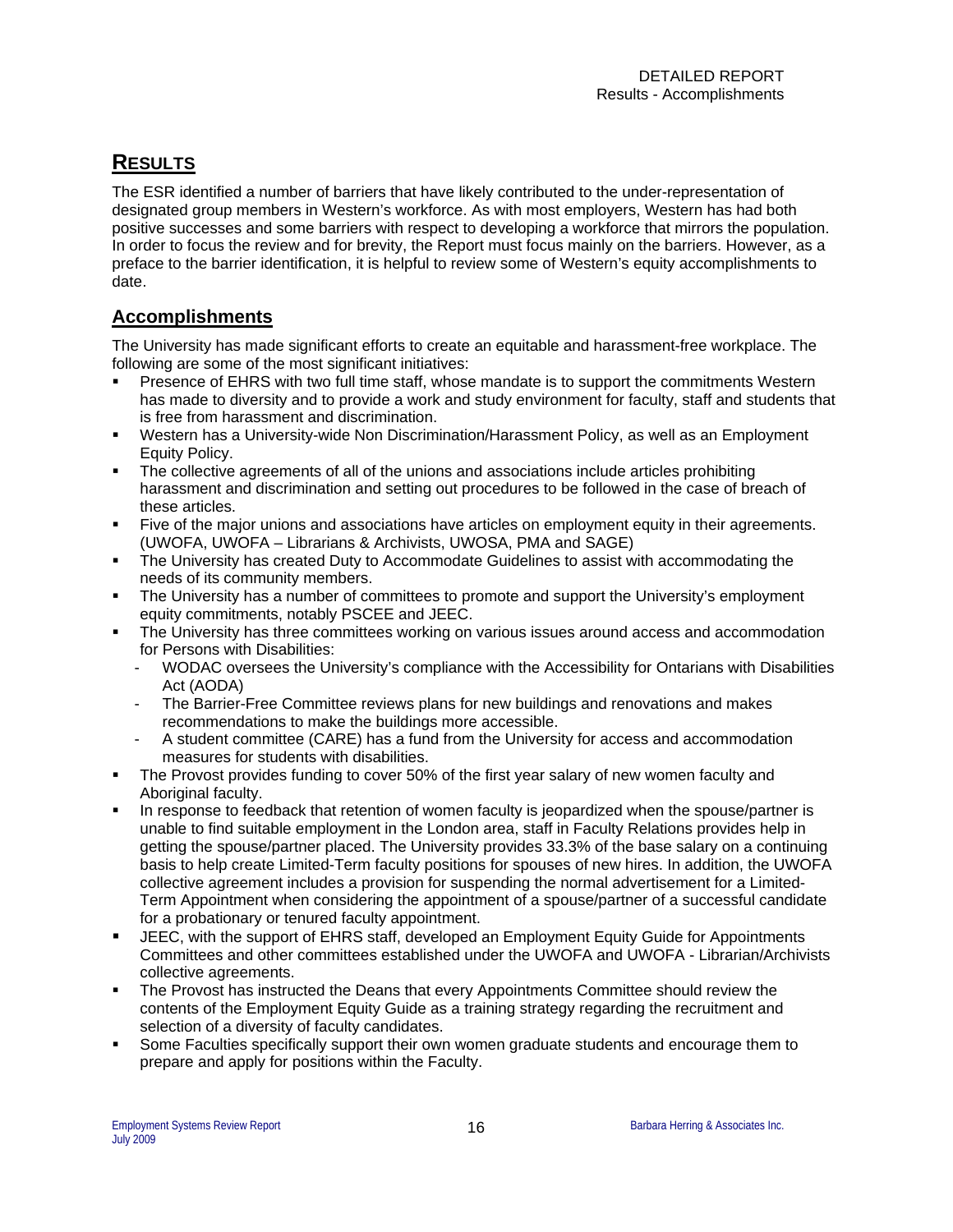- The University community developed a video "Voices of Diversity," illustrating and discussing challenges that students, faculty and staff in the designated groups face at Western. Faculty and staff leaders are being encouraged to use the video as a teaching tool for staff development.
- The University developed a workshop "Respect in the Workplace," to address issues of harassment and bullying in the workplace.
- EHRS provides training for the Western community on the Non Discrimination/Harassment Policy and on diversity.
- WODAC, with support from EHRS has developed a location on the Western website where all the University's services for persons with disabilities have been gathered together for easier access. The site highlights the University's successes and challenges in making Western accessible to all.
- The University has created a poster and other materials for use in recruiting staff from the Indigenous community. The Director of Staff Relations, with support from the Coordinator, Indigenous Services, has visited the local Indigenous community to develop relationships for the purpose of promoting employment in Western's staff jobs.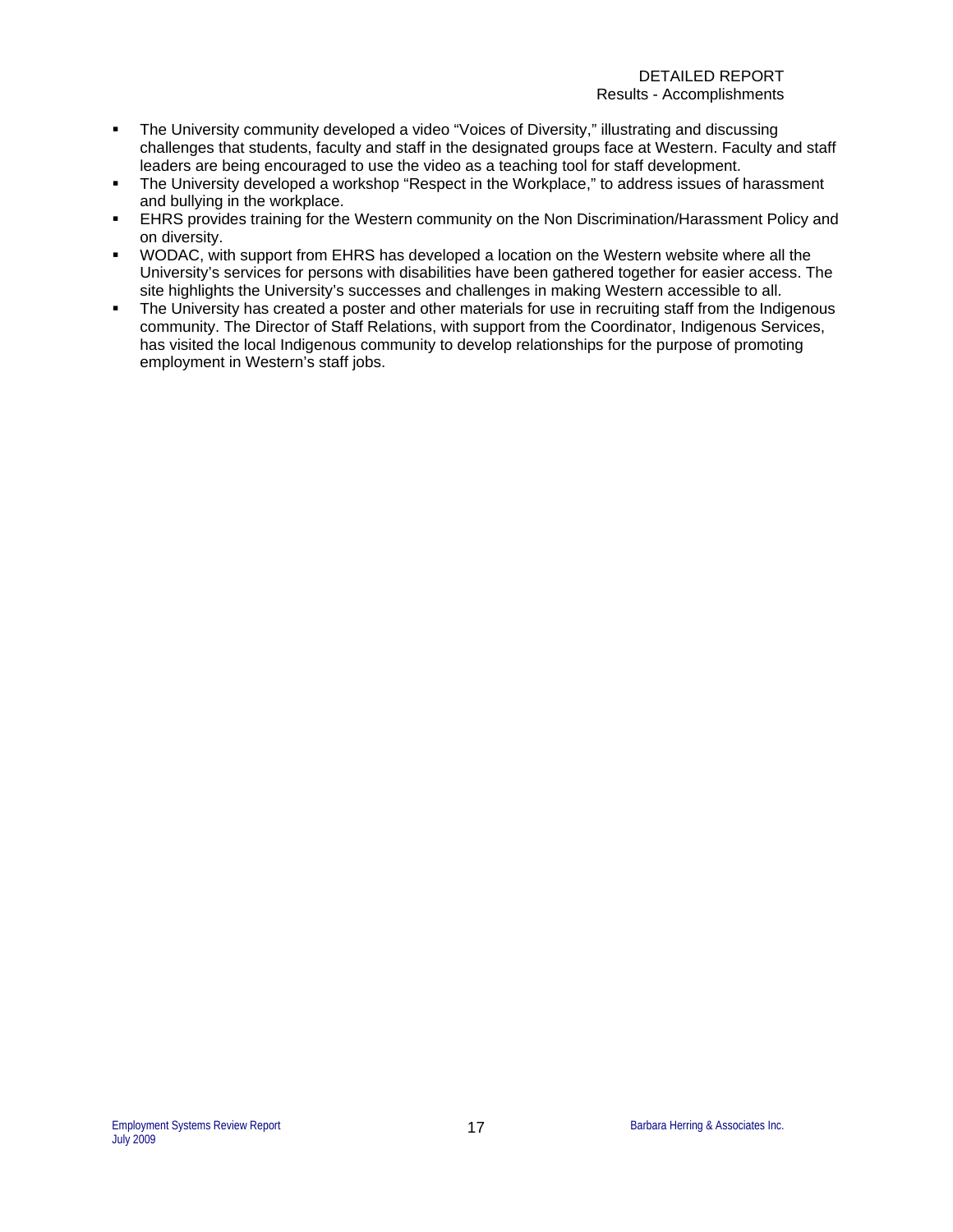# <span id="page-20-0"></span>**Faculty**

Women are the only designated group under-represented among faculty. The Western data show that women are particularly under-represented among full professors. The workforce data over the past three years show progress on closing the gaps in this area.

Further data analysis by subject area conducted by the consultants suggests that women are underrepresented in Business, Law, Medicine/Dentistry, Science, Social Sciences compared to the availability of women among PhD holders in those subject areas<sup>[14](#page-20-1)</sup>.

For many years the University has had an active 'Western's Caucus on Women's Issues'.

#### **Barriers in Faculty Outreach, Recruitment, Selection and Hiring**

#### **In some Faculties, an emphasis on traditional content and traditional teaching/research approaches may discourage women job seekers.**

Women and other designated groups are reported to be more likely than are others to work in nontraditional areas of study, and to teach and do research in non-traditional ways. Thus, these groups are more likely to be affected than are others by a lack of a welcoming and encouraging environment for diverse points of view. The University's Employment Equity Guide describes how a focus on traditional subject areas tends to exclude job seekers from the designated groups.

At Western, there is a strategy for Departments and Faculties to develop what one faculty member referred to as "areas of excellence" in a limited number of subject areas and to focus recruitment for faculty in these areas. Since current senior faculty members choose these areas of focus, the subject areas are most likely to be ones of interest to senior faculty and thus may exclude newer and less traditional areas. To the extent that the areas of focus create a focus on traditional subject areas, the "best" job applicants are likely to replicate the current workforce.

There has been no analysis to date to determine whether or not the current areas of focus tend to be more male dominated than the field as a whole (e.g., philosophy of science may be more male dominated than the field of philosophy as a whole).

#### **Negative reactions toward women faculty in the past constrain current job seekers.**

Interviewees in some Faculties indicated that women job seekers in some fields are reluctant to apply for positions at Western because of a negative reputation with respect to women in those Faculties. That is, faculty reported that in some subject areas, women pass on to other women job seekers that Western Department/Faculty is not considered a "woman-friendly" work environment.

#### **Lack of suitable employment for spouse/partner**

Since working wives in dual-earning families in Canada tend to earn less than their male partners<sup>[15](#page-20-2)</sup>, the lack of suitable employment for a male partner of a female job seeker is likely more significant to the family than the lack of suitable employment for a female partner of a male job seeker.

1

<span id="page-20-1"></span><sup>33. &</sup>lt;sup>14</sup> The consultants compared the representation of women in Western's Faculties compared to the representation of women graduating from Ph.D. programs in Canada (Survey of Earned Doctorates. The Daily, Monday April 28 2008, Statistics Canada). While this comparison is somewhat problematic in that the Faculties at Western do not consistently match the categories in the Statistic Canada research, some general conclusions are suggested.

<span id="page-20-2"></span>Employment Systems Review Report **18 18** Barbara Herring & Associates Inc. 15 In Canada in 2003, working wives in dual–earner families earned 34% of the family income. In 2003, only 28% of women in dual-earner families earned more than their male partner. (*Source: Women in Canada, 5th edition, Statistics Canada Catalogue no. 89-503-XIE, 2006.)*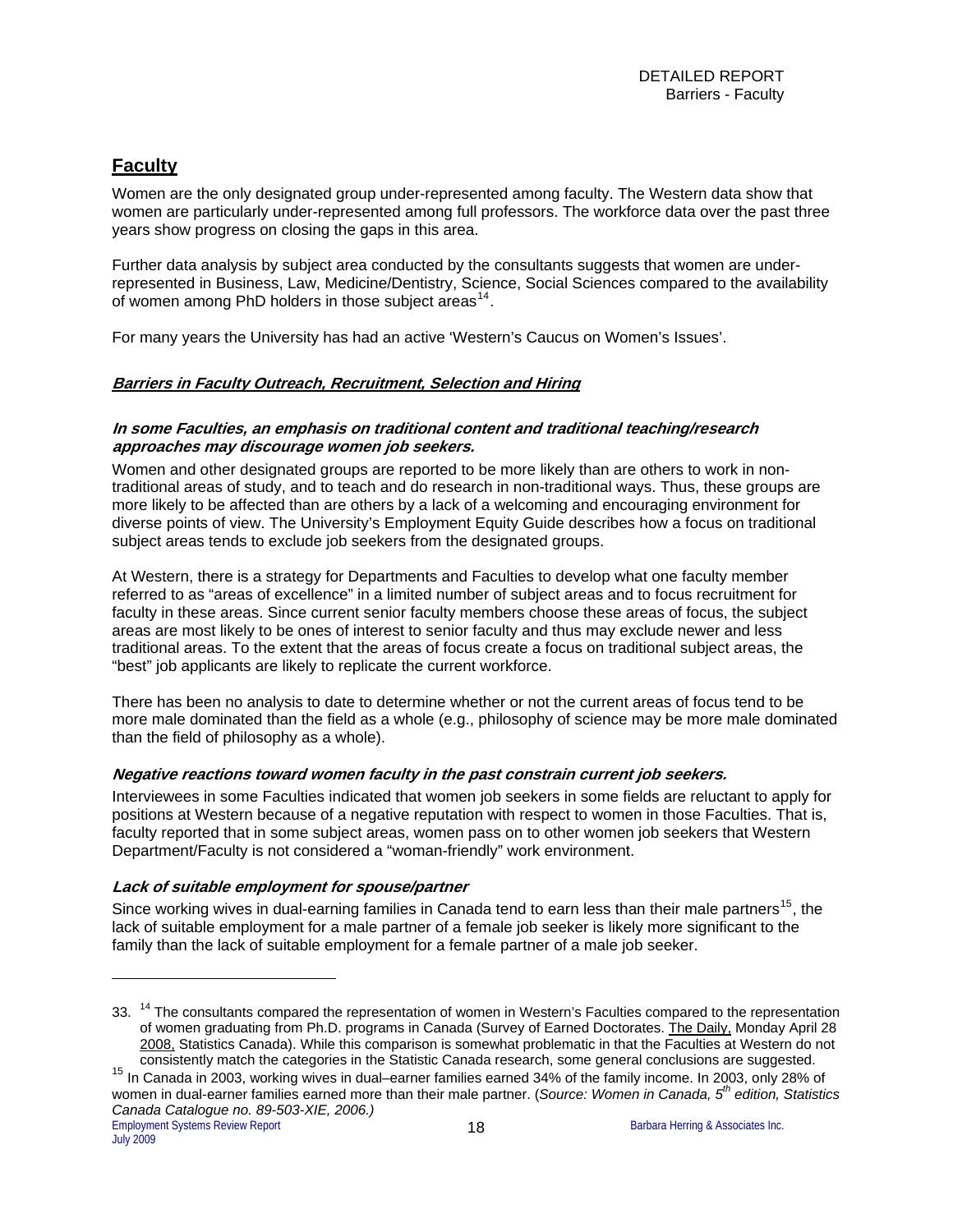In recent years, as a positive measure, the University has established a budget for positions that are awarded to spouses of current faculty. Further, the UWOFA collective agreement includes a provision for an Appointments Committee to suspend advertisement of a limited term position in order to appoint the spouse of a successful probationary or tenured faculty member<sup>[16](#page-21-0)</sup>. Some interviewees said that there is still a stigma attached to these positions; that is, other faculty members consider that a "spousal appointment" means the person is less qualified and/or competent that those hired through the regular appointment process. This is likely to make the incumbent feel less well respected than are other faculty members.

The consultants have no specific recommendations to address this barrier. However, some of the discussion and recommendation in the section on Attitudes and University Culture may have some relevance (e.g., Recommendations 5 and 6)

#### **Less than optimal accountability mechanisms**

First, a lack of detailed data regarding women faculty makes it difficult to pinpoint areas of success and those of challenge. While there are some relevant availability data on women academic job seekers by subject area/Faculty from Statistics Canada,<sup>[17](#page-21-1)</sup> the lack of uniformly consistent comparison data has meant that, to date, no part of that comparison data has informed the assessment of which Faculties have particular opportunities to hire more women<sup>[18](#page-21-2)</sup>. While this comparison is not required by the FCP reporting protocol, it would be very helpful in determining which Department/Faculties had particular **opportunities** to hire more women faculty.

As well, no data are available on yearly hiring, promotions and terminations of women faculty. Thus it is not possible to determine whether the under-representation of women among faculty is due to historical under-representation (perhaps now being remedied) or to current hiring practices or to issues of retention of women.

Second, the Deans and, through them, the Appointments Committees are provided with copies of the Employment Equity Guide but there is no follow-up to ensure that committee members are reading and using the ideas contained in the Guide.

Third, the Appointments Committees are required to submit a search report on the number of women applicants and the number of women interviewed and hired, but there is no written or stated consequences for lack of success in reaching, recruiting or hiring women faculty.

While there is currently no under-representation of the other designated groups, it is noted that the instructions to Appointments Committees include that they should report on any other designated group status for which data are available, but there is no process in place to collect this data.

## **Consultants' Recommendations**

- 1. Examine the gender balance of professors in subject areas of focus identified at Western compared to the field as a whole to determine if the choice of area creates a systemic barrier to women. In fields where this analysis suggests a gender bias, require the Faculty to propose strategies to balance off this bias.
- 2. In Faculties where women are under-represented compared to subject-level availability, require Appointments Committees to submit a plan to the Provost's office for outreach to potential women

<span id="page-21-0"></span><sup>34. &</sup>lt;sup>16</sup> Under the UWOFA collective agreement, the spouse could later apply for a probationary position. The agreement allows an Appointments Committee, with agreement of the Dean and Provost, to waive advertisement for a probationary faculty position when a suitable limited term candidate is available.

<span id="page-21-1"></span><sup>35. &</sup>lt;sup>17</sup> Survey of Earned Doctorates. The Daily, Monday April 28 2008, Statistics Canada.

<span id="page-21-2"></span>Employment Systems Review Report **19** Barbara Herring & Associates Inc. 36. <sup>18</sup> The JEEC and EHRS are currently discussing how the Statistic Canada data could be used as a comparator.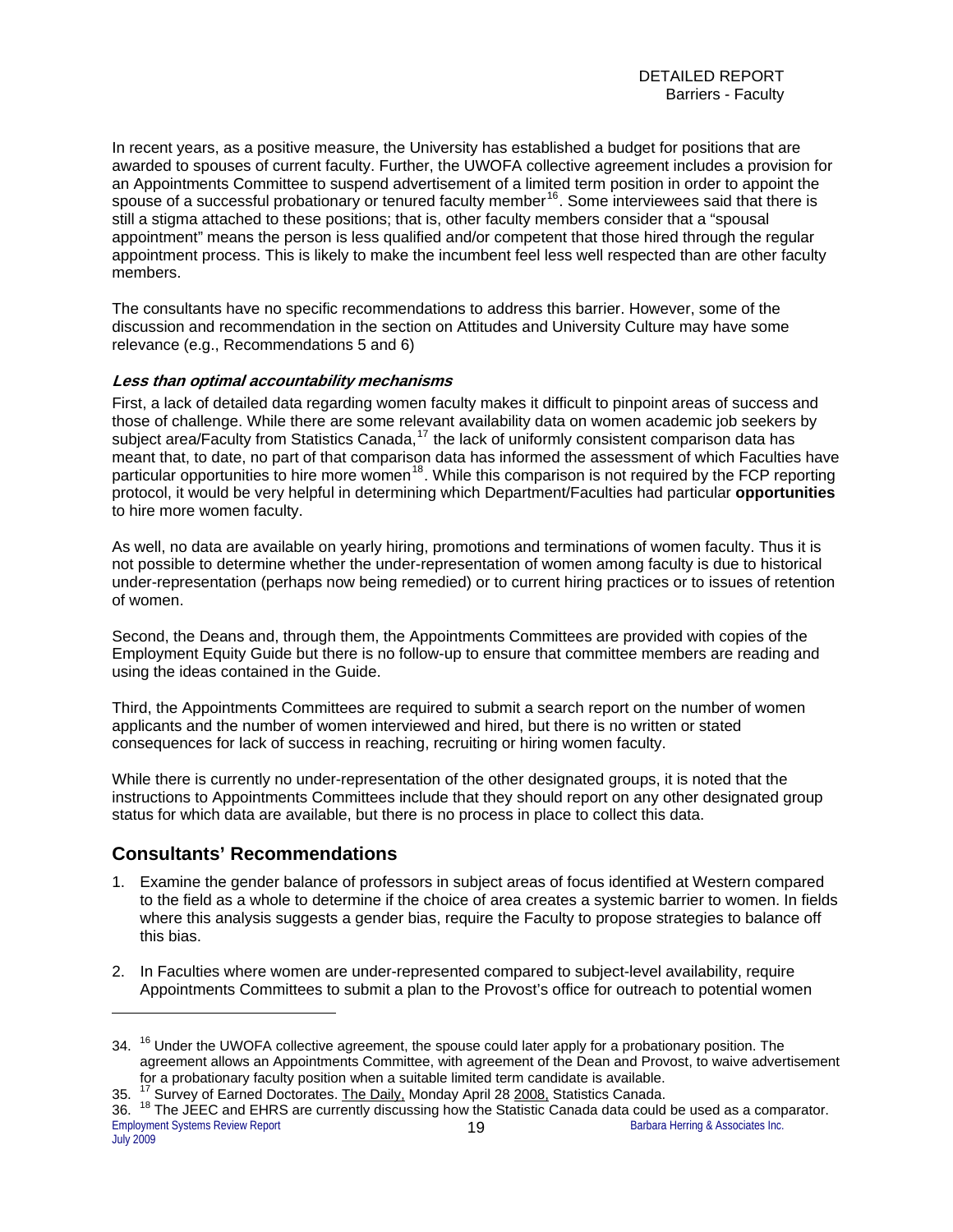candidates. Further require these committees to show that they have been successful in recruiting viable women applicants before the selection process can proceed. As is currently the procedure, continue to require Appointments Committees to present the rationale for their final selection to the Provost's office before the unit head undertakes negotiations with the successful candidate.

3. Expand the current initiatives to provide additional support for job search in the London area for spouses of successful probationary or tenured faculty members for jobs

#### **Barriers to Faculty Retention (Working Conditions, Reasonable Accommodation, Attitudes, Development and Promotion)**

#### **Less than optimal accommodation to balance work and family**

Western provides good maternity and parental benefits for faculty and does not count the time taken for maternity and parental leave in determining when assessment for tenure takes place. The University also provides on site child-care with 50 spaces reserved for faculty.

However, interviewees pointed out additional areas where the University could provide more assistance to women with young children. Specifically, Chairs of Departments or Deans, who assign service and teaching assignments to faculty, are not required to take into account faculty who are balancing work and family responsibilities. That is, it would be helpful if Chairs consulted with faculty who are parents of young children to find service work that would most easily allow for balancing work and family responsibilities (i.e., roles with a lighter number of hours and few responsibilities outside work hours), and to discuss teaching times that are least likely to be impacted by family events<sup>[19](#page-22-0)</sup>.

In fields where faculty are expected to have labs with graduate students and lab assistants working for them, women reported that they cannot "stop the clock" on this work while they are away on maternity leave.

#### **In some fields, women believe that industry jobs have advantages over those in academia, particularly for balancing work and family responsibilities**

For example, the workload of faculty members in Science may be higher in academia than in industry, so women who are balancing work and family responsibilities may prefer jobs in industry (where the pay is also higher).

#### **Chairs and Deans do not consistently take responsibility for maintaining a respectful work environment**

Chairs and Deans report that they see their role as "first among colleagues" and see themselves as leaders (leading through persuasion) rather than managers. Chairs are members of UWOFA. Some Chairs reported that they did not have the authority to bring alleged harassment and discrimination violations to the attention of their Faculty unless there was a formal complaint. Thus, interviewees reported witnessing individual faculty members who were considered to be disrespectful and, in some cases, harassing, yet were not disciplined for this behaviour. This appears to be in contradiction to the University's Non-Discrimination /Harassment Policy that includes a "commitment to study and work in an environment free from harassment and discrimination" and to the non-discrimination and harassment article in the UWOFA collective agreement.

When Chairs and Deans fail to exercise their managerial obligation to ensure a respectful, harassmentfree work environment for all employees for whom they are responsible, especially when they have

<span id="page-22-0"></span>Employment Systems Review Report **20 20** Barbara Herring & Associates Inc.  $37.$  <sup>19</sup> For example, parents who find that their child is ill in the morning are better able to make alternative arrangements to cover their teaching responsibilities if these classes are not in the early morning.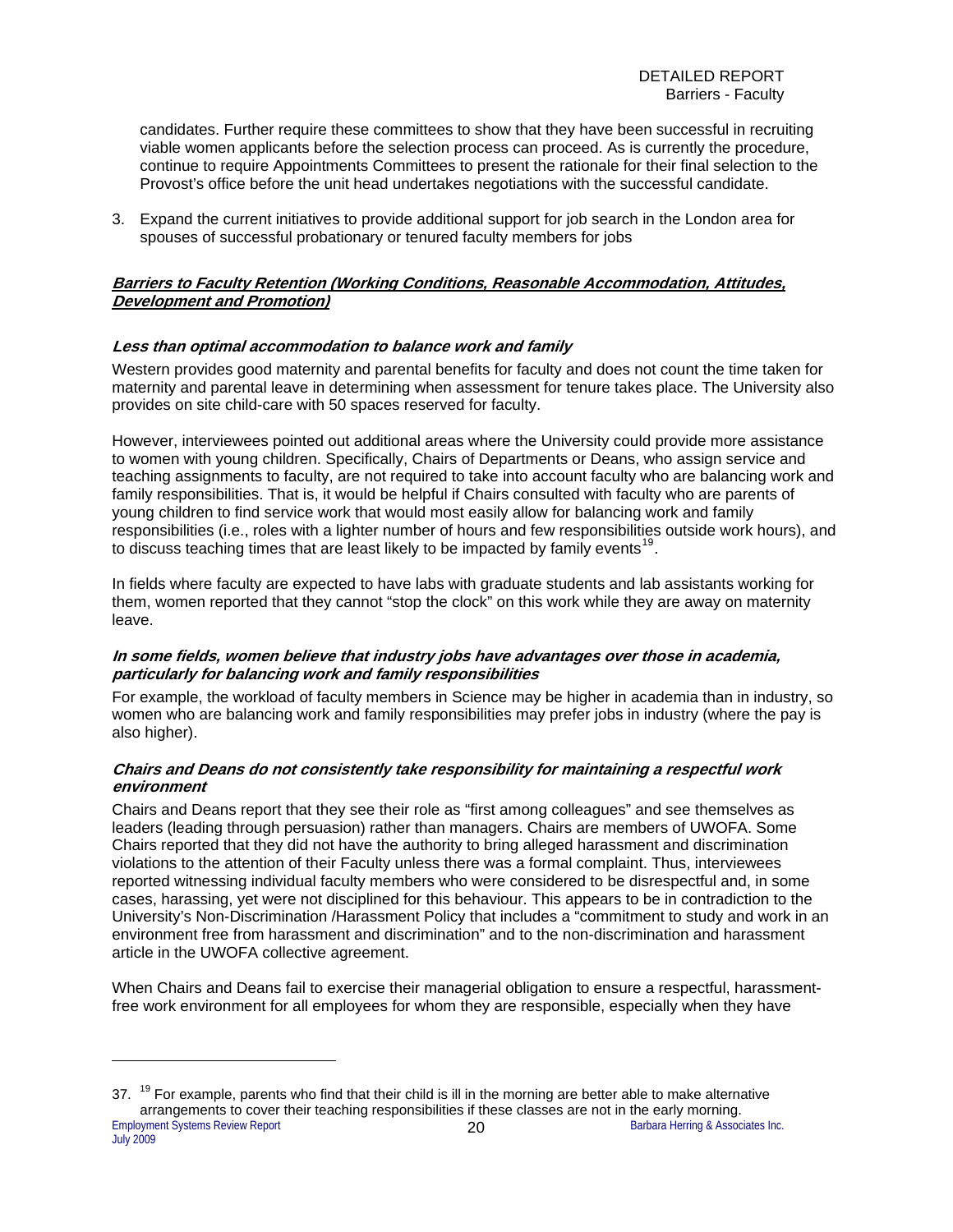knowledge of adverse behaviour, Chairs and Deans may well be considered 'liable parties' in the event of a harassment complaint to the Human Rights Tribunal of Ontario.

#### **Women are not supported enough in their upward mobility**

Evidence in Canadian workplaces in general indicates that individuals in the workplace are more likely to socialize with and support others who are demographically similar to them<sup>[20](#page-23-0)</sup>. This is termed "cloning" and is related to social networks.

In the absence of a formal mentoring program, informal mentoring is likely to be influenced by "cloning" – that is men tend to mentor men, women to mentor women. Since women are particularly underrepresented among senior faculty, cloning may result in more mentoring for men than women. Interviewees in the current ESR supported this hypothesis. Senior women faculty said that younger women often seek them out as mentors.

Women interviewees said that it is important to have a good mentor in order to make the right (smart) choices with respect to research, teaching, service and maintaining an appropriate balance between work and personal life. In some cases, women faculty said that (women) mentors sometimes corrected erroneous information given to them by members of their own Department/Faculty.

Since senior women are in the minority, they tend to have more than their share of requests to be a mentor. Because it is informal, the time taken to mentor junior women faculty members is not taken into account in calculating their service contribution.

Similarly, since the University wants women to be represented on all committees, women tend to have more than their share of requests to serve on committees, which in some cases may impact on their performance as judged by Promotions and Tenure Committees.

#### **Lack of equity training for Promotions and Tenure Committee members**

Given the different impact on women of some working conditions and development processes described above, it is a further barrier if members of Promotions and Tenure Committees are not aware of or taking into account these differential impacts.

## **Consultants' Recommendations**

- 4. Provide more support to faculty in balancing work and family responsibilities:
	- For women and men who identify themselves as care-givers of young children<sup>[21](#page-23-1)</sup> (i.e., those who do not have a spouse/partner at home caring for the children) or other dependents, require Chairs and Deans to discuss with these care-givers how the Department/Faculty can support their dual role by, for example, reviewing the type of service contribution they are asked to make or the teaching times assigned. Provide an appeal process up to and including the Provost's office for care-givers who do not believe their reasonable requests have been accommodated.
	- **In Faculties where women are under-represented compared to availability in their subject area,** provide funding for up to one-year appointments of researchers who can manage the lab of a care-giver who is on maternity or parental leave.
- 5. Strengthen the Non-Discrimination/Harassment Policy to make clearer the responsibility of academic leaders for a respectful workplace, and the actions academic leaders are expected to take when they observe a breach of this article. Discuss with the University of Western Ontario Faculty Association

<span id="page-23-0"></span><sup>38. &</sup>lt;sup>20</sup> See for example Gary Johns, Alan Sachs. Organizational Behaviour. 2008.

<span id="page-23-1"></span><sup>39.</sup>  $^{21}$  Young children are usually considered to be those up to the age of 11 since at this age children may remain at home unsupervised.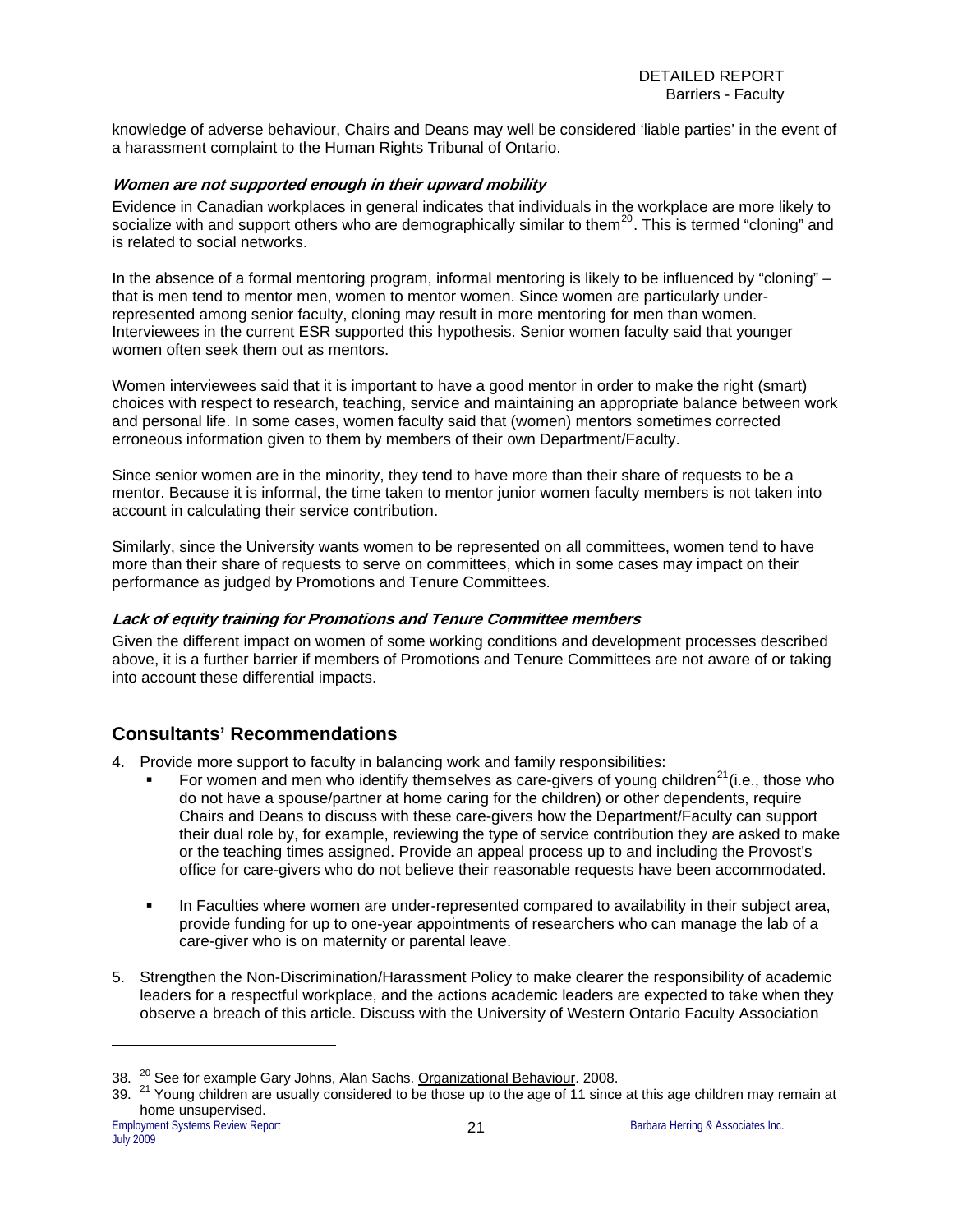(UWOFA) ways to similarly strengthen the non-discrimination and harassment articles of the collective agreement.<sup>[22](#page-24-0)</sup>

- 6. Develop a formal mentoring system to ensure that each non-tenured faculty member and those working toward full professorship are provided with the advice, support and encouragement they need to succeed. Where possible, provide women and other designated group candidates with access to mentors of their own group, without imposing the requirement for such a match.
- 7. Provide more leadership development related to the designated groups:
	- Develop an equity training process for Promotions and Tenure Committees and require Deans to ensure their committees undertake this training.
	- Mandate new Chairs to access leadership training related to equity, human rights and designated group issues.
- 8. Consider ways in which Western can send a definitive message to the academic community that Western is now welcoming of women faculty.

<span id="page-24-0"></span><sup>40. &</sup>lt;sup>22</sup> See parallel recommendation for administrative managers (Recommendation 19)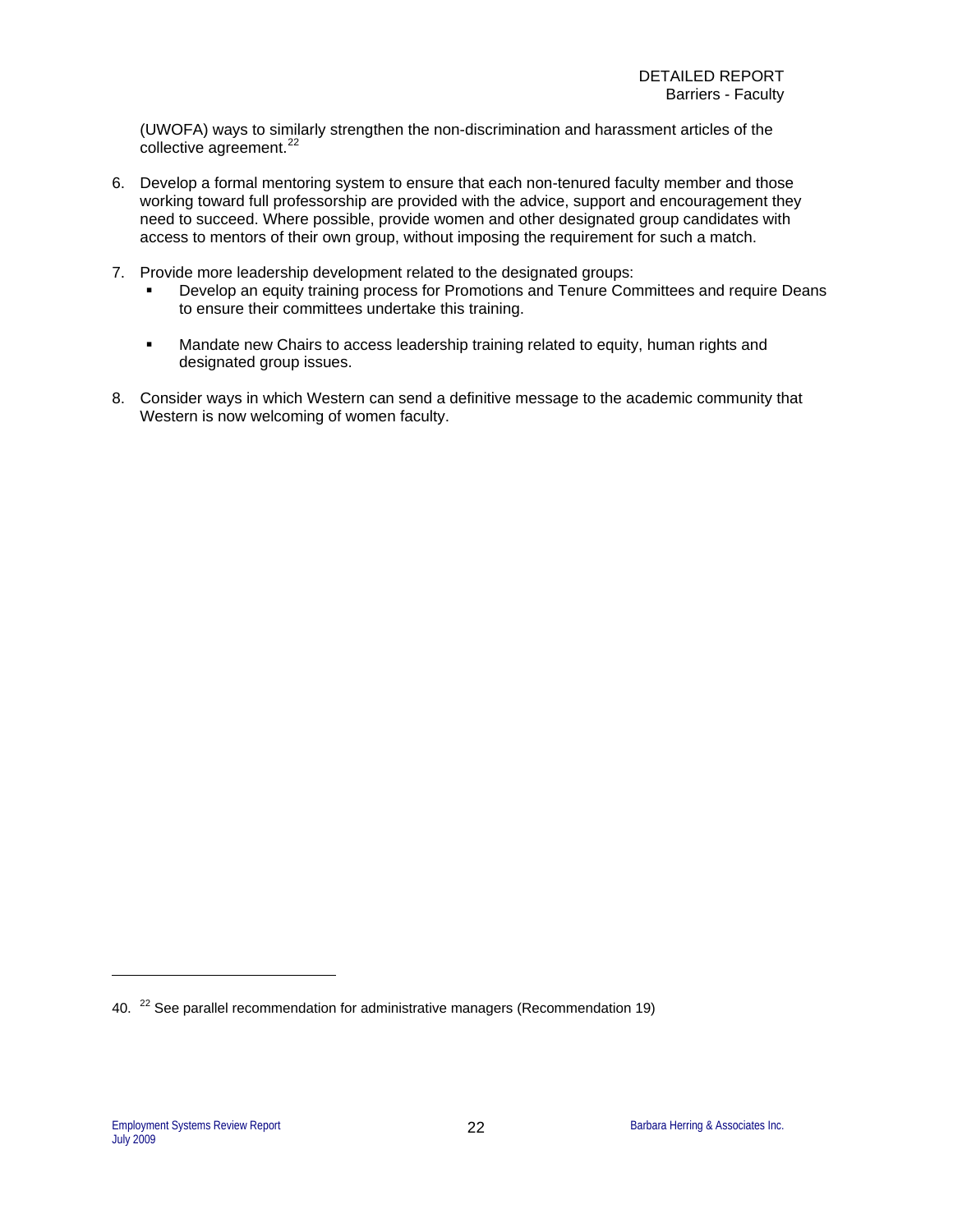# <span id="page-25-0"></span>**Staff**

As described in the Introduction, there are gaps in a number of the staff job areas (EEOG's)<sup>[23](#page-25-1)</sup>:

- Middle and Other Managers members of visible minorities.
- Professionals [e.g., Programmer/Web designer, Analysts (e.g. Financial, Planning, Database), Physician, Nurse, Co-ordinators (e.g. Systems, Program), Research Scientist/Associate, Engineer and Librarian/Archivist] - all designated groups except women.
- Admin & Senior Clerical Persons with Disabilities
- Skilled Sales & Services (e.g., Chef, Cook, Senior Buyer, Sergeant/ Constable) women
- Skilled Crafts & Trades women
- Clerical Persons with Disabilities
- Other Sales & Services (e.g., food servers and cashiers) members of visible minorities.

In addition, Aboriginal persons are slightly under-represented in a number of EEOGs. Thus the FCP requires Western to look at barriers to Aboriginal persons across the organization as a whole.

#### **Barriers in Staff Outreach, Recruitment, Selection and Hiring**

#### **Advertising of jobs only on the Western website restricts recruitment to "insiders"**

The University generally recruits for staff by placing a job ad on its own website and, for work groups where staff members do not have computers, via job postings on a job board in the worksite. The general public may not realize that this is the only place where some Western jobs are advertised. This restricted advertising tends to function as "word of mouth" recruitment; that is, friends and family of people working at Western are more likely than others to know how to find the job ads. As described earlier, there is a general tendency for people to have friends who are demographically like themselves (termed "cloning"). They also often have stereotypical images of who is suited to a particular job. Thus, recruitment via the Western web-based system without significant outreach efforts is likely to replicate the demographics of the current workforce.

Web-based recruitment does not apply to jobs in the Other Sales & Services EEOG. There are a small number of full time, full year positions ("A" group), typically recruited on the basis of seniority from among sessional staff. Most jobs in this EEOG are "seasonal" positions ("B" group) (i.e., for the 8 months of the school year) subject to lay-off in the off-season times, and typically recalled on a seasonal basis. Other positions in this EEOG are casual, on-call positions ("C" group). Neither seasonal nor casual staff members are included in the FCP data and include about 60% students. The remaining 40% may constitute a feeder group for the seasonal positions.

Job seekers are recruited for these positions through ads in the local media, which invite them to a yearly job fair. At the job fair, applicants are screened through a brief interview and a paper-based (i.e., written) test and are required to fill out an application form.

#### **Little outreach recruitment**

Western does not have a systematic plan to contact community groups and in other ways promote employment at Western. Hiring managers and recruiters appear to know very little about how to reach and attract members of the designated groups and were not knowledgeable about the FCP workforce analysis as it pertained to their job areas.

In the past two or three years, some specific outreach efforts have been undertaken:

<span id="page-25-1"></span> $^{23}$  For more details, see Western's Workforce Analysis Summary Reports (e.g., 2007 and 2008) 41.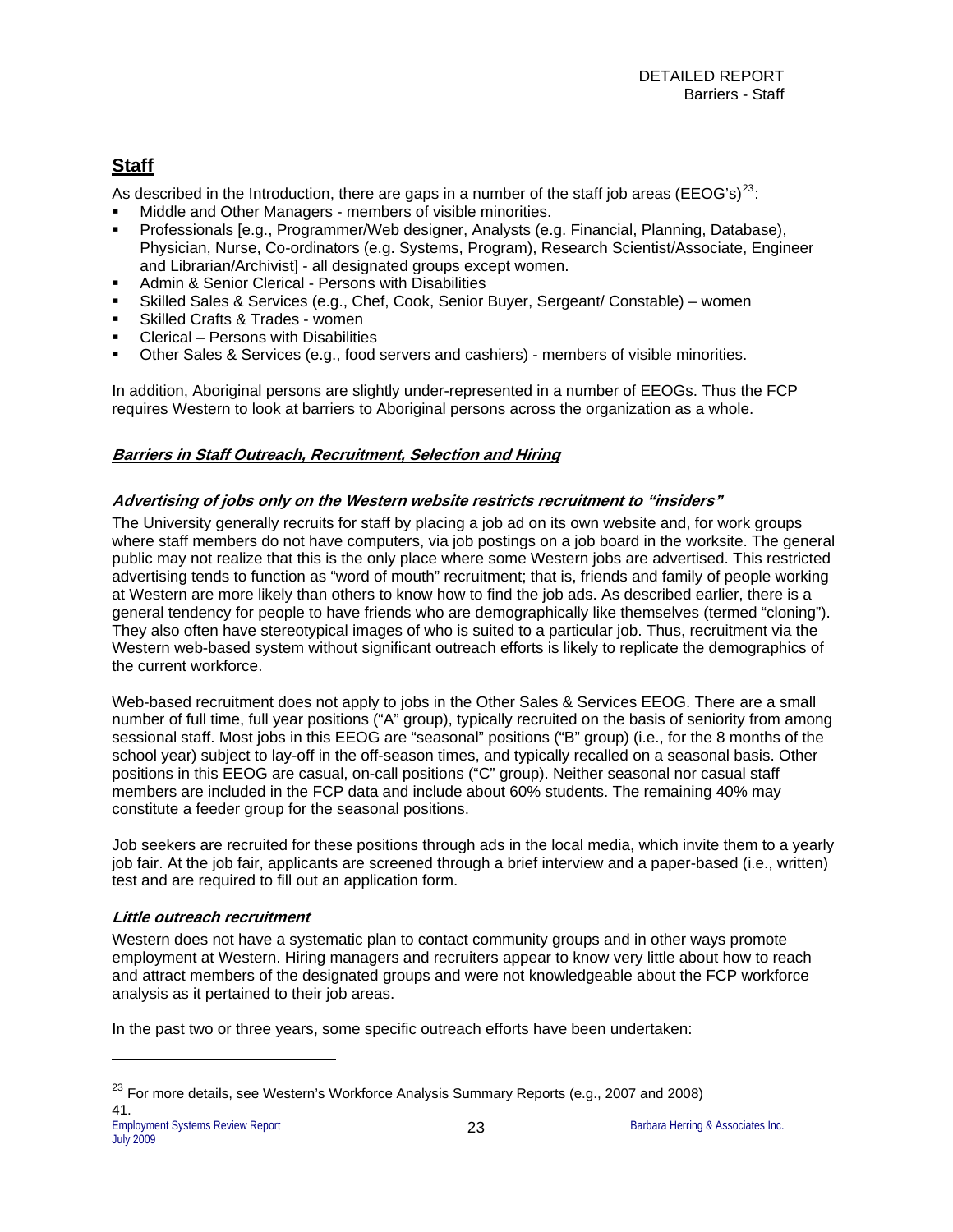- The University has developed apprenticeships for women in trades and has been successful to date in retaining one of the electrical apprentices,
- Some outreach to immigrant services has been initiated by EHRS staff, and
- In the past two years, Staff Relations has developed outreach recruitment materials and a staff member has visited the local Indigenous community. There has been some outreach at both the staff and faculty level for Aboriginal-focused positions.

Regarding Aboriginal job-seekers, interviewees reported that members of the Indigenous community continue to experience racism in the City of London and have no reason to expect that the University "in the heart of the city" would be different. Thus, ongoing outreach efforts are important to encourage Aboriginal job applicants.

#### **The application system is atypical and thus more difficult for people outside the system to use**

The application system does not allow applicants to send a resume and cover letter – a system almost universally used outside Western. One interviewee pointed out that community employment counsellors teach job seekers skills in writing resumes and cover letters.

Even some Western staff described the application system as cumbersome and difficult to operate. Some felt that when they "cut and pasted" their resumes into the various boxes on the on-line application form, it did not describe them as well as did the original document.

Human resources staff said that they were willing to help a job seeker fill in the application form, but many job seekers in the designated groups would not know that this services was available or welcoming to them.

As with the recruitment system, the application system promotes the hiring of internal candidates, Western students and former students and friends and family of current staff members, and tends to replicate the demographics of the current workforce.

#### **Professional and Managerial policies, which allow for promotion through appointment without competition, favour internal candidates.**

Under policies governing Professional and Managerial jobs, hiring managers are allowed to appoint staff in the unit to these positions if a suitable internal candidate is available (Article 5.00). Further, all PMA jobs must be advertised internally before externally (Article 4.05). These policies are positive in motivating the current workforce and encouraging the development of staff. However, to the extent that designated groups are under-represented in the workforce, internal appointment or promotion will pose a barrier to change.

These policies are a particular barrier since Aboriginal persons, persons with disabilities and members of visible minorities are all under-represented in professional positions and members of visible minorities are also under-represented in manager positions as well.

#### **The UWOSA collective agreement includes clauses favouring internal promotion over external hiring**

The UWOSA collective agreement states, "If there is no employee applicant (covered by this Agreement) with the skill, ability and qualifications to perform the requirements of the position, Western may fill the position from any source." Like the policies covering PMA positions, this clause is likely to support the current demographics of the workforce. This is a barrier to persons with disabilities who are currently under-represented in the Admin & Senior Clerical and Clerical EEOGs.

#### **Internal recruitment based on seniority for jobs in Hospitality Services**

Recruitment of full time staff ("A" group) from among the sessional staff ("B" group) based on seniority is likely to be a barrier to members of visible minorities since they are likely to be more recent entrants to sessional jobs in this EEOG.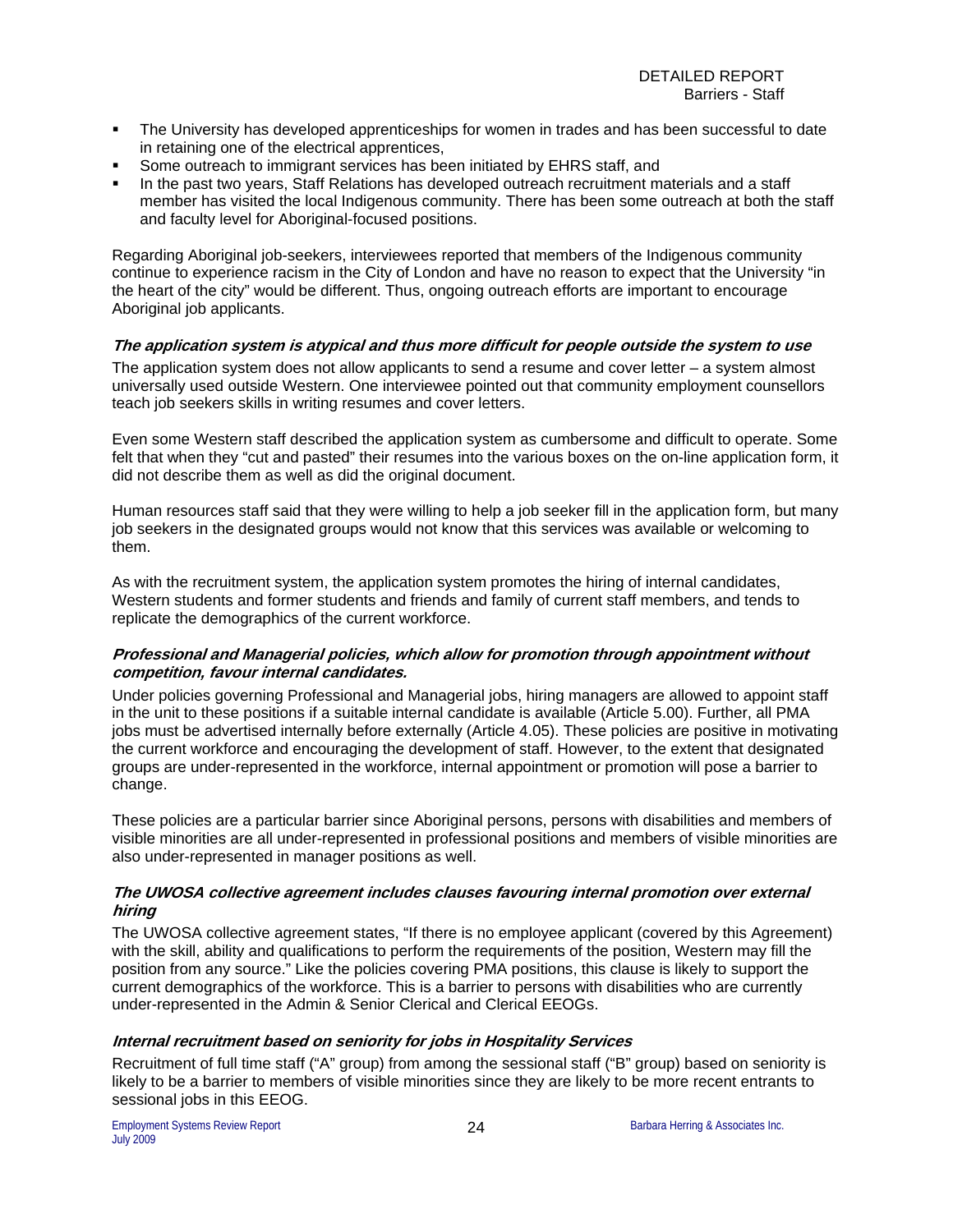#### **Research Scientist/Associate positions are typically filled outside the Western recruitment/selection process**

Some Professional EEOG jobs are research jobs in Faculty labs, often paid with grant funding. Faculty members recruit these researchers primarily through informal systems (e.g., word of mouth in the particular field) and are not bound to follow a selection process. This informal system is a potential barrier to Aboriginal persons, persons with disabilities and members of visible minorities since these designated groups are under-represented in the Professional EEOG.

There appears to be no university oversight on the hiring process for these positions, although the FCP holds the university accountable for an equitable outcome.

#### **Job ads do not include the requirement for diversity skills**

This is a particular unjustifiable omission for jobs with a student services component and for supervisory and leadership positions. All employees in these positions need skills for responding sensitively and effectively to a diversity of students, faculty and staff. In the case of students these skills are critical to "providing the best student experience . . ." – one of the central Western commitments.

#### **Credentialism and Requirement for Years of Experience**

Many job ads include the requirement for a general university degree. In some cases, no subject is specified or a subject is specified only as 'preferred'. Some managers indicated that they were working towards increasing the credentials required for jobs in their area. Staff interviewees indicated that the fact that they were working toward a degree was not considered sufficient to fulfil the credential requirements until the degree had been attained. Only one of the job ads indicated that a "degree in progress" was acceptable.

Statistics Canada indicates that Aboriginal persons and persons with disabilities, on average, have lower levels of education than other job seekers. Thus, the requirement for non- *bona fide* credentials and for credentials without the possibility of "equivalent experience" is a systemic barrier to these designated groups.

The requirement for a set (excessive) number of years' experience tends to advantage the traditional workforce. This can disadvantage members of all of the designated groups who may have been excluded from parts of the workforce until recent years (e.g., women in crafts and trades jobs).

On the Position Description Form, a note under the section *Required Knowledge and Competencies* reminds the reader that this should be the minimum level to do the job. However, there is no similar caution regarding credentials.

#### **Selection tests for jobs in Hospitality Services (Other Sales & Services EEOG) require facility in English beyond the job requirements**

The paper-based tests for jobs at the job fair are a potential barrier to members of visible minorities who are new immigrants and whose first language is other than English. While these jobs have some reading requirements (e.g., procedures and health and safety instructions and labels), it appears that such requirements could be accommodated on the job.

#### **No information given to job applicants about how to obtain accommodation needed for participation in the interview**

The job ads and postings often include a statement of commitment to inclusion of all groups but do not indicate whom to contact if the applicant needs accommodation to participate fully in the hiring process. Human resources staff members said that there was no mention of accommodation when applicants are invited for an interview. Human resources staff indicated that they would arrange for accommodation if this were requested, which is positive. However, without an explicit message that accommodation is possible, a job applicant with a disability may be reluctant to disclose their need as s/he may believe it would jeopardize her/his chance of success.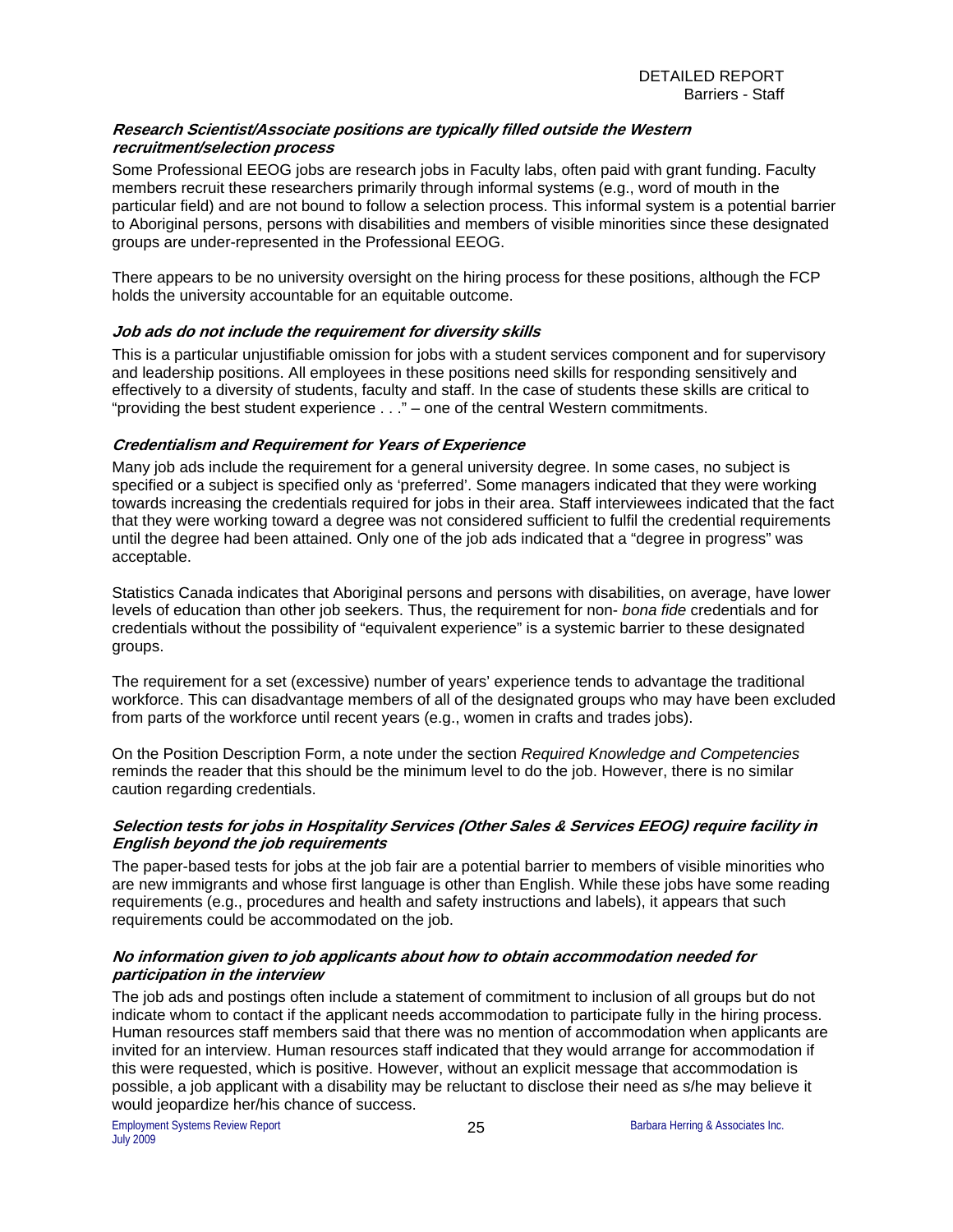## **Consultants' Recommendations**

- 9. Provide more outreach to designated group job-seekers:
	- Place ads regularly or on a continuing basis in locations that reach a wide audience of job seekers to inform job seekers to check the Western website for job ads. These should include Monster, Workopolis and the London Free Press.
	- Contact employment counsellors in the local area to inform them of the need to check the Western website for jobs and about the Western application process.
	- Develop a network of organizations through which designated groups find jobs (e.g., Indigenous community organizations, organizations related to ethnic and racial groups, settlement services for new immigrants, organizations that assist persons with disabilities to find employment, organizations for women in non-traditional job areas). This network would provide Western contacts (e.g., Staff Relations personnel) with an opportunity to explain the types of jobs available at the University and the typical job requirements, and to inform members of the network about the Western website and the application procedures. The network could provide the Western representative with insights about any barriers that the University systems pose for the designated groups and assist the University with ideas to remove these barriers.
	- In planning for and contacting potential networking organizations, consult with the Coordinator of Indigenous Services, the Coordinator of International Students Services and the Coordinator of Services for Students with Disabilities for assistance in identifying appropriate organizations and any other advice in approaching these groups.
- 10. Discuss with the PMA, UWOSA and CUPE 2692 ways to minimize the impact of the respective policies and/or collective agreement clauses encouraging internal promotion and promotion by seniority in job area where the designated group(s) are under-represented, recognizing that the FCP requires unions to co-operate in efforts to remove barriers.
- 11. Discuss with UWOFA and PSAC Local 610 ways to establish guidelines for non-biased hiring practices for faculty to use when they hire Research Scientists/Associates.
- 12. Review job postings from an equity perspective:
	- Focus selection criteria on skills, knowledge and personal characteristics that are required to perform the job.
	- **Review all job postings from a diversity perspective, to ensure that when the job requires the** incumbent to serve, supervise or lead a diversity of students/clients/subordinates, that this is explicitly included in the job requirements and selection criteria.
	- Focus selection criteria on skills, knowledge and personal characteristics that are required to perform the job rather than on credentials or a set number of years of experience.
	- If a set number of years' experience is stated, ensure that this is the minimum number of years to do the job in the first weeks of work.
	- Unless the law requires a credential, ensure that the education requirement represents the minimum required to do the job (e.g., no higher credential than current incumbents) and that the phrase "or equivalent experience" is added to all requests for credentials. Ensure that hiring managers know how to assess equivalent experience.
- 13. On the Position Description Form, add the caution that the credentials listed should be the minimum required for the job except where required by law.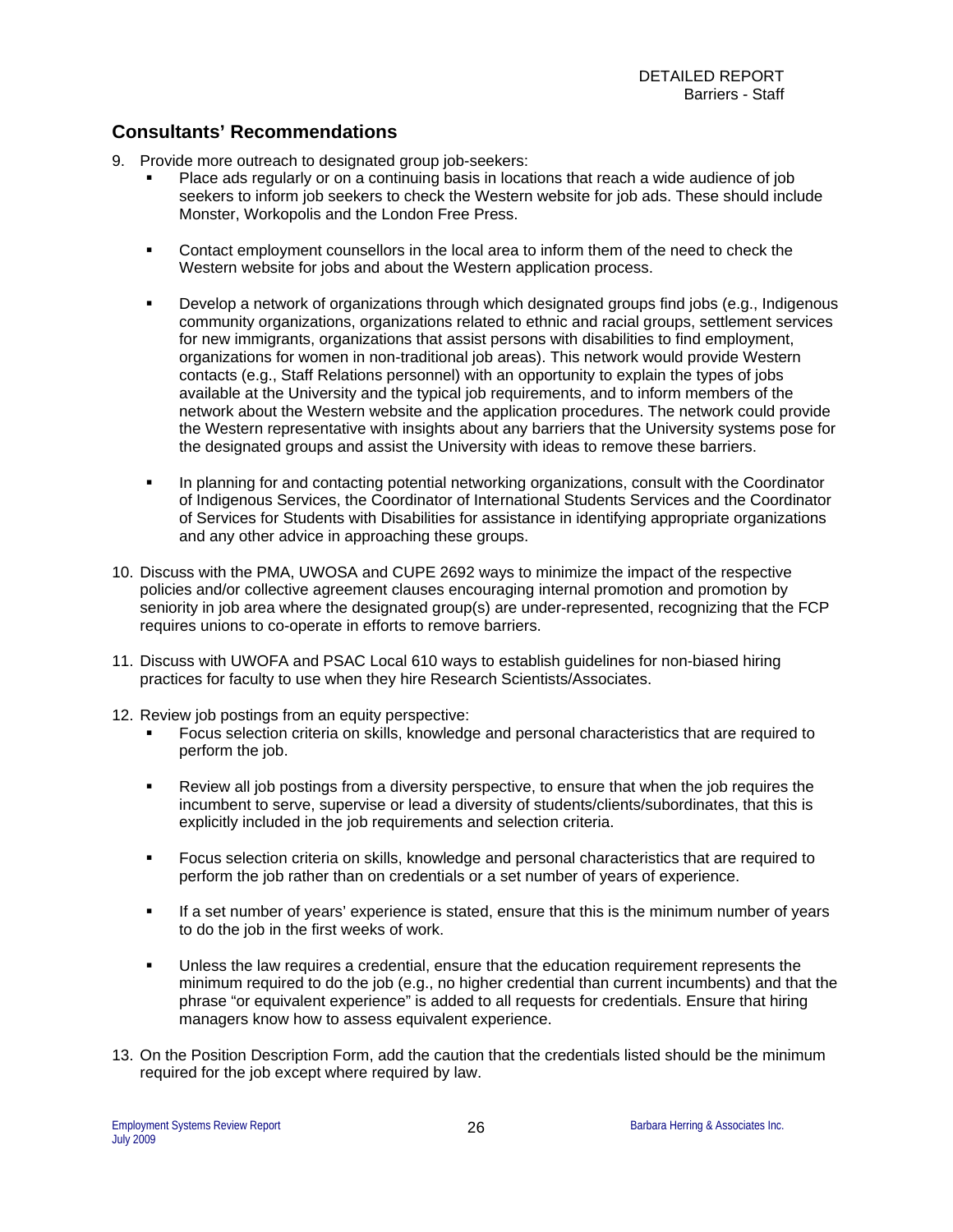- 14. Revise the selection tests for entry level Hospitality Services staff to reduce the reliance on written English and to ensure that the level of verbal English is that which is required for the main job duties.
- 15. Develop a procedure for informing all interview candidates about how to request accommodation for participating in the selection process.

#### **Barriers to Staff Retention (Working Conditions)**

The following areas were examined under working conditions: administrative policies and procedures, collective agreements, website and visual materials, employee assistance program, leaves of absence, reduced responsibility policies and practices, other alternative work arrangements, work-family balance, the Non-Discrimination/Harassment Policy and complaints process and non-discrimination and harassment articles in the collective agreements, Respect in the Workplace training, and termination processes, retention of part time workers.

#### **For women, less than optimal accommodation to balance work and family**

While Western offers good maternity and parental benefits, there are barriers for parents after that time period:

- Under many of the collective agreements, staff must use vacation time to care for a sick child or other dependent<sup> $24$ </sup>. This could leave some parents with little or no paid vacation.
- While Western has on-site childcare, for staff, the waiting list can be up to two years.

#### **Lack of support for Aboriginal employees in balancing work and personal responsibilities**

Typically, Aboriginal employees have more responsibilities to extended family and community than do other employees. For example, Aboriginal persons may have a responsibility to attend the funeral of unrelated family members, or to take care of children who are not their direct dependents. Thus, there is the potential for them to be more negatively impacted by a lack of employer flexibility in balancing work and other responsibilities (e.g., employment policies and practices regarding hours of work or absenteeism). Interviewees were unsure as to whether the EAP provider can provide service that is culturally knowledgeable or appropriate for Aboriginal employees.

On campus, student support services include special services to support Aboriginal students as well as services to support international students and students with disabilities. Since staff members often require similar services, it would be helpful to extend these student services to include support for relevant staff.

#### **Complaints-based and mediation-based system for responding to harassment and discrimination complaints may be difficult for members of the designated groups to use**

Aboriginal and visible minority staff members, staff with disabilities and women in traditionally male jobs feel "visible." Some are likely to feel vulnerable due to lifelong experiences with racism and other forms of harassment and discrimination. Women in non-traditional jobs, for example, may be reluctant to complain about harassing or adverse behaviour, as complaints may further alienate them from their peers. Members of designated groups tend to be somewhat reluctant to lodge formal complaints or to stand out in any way. Perceived instances of harassment and discrimination are not always reported. Thus, it is essential for supervisors and managers to be vigilant to maintain a respectful work environment and be proactive in using the discipline process to confront adverse behaviours.

As a positive measure, Western has developed and is implementing "Respect in the Workplace" training and many faculty/staff members are being asked to attend the training.

<span id="page-29-0"></span><sup>&</sup>lt;sup>24</sup> One exception is UWOSA that provides up to three days leave for members to attend to urgent/critical health needs of the family. 42.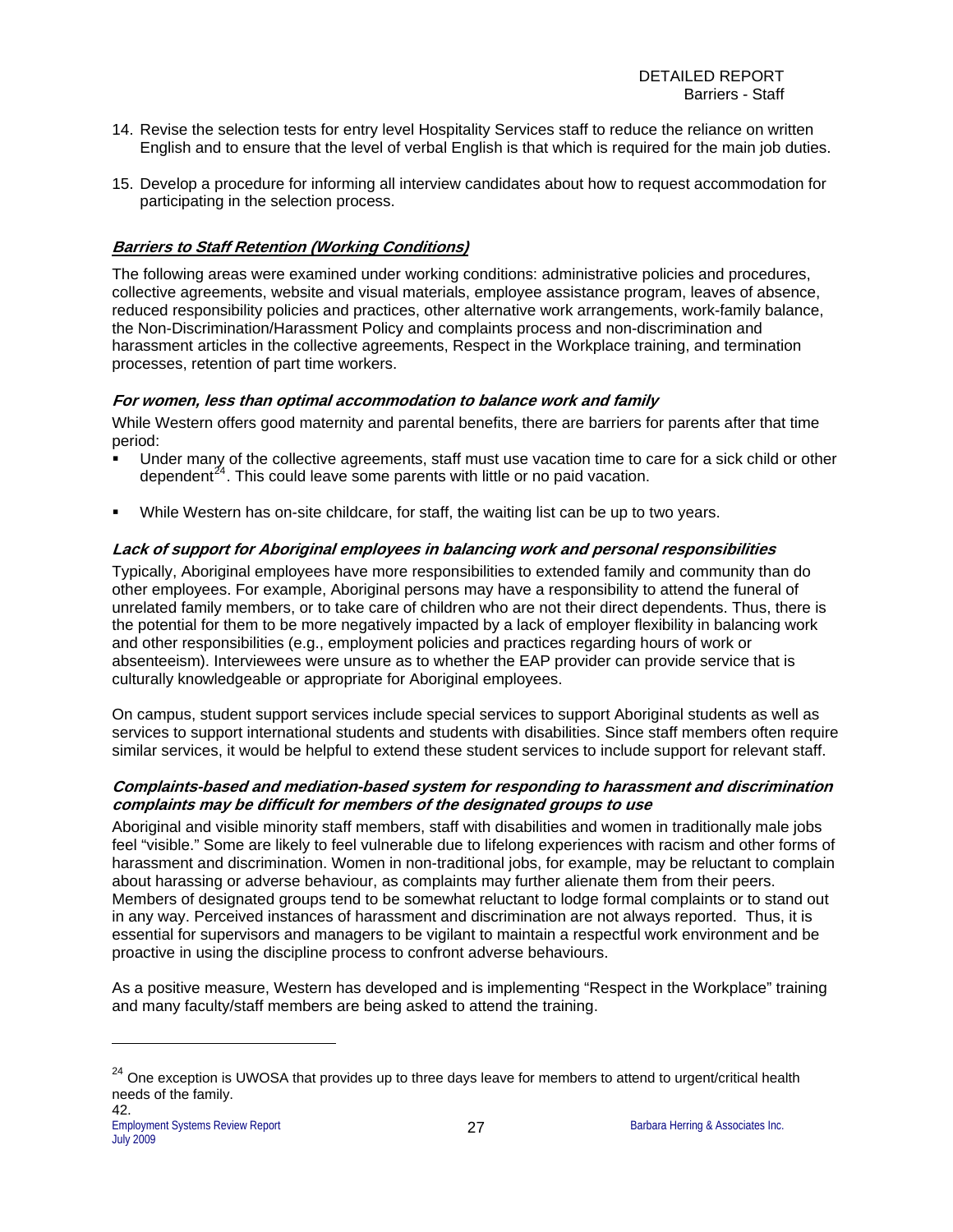The Physical Plant and Capital Services Division (Physical Plant) at Western has made some serious efforts to address issues of respect, including training all staff members in Respect in the Workplace, reminding supervisors during their performance assessments of their responsibility for ensuring a respectful workplace, providing orientation for new staff regarding a respectful workplace, and repeating Respectful Workplace training for all staff every 3-4 years.

Hospitality Services is also ensuring that all staff, supervisors and managers attend the Respectful Workplace sessions.

The Respect in the Workplace training is not focussed on the designated groups but is generalized to include everyone. This approach is positive in that it does not focus attention on designated groups who are trying to fit in to the work environment.

However, the risk of this general approach for leaders is that they may not learn that they need to be particularly vigilant with respect to the designated groups as potential targets of general workplace hostility. For example, several men in a workplace may make derogatory remarks about women in their field in general, without reference to a particular woman co-worker. Where a supervisor or manager judges that such general hostility may create a poisoned work environment for (all) women in their work area, a systemic response is needed.

When members of designated groups make complaints related to the Non-Discrimination/Harassment Policy, their overall sense of vulnerability may result in a perceived and often actual power imbalance. Thus, a complaints-based and mediation-based system may not be effective to address their concerns.

Western's Non-Discrimination/Harassment complaints system appears to favour informal, mediationbased resolution of complaints. EHRS staff encourages resolution by mediation where possible. Even when an external investigator has established the likely validity of a complaint related to the Non-Discrimination/Harassment policy, the process calls for another attempt at mediation.

The EHRS Annual Reports indicated a few complaints based on race<sup>[25](#page-30-0)</sup> in the past but fewer complaints on this basis in more recent years. One hypothesis is that there is no harassment and discrimination based on race at Western. However, another possibility, supported by contributors to this ESR, is that the process for resolving complaints under that Non-Discrimination and Harassment Policy is such that Aboriginal and visible minority employees do not have confidence to report race-based complaints. Several interviewees in the designated groups indicated that, rather than go through the complaint process, they preferred to simply look for opportunities to transfer to another work group<sup>[26](#page-30-1)</sup>.

Some employees said that they prefer to deal with perceived harassment or discrimination through the grievance/discipline process. Thus it is not known how many actual complaints are lodged since the complaints resolved by managers or by Faculty and Staff Relations are not included in the count. It would be possible for Faculty and Staff Relations staff to document and report on the prevalence of harassment and discrimination cases resolved by their office, in the same format as is used by EHRS.

## **Consultants' Recommendations**

16. Provide more support for women in balancing work and family responsibilities:

 Discuss with the unions and faculty/staff associations the option of providing some paid time for care-givers for the care of sick children.

<span id="page-30-0"></span><sup>43.</sup>  $^{25}$  The reporting system does not separate out complaints on Aboriginal status so it cannot be determined if there are any such complaints.

<span id="page-30-1"></span><sup>44.</sup>  $^{26}$  Some employees who are not members of the designated groups also prefer some other means of resolving complaints.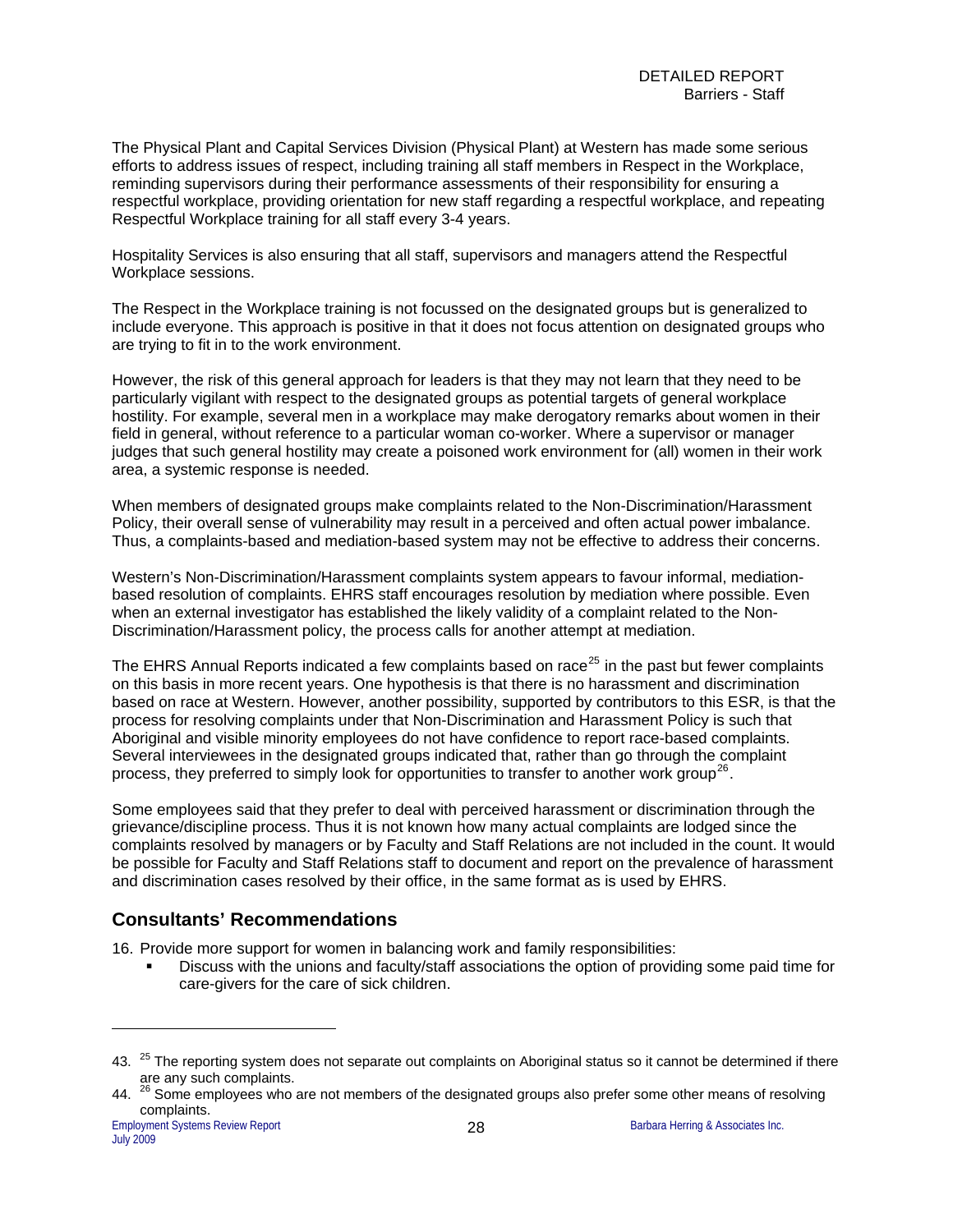- Provide parents of young children with assistance in finding suitable child care, when there are no available spaces in the on-campus child care facility.
- 17. Continue efforts to create a more pro-active recruitment process and a more welcoming work environment for women in skilled crafts and trades jobs.
- 18. Provide support services for the specific needs of women in non-traditional work, and for employees who are Aboriginal persons, members of visible minorities or Persons with Disabilities.<sup>[27](#page-31-0)</sup>
- 19. Review and clarify the complaint procedures in the Non-Discrimination/Harassment Policies and in the non-discrimination and harassment articles in the collective agreements to include a more effective procedure for vulnerable complainants who are reluctant to file a complaint.
	- Continue to train all faculty and staff leaders in identifying harassing behaviours and impose an obligation on them to deal with the matter in consultation with the applicable Faculty/Staff Relations staff and/or EHRS staff. This could be included as part of the Respect in the Workplace program $^{28}$  $^{28}$  $^{28}$ .
	- **Include an explicit procedure for staff and academic leaders to deal with a potentially poisoned** work environment or to bring complaints to EHRS in the absence of a specific complainant. Ensure that academic leaders both within and outside the bargaining unit clearly understand and are held accountable for this responsibility.
	- Develop a data analysis of staff transfers and terminations by designated group. Where EHRS observes a pattern of transfers and terminations of designated group members from one work area, this should trigger an investigation in the absence of a specific complainant.
- 20. Develop a process for Faculty and Staff Relations personnel to document and report on the prevalence of harassment and discrimination cases resolved by their office, in the same format as is used by EHRS, and to send a yearly summary to EHRS to add into their yearly report.

#### **Barriers to Staff Retention (Reasonable Accommodation)**

The following areas were examined under reasonable accommodation: accessibility, accommodation policy and practices, bereavement leaves, child care services, maternity and parental leaves, accommodation of religious observance, rehabilitation policies and services.

#### **Because there is no central registry for technical aids, it may take a Department more time and money than is necessary to acquire a needed technical aid**

The one exception is the Division of Housing and Ancillary Services where there is a registry of technical aids, developed to respond to students with disabilities.

#### **There is no central budget for technical aids and other modifications, which may result in Departments hesitating to hire a person with a disability who needs expensive technical aids or other accommodations**

Most accommodations have little or no cost. However, some accommodations require significant budget, either for technical aids, or for temporary replacement staff members. The University expects that the Faculties and Departments will provide these accommodations from their Faculty/Department budgets.

Because the need for these accommodations is relatively rare, most Faculties/Departments (the Division of Housing and Ancillary Services is an exception) do not have a separate budget line for this item.

<span id="page-31-1"></span><span id="page-31-0"></span><sup>45. &</sup>lt;sup>27</sup> Providing support comparable to that provided to students by the offices of Indigenous Services, Services for Students with Disabilities and International Student Services.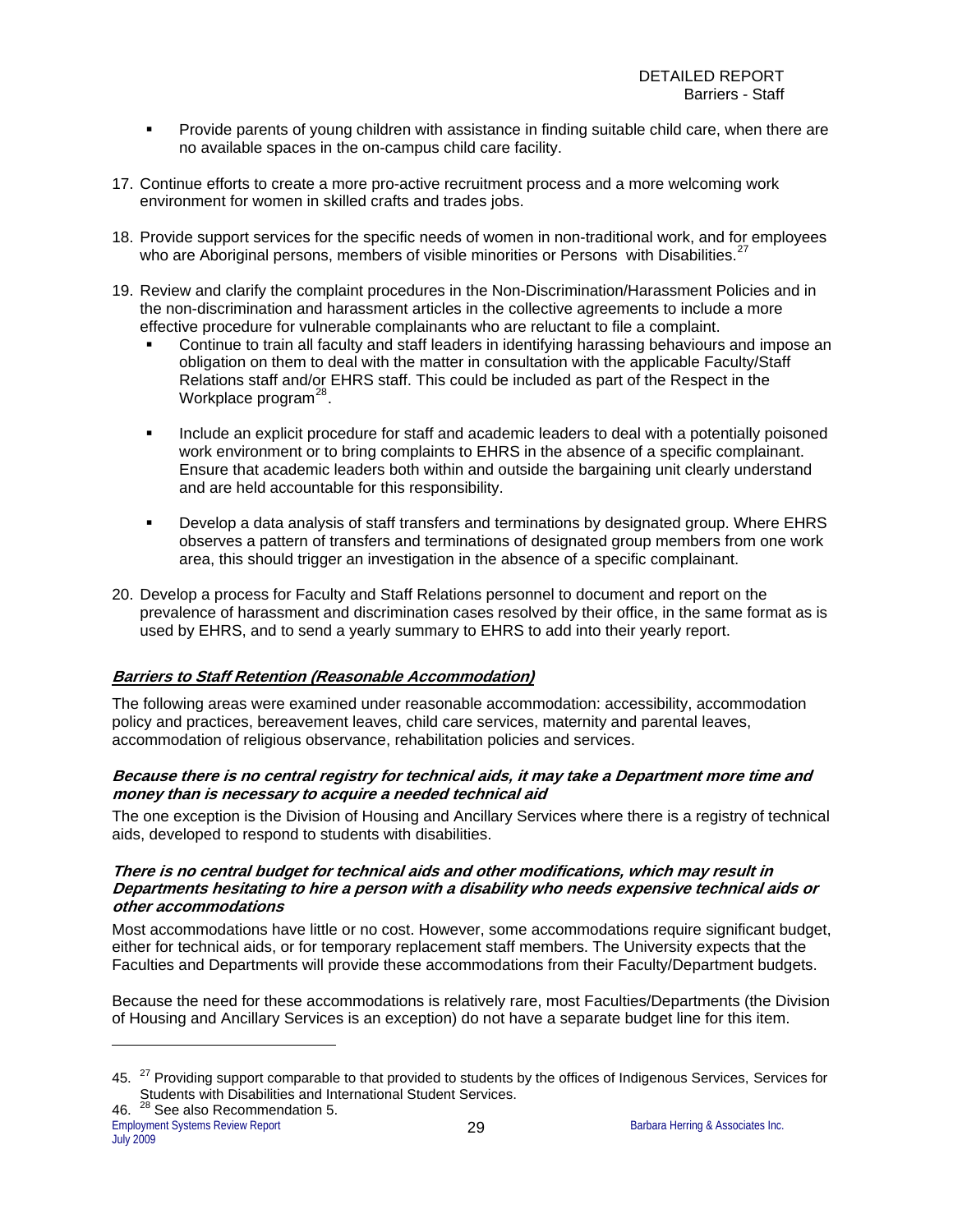Rather, when a Faculty or Department has the need to provide a costly accommodation, it must come out of the Faculty/Department's general operating budget. This could be a potential barrier to the decision to hire an employee who appears to have significant need for technical or other aids.

#### **The system for acquiring the technical aids needed by an employee with disabilities is not consistently optimal in supporting a new employee**

Technical aids sometimes take several weeks to order. Thus, if these needs are not addressed before the employee starts work, it can be some time before the employee is fully functioning. This situation at the start of an employment relationship can result in a poor working environment even beyond the arrival of the equipment needed.

In some cases, when the University's ergonomist had recommended special equipment, the employee's manager was not co-operative in including the employee in the decision as to which of several options to choose. Without clear guidelines, known to the employee or the manager, the employee could potentially be assigned equipment that was not optimal for their work effectiveness.

#### **In winter, there are outdoor hazards for people with mobility disabilities**

Interviewees pointed out that with many worksites and a "hilly" terrain, it is difficult for employees with some types of disabilities to navigate safely and quickly around the campus. For some, the location of the bus stops is a barrier. All of these considerations need to be included in planning for workplace accommodation.

#### **Overall planning for accessibility is the responsibility of committees with no clear management or executive responsibility or follow-up**

While there are several committees of volunteers tasked with various aspects of access and accommodation [i.e., Western Ontarians with Disabilities Act Committee (WODAC), Barrier-free Committee and CARE (a committee focused on student needs)], there is no clear staff or executive accountability for ensuring that recommendations of these committees are implemented. While it is the mandate of WODAC to provide "a forum [for identifying] . . . barriers . . . on Western's campus (and the affiliates) and provide advice, identify efforts, or take action to remove or prevent such barriers and create accessibility for Persons with Disabilities." However, in the opinion of committee members, the committee has no actual authority to hold Departments accountable for the changes WODAC recommends or to evaluate compliance. Similarly, the Barrier-free Committee reviews the plans for new construction for accessibility and makes recommendations for change, but has no power to follow-up and no power to hold leaders accountable for implementing the recommendations.

In some Departments, there is a staff member who is responsible for accommodation (e.g., Division of Housing and Ancillary Services and Library Services) but in other Faculties/Divisions, no staff member has this responsibility.

## **Consultants' Recommendations**

21. Develop an Accommodation Policy and related procedures. These should include:

- A central registry for technical aids owned by the University.
- A central budget which Departments can draw on to pay for technical aids and other accommodations for employees with disabilities when the cost exceeds a specified amount.
- In support of new employees with disabilities, develop and implement a process for ensuring that, when a job offer is accepted, the new hire is invited to discuss accommodation needs, and that any equipment or technical aids required be acquired as expeditiously as possible, preferably before the new employee's start date.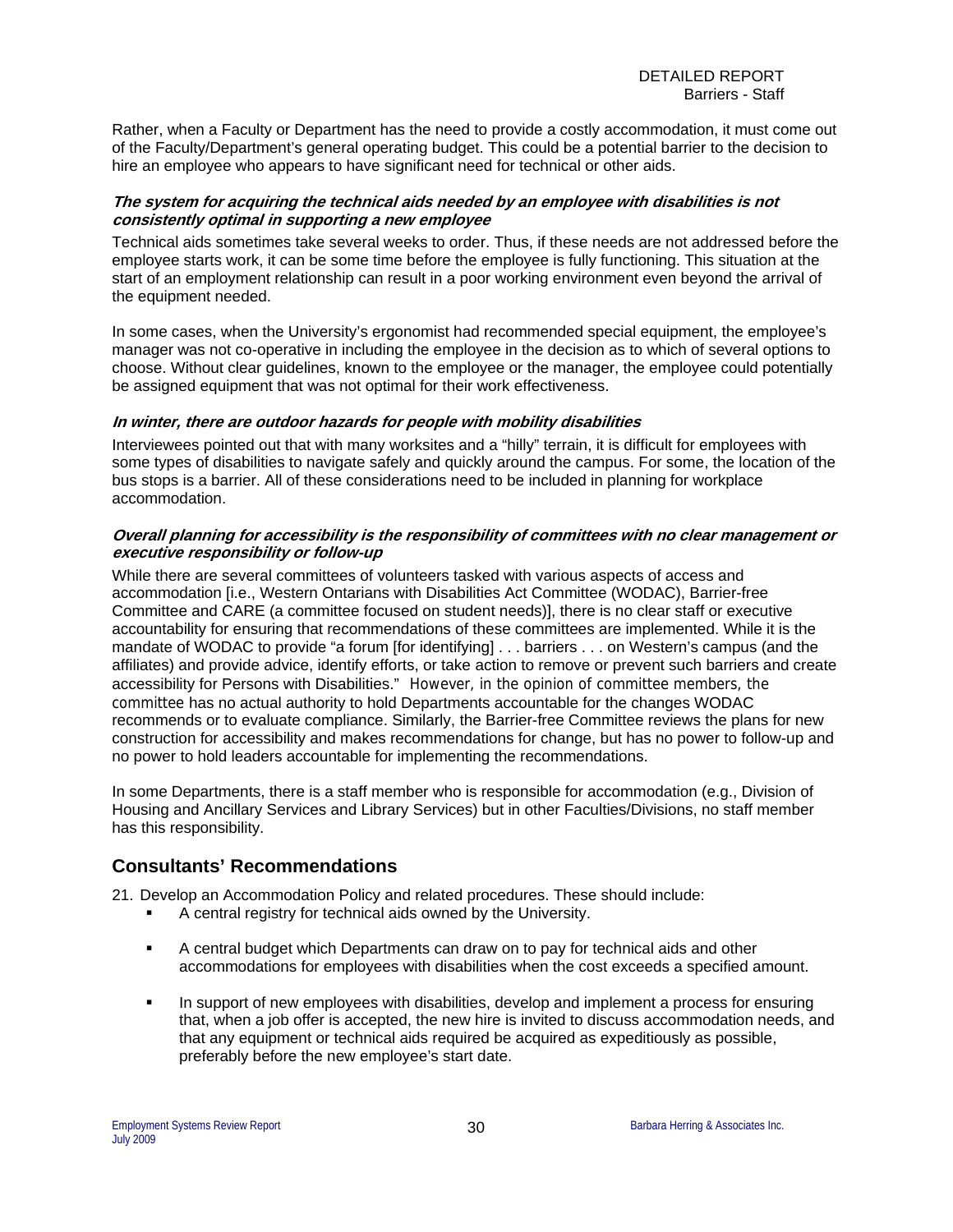- In planning for access and accommodation of an employee, include the accommodations needed to get safely to and around the work location as well as doing the work itself.
- 22. Include on the membership of WODAC and the Barrier-free Committee, a representative from the senior leadership whose responsibility includes the overall planning for accessibility. Ensure that the responsibility for overall planning for accessibility is included in the performance evaluation of that leader. Establish regular communications between the Committee and the leader.

#### **Attitudes and Organizational Culture**

#### **For women in non-traditional job groups, negative male attitudes can be a barrier to retention.**

Many of the Western jobs in Skilled Sales & Services and Skilled Crafts & Trades are non-traditional for women. As in many such workplaces, there are some men who seem to resent the incursion of women into what they consider to be a "male domain." Since the majority of the workers are male, there is often some tolerance for such expressed sexism. These attitudes can result in resistance to recruiting and hiring women and setting higher work standards for women than for men. As one interviewee said, "It's important to make sure the environment is welcoming to women - you can hire them, but what's the good of that if the work culture is hostile?"

#### **Difference does not appear to be encouraged or respected.**

In various contexts, a significant number of interviewees expressed the perception that conformity is valued and rewarded at all levels of the organization, both among faculty and staff. This is likely to be a barrier to each of the designated groups.

Aboriginal persons, members of visible minorities and persons with disabilities do not see themselves represented in 'significant leadership positions' (i.e., the leadership, human resources, EHRS, diversityfocussed faculty within the Deans' offices and union/association executive) and thus frequently are not comfortable in approaching the very people who are in positions that should respond to issues related to designated group status (e.g., racism). Members of the designated groups do not feel confident that the response would be sensitive to issues pertaining to their particular designated group.

As one example of the lack of cross-cultural sensitivity, members of the university community whose first language is other than English are encouraged to get training to change their accents through the University's communication disorders clinic. This supports the view that some accents are pathology, and that the onus for comprehension rests entirely on the speaker, rather than being a shared responsibility of speaker and listener. Further, some interviewees pointed out that there is little recognition among staff, faculty or students of the "hierarchy of accents," wherein a pronounced British-sounding accent is considered a status symbol while other accents are considered a liability for the speaker and a problem for their audience.

The fact that the Respect in the Workplace program and training does not highlight issues of racism and discrimination also gives members of the designated groups the impression that leaders are not aware of the particular impact of these issues on a designated group as a whole. As one interviewees stated "antiracism is not on the radar."

While the University has made efforts to portray itself as more diverse, there are still visuals that do not depict a diverse workforce.

In response to questions about the extent of equity and diversity-related training, the consultants judge that faculty and staff leaders, Faculty/Staff Relations staff and human resources staff within Faculties have had less training regarding the designated groups (e.g., cross-cultural skills, Aboriginal relations, anti-racism, managing a diverse workforce) than their job responsibilities require. Ongoing job-related training would also be of benefit to EHRS staff.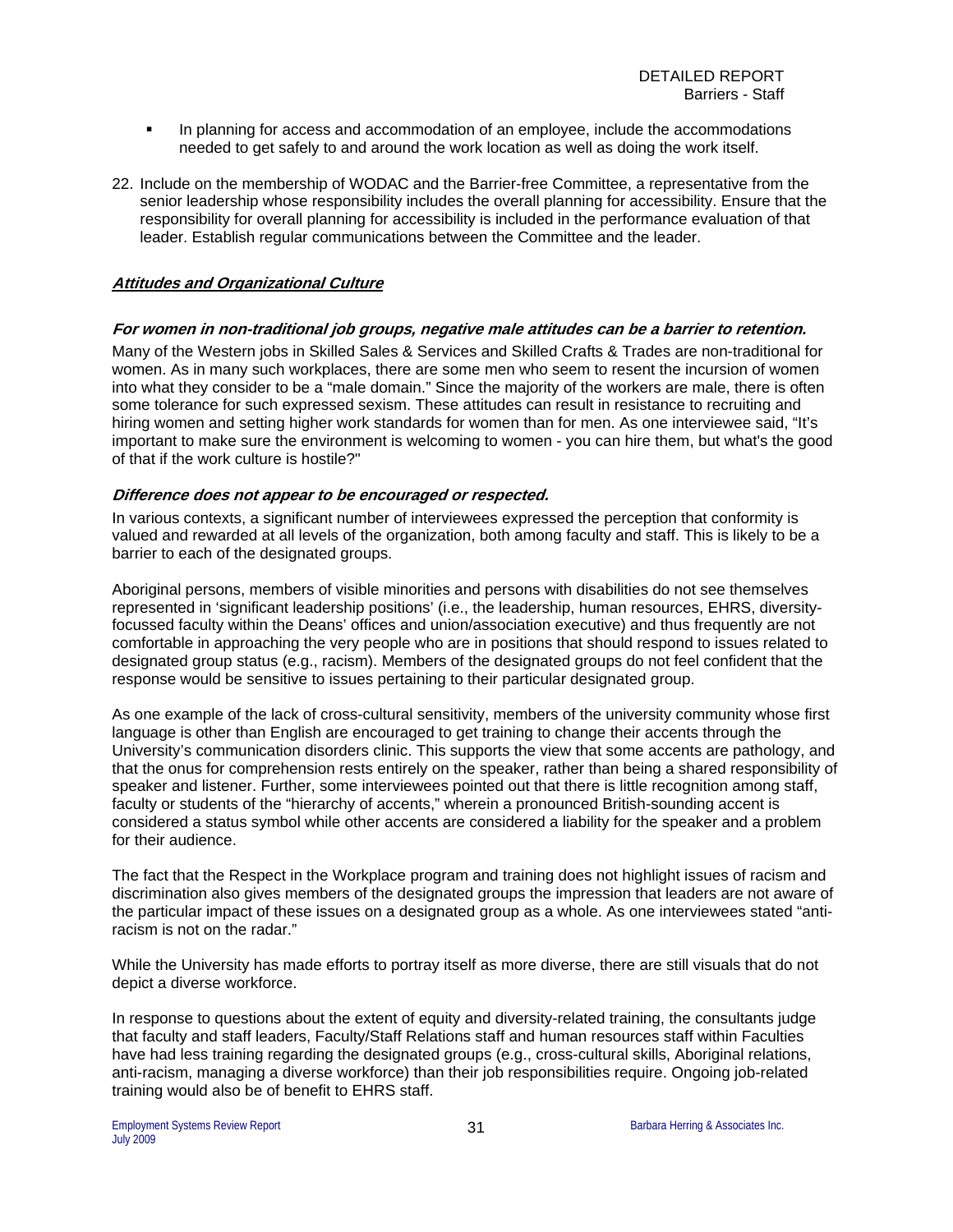#### **In some communities, Western continues to be seen as resistant to EE**

The University appears to be complacent with respect to EE and diversity. It sees itself as moving ahead and as having significant leadership in these areas. Furthermore, it sees itself doing the right things in the only way possible for itself, as a University. Employees in positions of power who are hostile or resistant to EE are viewed as unfortunate exceptions, necessary in an atmosphere of academic freedom.

The University does not generally recognize that the perceptions of the designated groups are not neutral with respect to Western but rather are negative due to past, and sometimes present experiences. Pockets of resistance are very deleterious as the actions of these individuals confirm already held stereotypes about the University.

To members of the designated groups, academic freedom is seen as protecting a strict conformity to the status quo. It does not appear to protect the freedom of expression of those wishing, for example, to research in non-conventional subjects or to teach or do research in non-conventional<sup>[29](#page-34-0)</sup> ways.

Thus, the University will need to make some concerted efforts to communicate its openness to change and diversity.

#### **Attitudes toward employees with disabilities have been formed through experiences with ill or injured workers and thus tend to be more negative**

Persons with disabilities who have been hired with disabilities may make a very different impression on managers and co-workers than a person who becomes disabled as an employee. Persons with disabilities who are hired for a job often have no "disability" with respect to the job. For example, a computer programmer who uses a wheel chair has been chosen not only as capable but also as the person best able to do this job (with or without specified accommodation). In contrast, a person who has become disabled as an employee is more likely to have limitations in doing the job they were hired to do, particularly in the early stages of their injury or illness. Thus, managers and co-workers who have encountered only the latter type of employees with disabilities tend to equate disability with "not able" to do the job or act as a full member of the work group. Some managers and faculty were reported as expressing the belief that "accommodation has gone too far." In other cases, leaders have been heard to openly make negative remarks about Persons with Disabilities, or express impatience with employees with disabilities.

#### **The attitude that hard work is equated with long working hours may disadvantage some employees with disabilities**

Some interviewees indicated that the University as they experience it, equates hard work with long hours. For some employees with disabilities this has a negative impact since they may take more time to do a job, or may take more time to get around the building or between buildings than do other employees.

## **Consultants' Recommendations**

l

23. Continue ongoing training in Respect in the Workplace:

- Continue to train supervisors and leaders in how to encourage a respectful, harassment free workplace emphasizing the adverse impact of a poisoned work environment on members of designated groups.
- **Include training as part of employee orientation and periodically conduct 'refresher' training for** all employees.

<span id="page-34-0"></span>Employment Systems Review Report **32 Barbara Herring & Associates Inc.** 47. <sup>29</sup> Conventional according to current Western norms. July 2009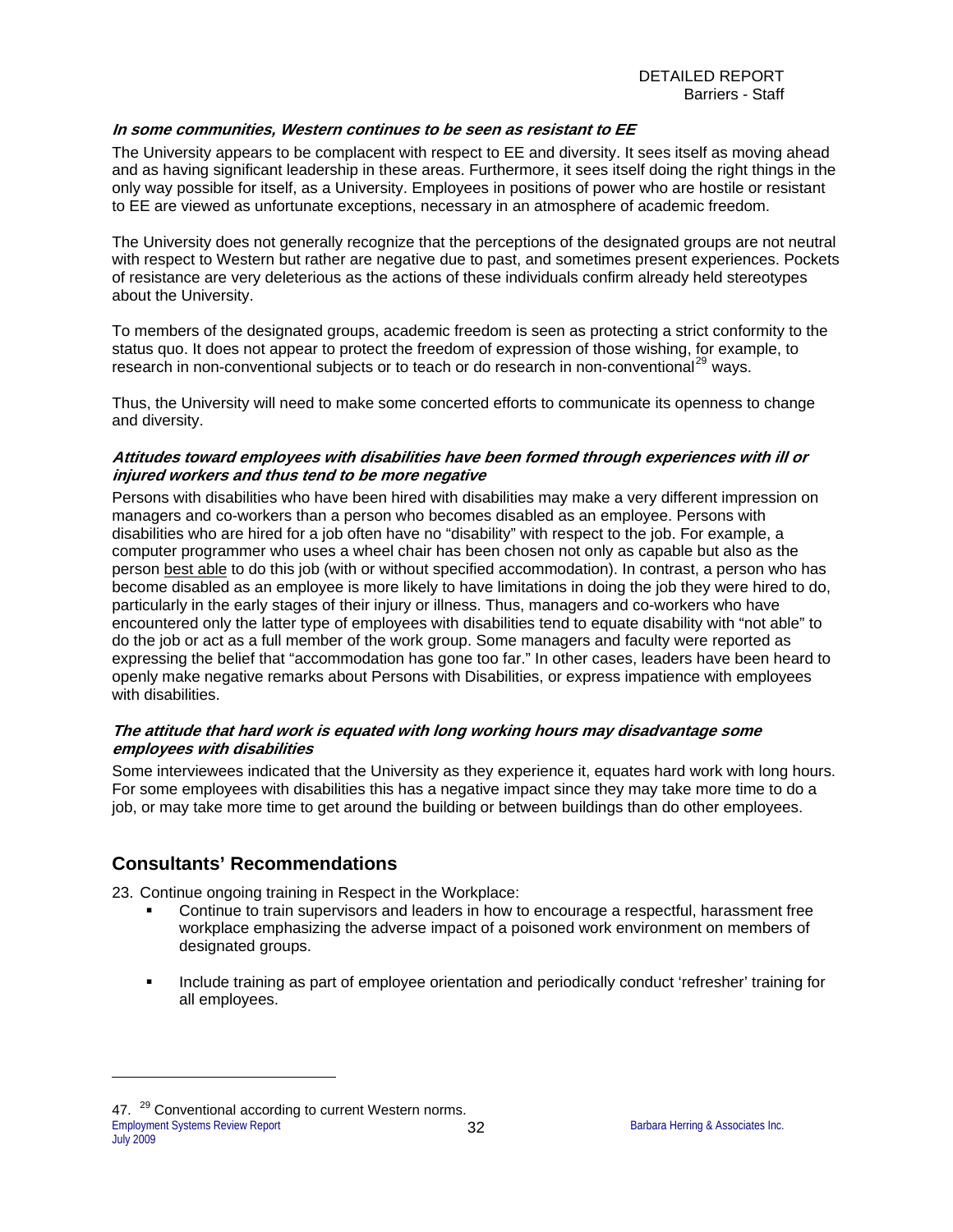24. Develop a process for monitoring University-sponsored visual communications to ensure that a diversity of students and staff is consistently portrayed.

 See also Recommendation 18 and recommendations in the section on Training, Development and Promotion Processes.

#### **Barriers in Staff Training, Development and Promotion Processes**

#### **Lack of explicit support for ESL courses**

For those staff members in Hospitality Services whose first language is other than English, advancement at the University is very limited. Thus, the University is vulnerable to losing good sessional staff to other employers who can offer them the job security and benefits of full time employment.

While the CUPE 2692 collective agreement provides support for job-related training for courses taken during the time of employment (i.e., for sessional staff, courses must be taken during the school term), there is no explicit support for ESL courses. Further, an ESL course may not fit the definition of a course provided in the collective agreement. (A course is defined as "a series of academic lectures which culminates in an examination and/or grade being awarded.")

The collective agreement may allow for ESL courses under the provision that states: "The Employer may request members to take certain courses of study or seminars which will be advantageous to both the member and to the University itself. In such instances, the Hospitality Services division of the Department of Housing & Ancillary Services will bear the full cost and will grant the staff member sufficient time away from normal duties to pursue the course of study." However, to date there has been no practice of the employer funding, supporting or encouraging staff to take ESL classes.

#### **Lack of cultural, linguistic sensitivity**

Few supervisors and managers have had training in cross-cultural skills and anti-racism sensitivity, and those who have had this training received it outside Western.

As an example of linguistic insensitivity, supervisors discourage staff members from speaking any language other than English at the worksite. The stated motivation is that this makes for a more comfortable work environment for the English speakers and discourages "cliques" of speakers of other languages. While this approach has advantages, it ignores research that indicates that it is very stressful for ESL employees to speak English for the entire work day, and that the stress can be relieved by speaking at least 20 minutes a day in their first language.

#### **Lack of formal leadership development**

In general, leadership training is open only to those who are already in leadership roles. Thus, staff members in the feeder groups are not supported by the University to prepare in advance for this role.

Furthermore, in the absence of a formal mentoring system, external evidence suggests that informal mentors are likely to mentor people who they perceive as more like themselves. Since members of visible minorities are under-represented among managers, members of visible minorities in the feeder groups for this EEOG are less likely to find an informal mentor or sponsor.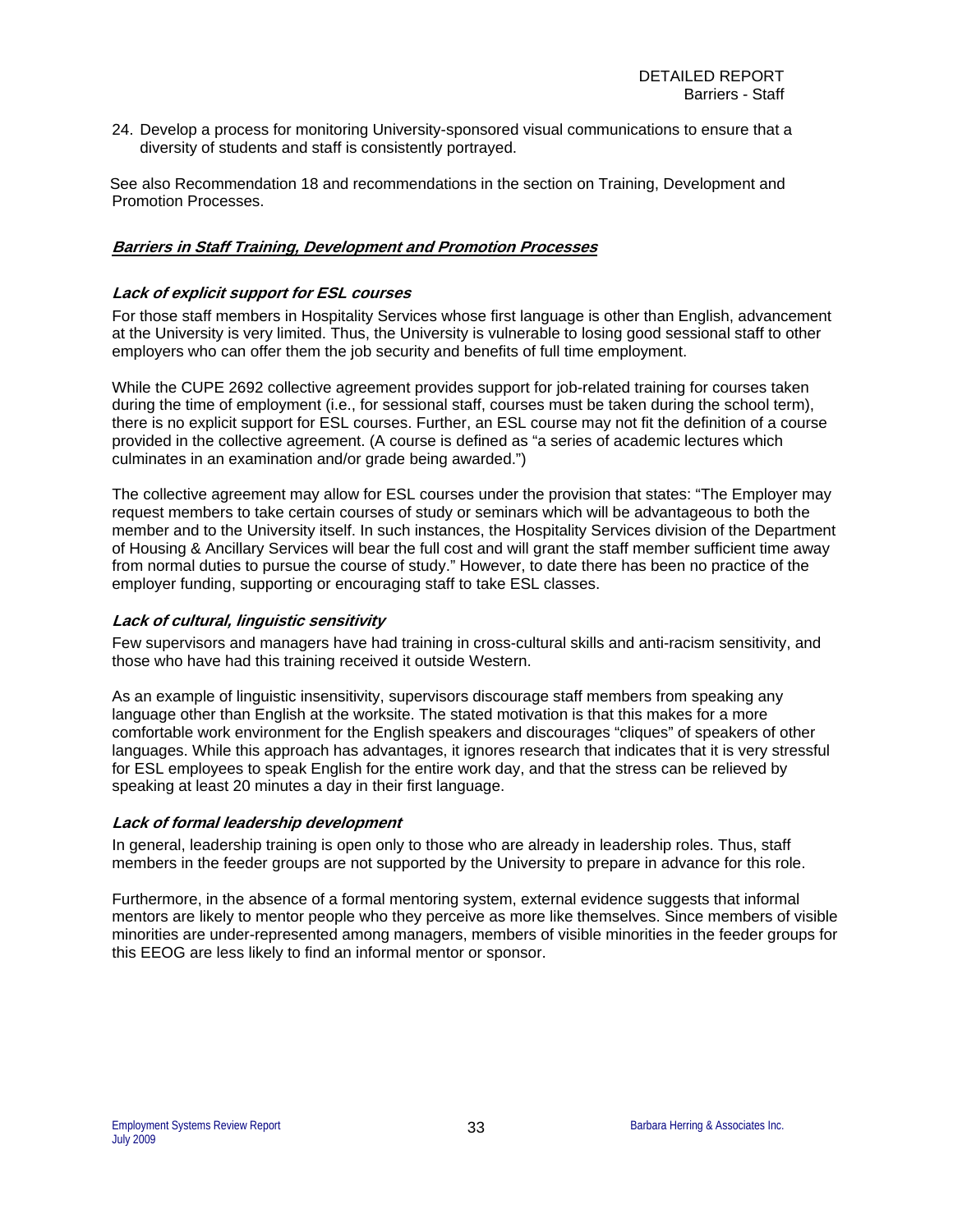In the PMA Performance Dialogue and Goal Setting Process, the focus is on evaluation, goal setting and development related to *current work* rather than helping the employee to prepare for future promotions or aspirations.<sup>[30](#page-36-0)</sup>

Managers generally award special assignments to people that they or their supervisors personally believe are interested in and capable of doing a good job. They do not generally ask their staff members to indicate their interest in such assignments. Thus, managers' personal and cultural biases may impact on their choice of candidate for special assignments. Again, cloning and a lack of cross-cultural training for managers may result in disadvantage to members of visible minorities who would otherwise qualify for development and promotion.

### *Managers receive limited training for managing a diverse workforce*

Managers have the opportunity to take leadership training after they become managers. They have the option of taking a foundational leadership skills program (7.5 days over the course of a year) that includes general leadership skills. This program, however, does not specifically address the challenges of managing a diverse staff.

Managers have an opportunity (with the agreement of their manager) to take the Canadian Institute of Management (CIM) Program at Western (offered only during daytime hours). While this program is open to all staff, staff themselves said that their managers would not likely release them for the work time to take these courses.

Managers generally reported that they have not received training in managing diversity, anti-racism or Aboriginal relations. Some said they have not received Human Rights training. One manager who has been a staff member for a number of years said s/he only recently learned of the existence of EHRS when s/he was asked to participate in discussion about a particular case.

### **Faculty and Staff Relations personnel and HR staff within Faculties are not optimally prepared to provide expertise to Appointments Committees/hiring managers/leaders in hiring, retaining and leading a diverse workforce.**

There is no comprehensive and systematic training of Faculty/Staff Relations personnel/HR staff in issues related to hiring and/or retaining a diversity of employees. In the absence of diversity-related training, the Faculty/Staff Relations personnel/HR staff will be less able to identify issues relating to diversity or the specific concerns of designated group members, and hence will be less able to appropriately advise Appointments Committees/hiring managers/leaders on these matters. This skills gap may require training for current staff and the inclusion of diversity competencies in selection criteria for these positions in the future.

# **Consultants' Recommendations**

- 25. Provide support for sessional and permanent staff members for ESL training. Consider ways to provide support to contract employees for ESL training, possibly through a system of "bursaries."
- 26. Provide additional leadership development opportunities:
	- Develop a formal mentoring system for staff and a process to ensure that designated groups get their fair share of mentors. Where possible, offer candidates mentors within their own designated group as well as other mentors.

l

<span id="page-36-0"></span><sup>&</sup>lt;sup>30</sup> While the Leader's Guide for a Performance Dialogue includes a time for the employee to state his/her aspirations, there is no discussion of preparation for these aspirations. Rather, the Guide defines a Learning and Development Plan as "a plan to improve or enhance work performance." 48.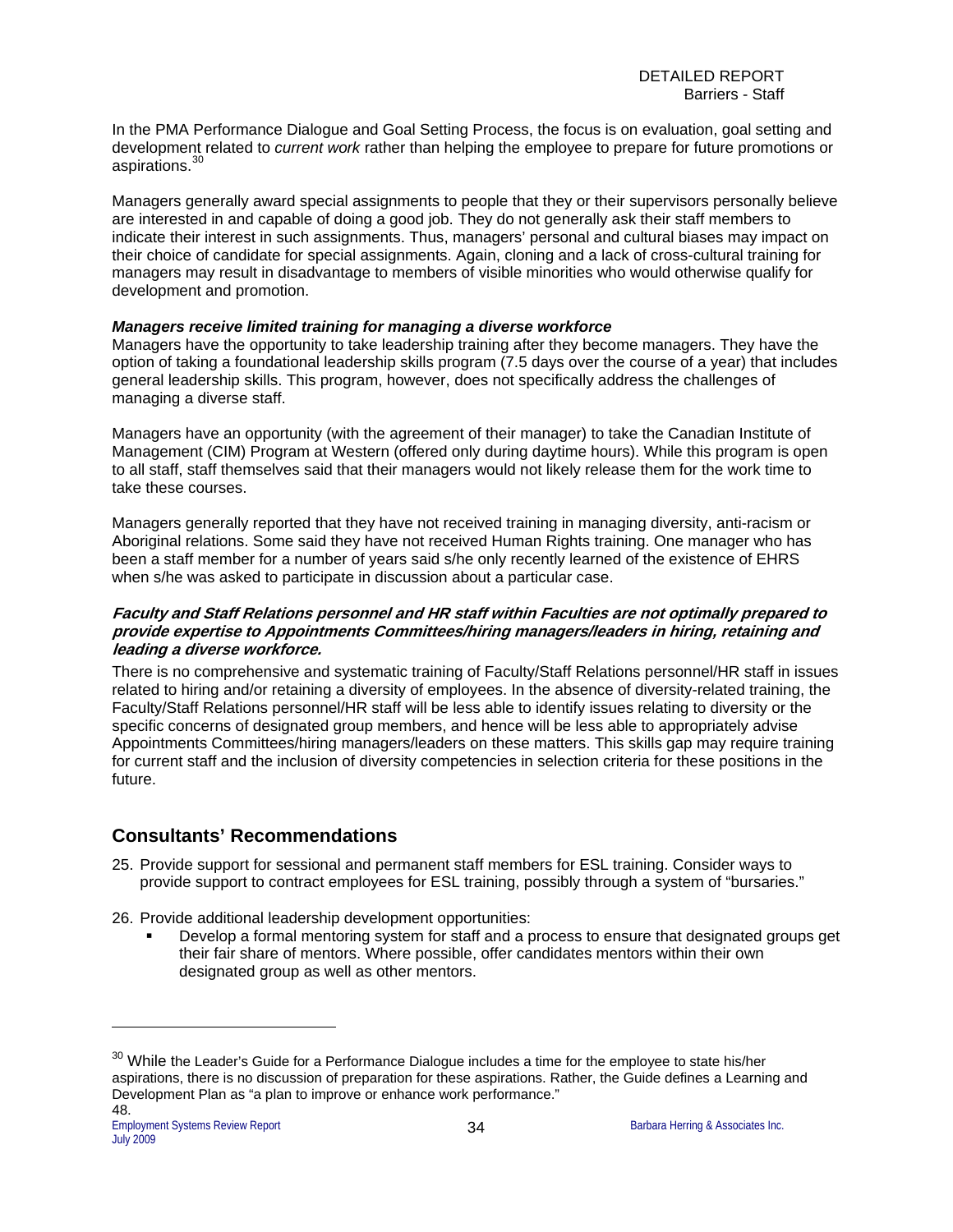- **E** Establish and communicate the opportunity for employees who aspire to a leadership position to participate in the Foundations of Leadership Program as preparation for advancement.
- Encourage supervisors and managers to ask all staff members about their interest in special assignments, and to make efforts to share these assignments among all staff members.
- In performance dialogue discussions with PMA staff, encourage leaders to discuss the employee's developmental needs related to their career aspirations, rather than only for current work improvement. Develop opportunities for similar discussions with other staff members.
- 27. Provide more training for managers and supervisors on managing a diverse workplace:
	- Include in Foundational Leadership Skills modules on managers' responsibilities under the Ontario Human Rights Code, the University's Non-Discrimination/Harassment Policy, and related articles of the relevant collective agreements.
	- **Include in Foundational Leadership Skills modules on managing diversity effectively, recruiting Inclusted in Foundational Leadership Scillers** and selecting a diverse team, strategies to encourage team members to value difference, and issues related to each of the designated groups.
	- **Provide managers and supervisors with ongoing training in human rights, employment equity** and managing diversity.
	- **Provide all leaders with training in non-biased recruitment and selection techniques.**
- 28. Require that human resources staff within Faculties and Staff/Faculty Relations personnel engage in ongoing learning to develop a higher level of competency in all areas related to hiring and retaining a diverse workforce. Include diversity competencies in selection criteria for HR positions.

# **Barriers in Staff Termination Processes**

### **Lack of exit interview process for staff**

Exit interviews can alert the leadership team to potential barriers to the retention of employees. If the exit interviews invite interviewees to disclose their designated group status, the senior leadership can determine if there are any retention barriers related to the designated groups.

# **Consultants' Recommendations**

29. Establish a process to obtain exit information on a confidential basis from employees voluntarily leaving their position, whether or not they are leaving the University. Invite interviewees to describe their designated group status, again on a confidential basis.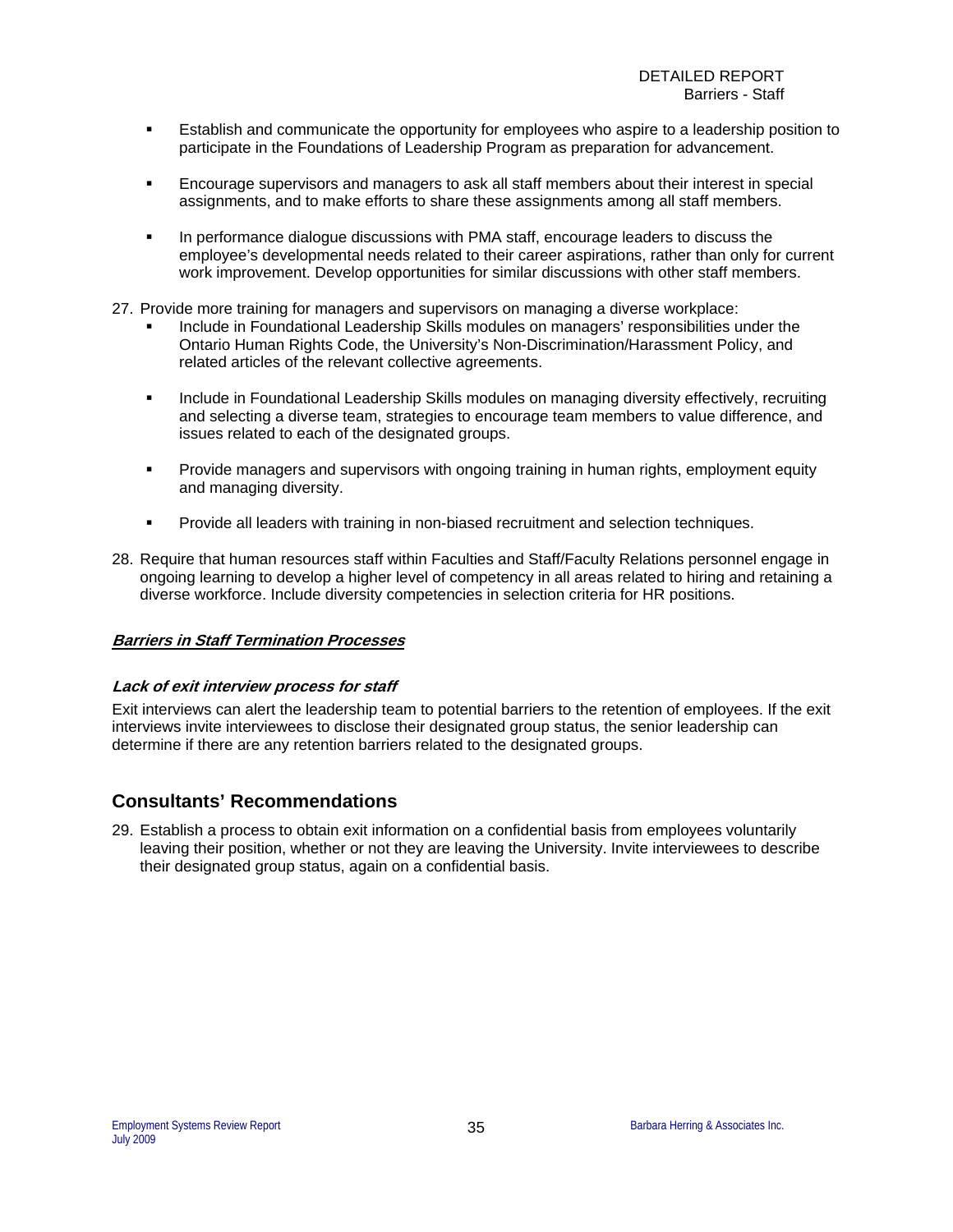# **Accountability**

The consultants examined accountability systems because these systems provide signals to Western leaders and employees as to the priorities of the University. Without signals that suggest that diversity is a priority, staff and faculty know that they can ignore these issues and, indeed, all proposed changes and recommendations resulting from this ESR.

In this section we examine polices and practices that hold employees, and in particular leaders accountable for their actions and decisions with respect to the designated groups. This includes the extent to which Western makes its expectations clear to employees and provides them with the training and tools to meet the organization's expectations. It also includes an examination of the positive consequences for creating a diverse and welcoming work environment and negative consequences for doing otherwise.

# **Lack of designated group comparison data for faculty members by Faculty**

The University has a number of policies and practices to make its expectations regarding equity known. One key process is the Faculty planning process. The Provost establishes consistency of focus across Faculties by providing a general planning guideline. One area that Faculties are asked to report on is the hiring of women faculty, which is positive.

In order to evaluate the yearly performance of Faculties, the Provost provides the Faculties with data on budget, student enrolment and other key criteria against which a Faculty can assess its performance on these measures. However, the Faculties are provided with no Faculty specific data on which to compare their success in hiring women. They are not provided with data on recent hires, promotions or terminations of women faculty by Faculty or in the University as a whole. Thus, the Provost has only very non-specific information on which to judge the performance of Faculties with respect to the FCP commitments. For example, Social Sciences may hire many women while Engineering may hire few. Yet, compared to availability, it is possible that Engineering is hiring women at a rate above their availability while Social Sciences is hiring women at below their availability.

# **Lack of accountability processes based on FCP requirements**

Faculty described a "collegial" approach to leadership. That is, everyone is responsible for the University commitments. However, in the view of the consultants, there are few systems in place to respond to faculty members who fail to act collegially in supporting the University's commitments to its FCP obligations. Deans are required to report on their equity efforts and results in the Faculty planning process. However, in the 2008 reports (sent to the President's Standing Committee on Employment Equity – PSCEE), there was uneven reporting of hiring data and efforts to recruit women. There is no evidence that Faculties were asked to fill in the missing information.

Among staff, managers and Faculty/Staff Relations staff appear to have little awareness of the workforce analysis data and its implication for their recruitment and selection practices. Their performance assessments do not include achievement of FCP results.

PSCEE submits a yearly report that includes a report on achievement and recommended actions for the coming year. This reporting process is positive. However, the recommended actions are not clearly tied to the workforce analysis data. The reporting on the previous year indicates actions taken but with little assessment of outcomes.

The employee information system used to generate FCP data is not providing data on yearly hires, promotions and terminations. Thus, the University is not able to determine if its current underrepresentation is a reflection of hiring practices that are not attracting designated groups in some areas, or if it is having difficulty retaining designated group employees, or if other factors are impacting the overall designated group representation.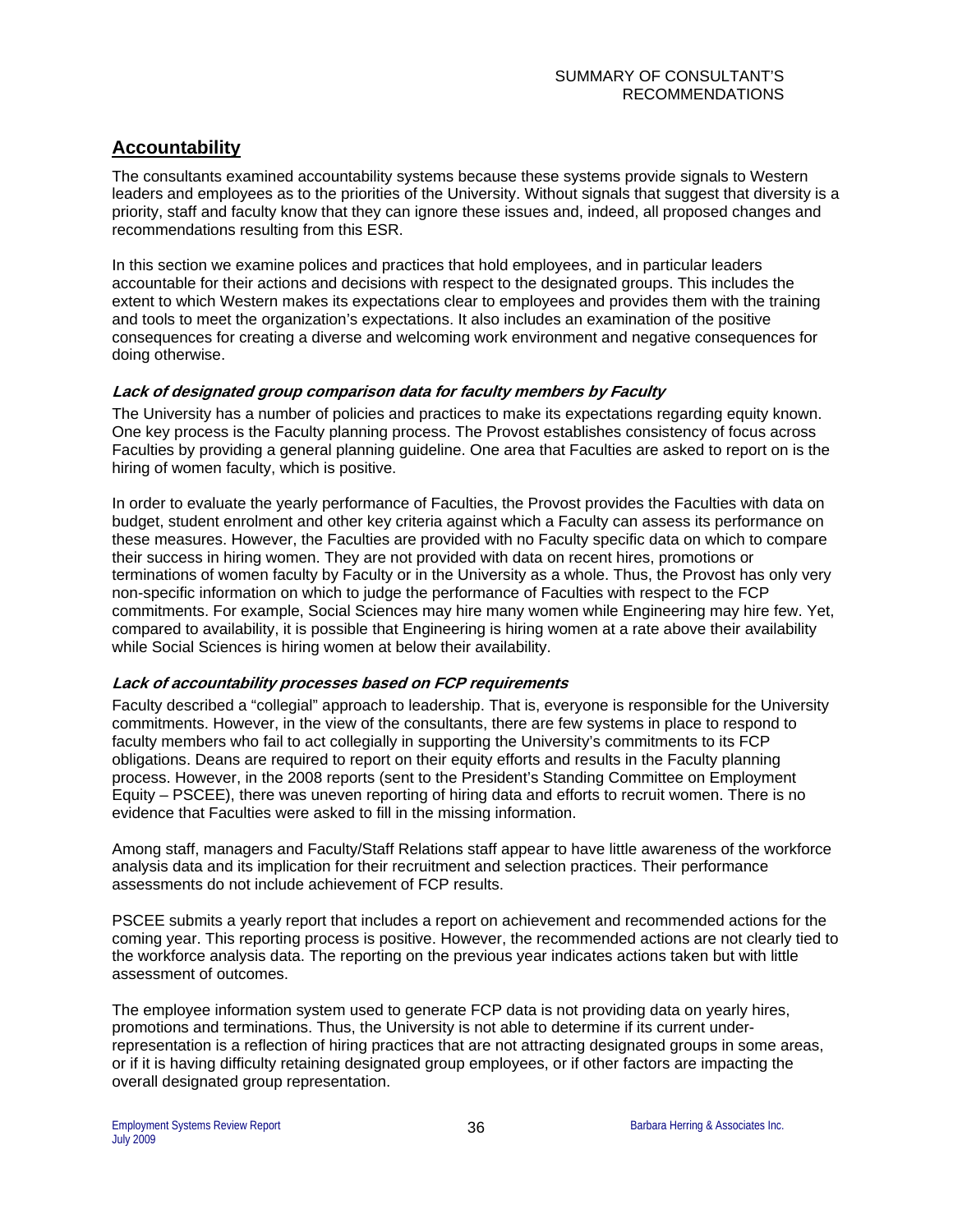# **The fact that academic managers (e.g., Chair, Dean, Provost) at Canadian universities are nonpermanent positions means that conventional ways of holding these leaders responsible for FCP requirements and outcomes are unlikely to be effective.**

All Chairs and Dean as well as the Provost and Vice Provosts hold their positions for a fixed period of time (3-5 years, possibly renewable). Many of these leaders, however, do not have aspirations to advance in the university leadership hierarchy but appear eager to return to their research/teaching positions. Since most of these members have tenure, there is very little structure in place to hold them accountable for results. Rather, the system relies on the persuasive powers of the leadership and on their personal interest and commitment to the FCP principles and other requirements.

Chairs in particular, provide an uneven level of leadership, since the incumbents may have had little leadership experience and will take some time to acquire managerial/leadership training. They may also find their role as leader difficult since they are members of UWOFA.

# **EHRS appears to be under-resourced for its current and future FCP responsibilities**

EHRS, with two employees, handles all incoming human rights inquiries and complaints, supports the work of at least three equity-related committees, promotes and organizes equity-related training on request, prepares several annual reports, and is responsible for the University's compliance with the FCP program. Compared to other workforces of similar size, this appears to be a low staffing level.

# **Consultants' Recommendations**

30. Expand the workforce analysis to include more detailed information on a yearly basis:

- Track and report data on new hires, promotions and terminations.
- Research sources for designated group comparison data for faculty members by Department and/or Faculty and provide Faculties with a gap analysis using comparison data at the level of Department or Faculty as available.
- Continue with plans to work with other universities to develop Canada-wide statistics by Department and Faculty.
- 31. Provide leaders with a gap analysis and other current equity data as a way of highlighting their personal responsibility for the FCP requirements.
	- Determine the appropriate data to provide Faculties in the yearly planning process as a basis for evaluating the outcomes of their efforts to hire and retain more women faculty and to promote women to tenured and senior Faculty positions (e.g., yearly hire, promotion and termination data). Produce and provide Deans with this Faculty-specific information and ask for an accounting of initiatives taken and results attained.
	- Provide leaders and HR staff with specific information on the extent of under-representation of designated groups by job categories within their area of responsibility. In the yearly performance evaluation process, hold Deans and managers accountable for initiatives and outcomes related to specific areas of under-representation.
	- Within the Faculty Planning Process, establish an accountability process for FCP outcomes (i.e., closing the gap for women.)
- 32. Organize the PSCEE report around the gaps identified in the workforce analysis. Provide a yearly assessment of initiatives and outcomes (i.e., change) related to each gap.
- 33. Assess the resources needed to implement Western's EE Plan based in part on these recommendations and provide additional resources where required.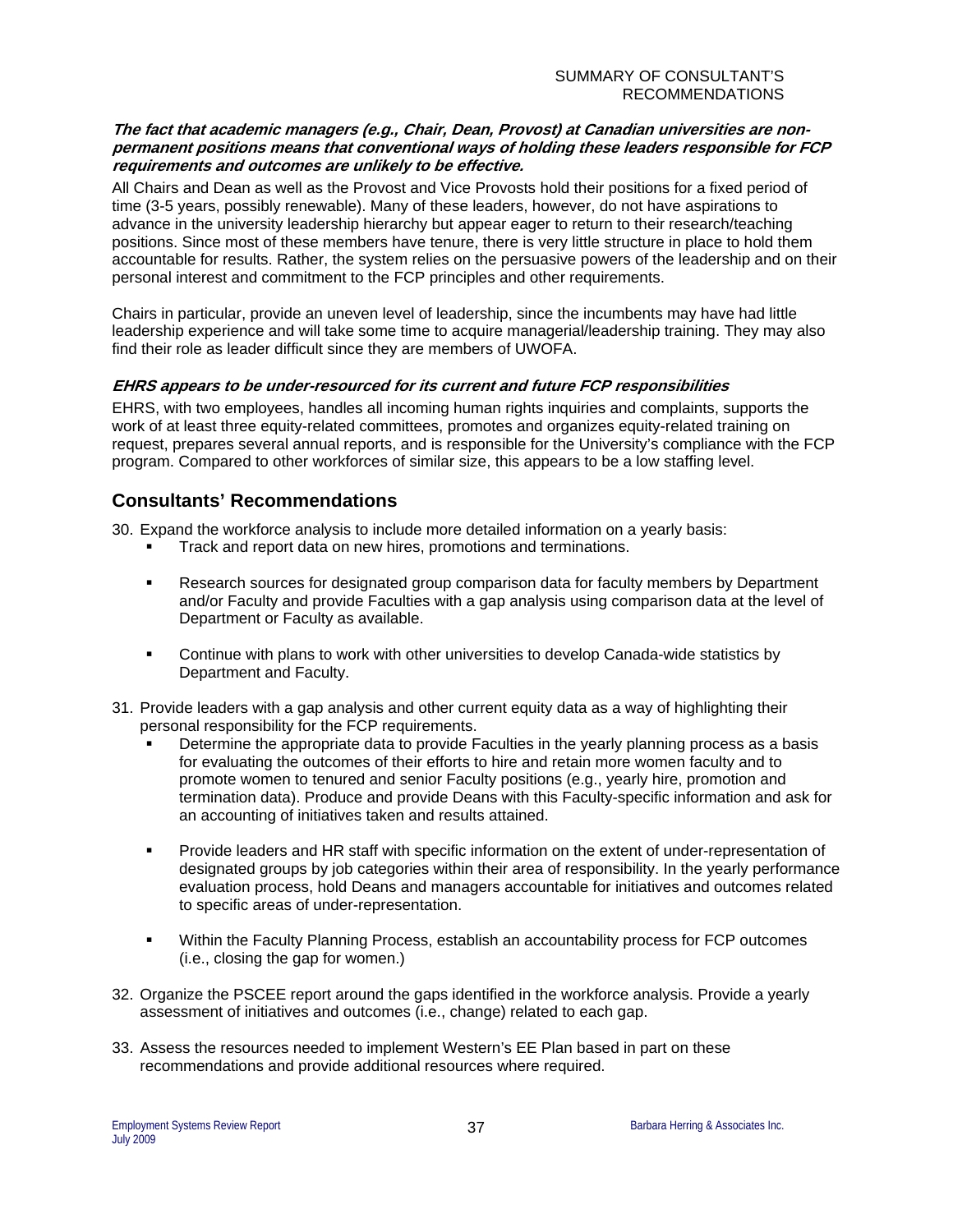# **3. APPENDICES**

# **Appendix A. Calculation of Significant Gaps With Respect to Western's Workforce Analysis**

As indicated by the FCP, two separate benchmarks have been used to determine whether or not the under-representation is significant. Occupational groups with both a gap number of -3 or greater and a gap percentage of 20% or greater were identified as occupational groups with under-representation. In addition, the analysis examined the size of the gap in absolute numbers. Occupational groups with a gap number representing 30 employees or higher have also been identified as occupational groups with under-representation.

*The size of the gap number and the gap percentage – where the gap number is greater than -3 and where the percentage gap reaches 20 percent or higher, this is a warning signal that there may be significant under-representation within the occupational group.* 

*The size of the gap in absolute numbers - where the gap in actual number of employees is 30 employees or higher this is an indication that significant under-representation exists for the occupational group (HRDC, 2001a, p. 32).[31](#page-40-0)*

The HRDC provides for a third overall benchmark. If there are a number of gaps less than -3 for a particular designated group in the EEOGs, this is also considered significant. In this case, the HRDC advises that the ESR should include an examination of the policies/practices that apply to that designated group.[32](#page-40-1)

How % GAP is calculated

l



<span id="page-40-1"></span><span id="page-40-0"></span>Employment Systems Review Report **Barbara Herring & Associates Inc.** Barbara Herring & Associates Inc. 49. <sup>31</sup> The University of Western Ontario Workforce Analysis, page 8. 50. <sup>32</sup> FCP Workforce Analysis Guide, HRSDC, September 2006 July 2009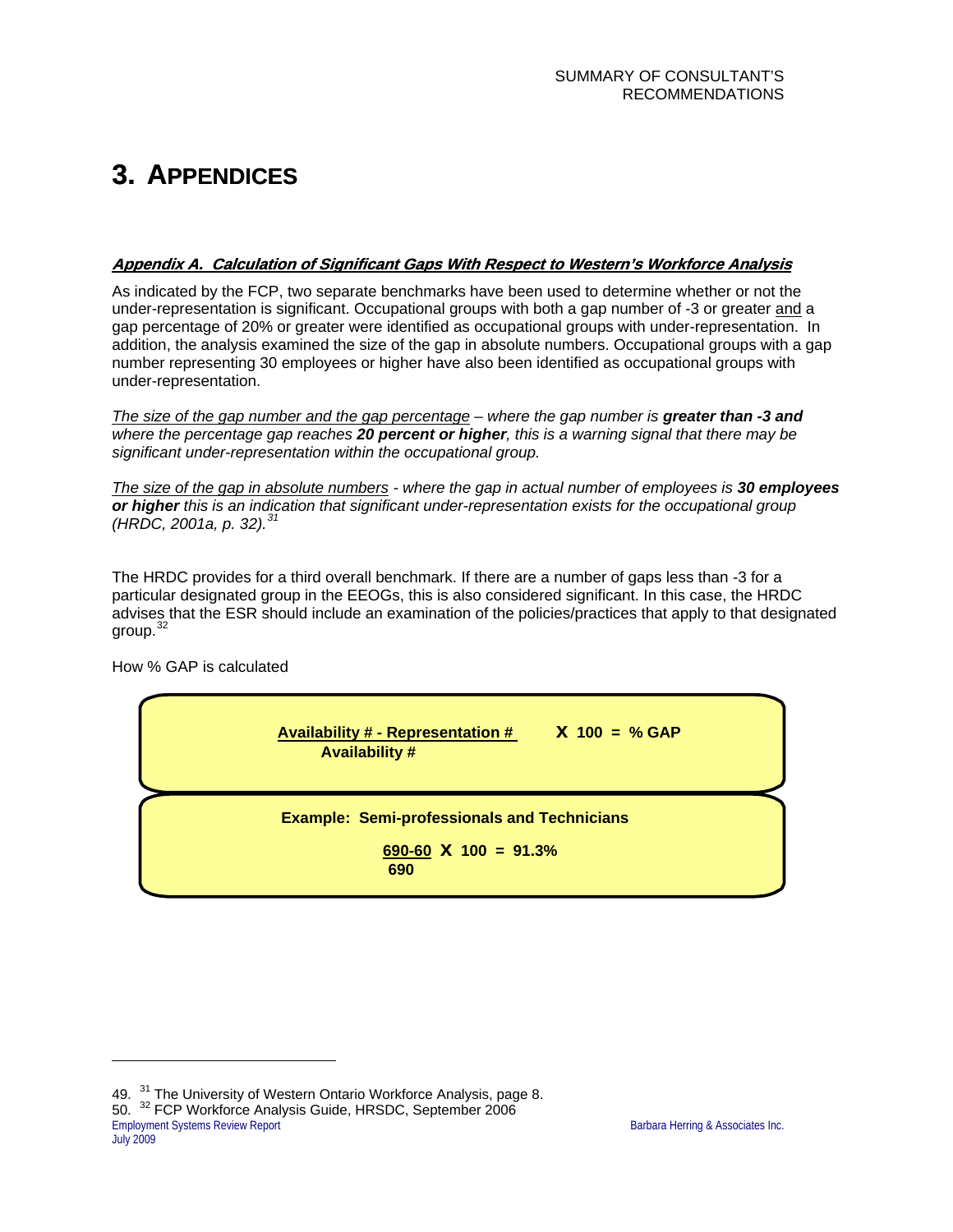**APPENDIX B.** 

**INTERVIEW OUTLINES** 

# **UNIVERSITY OF WESTERN ONTARIO**

# **EMPLOYMENT SYSTEMS REVIEW**

**JULY 2009**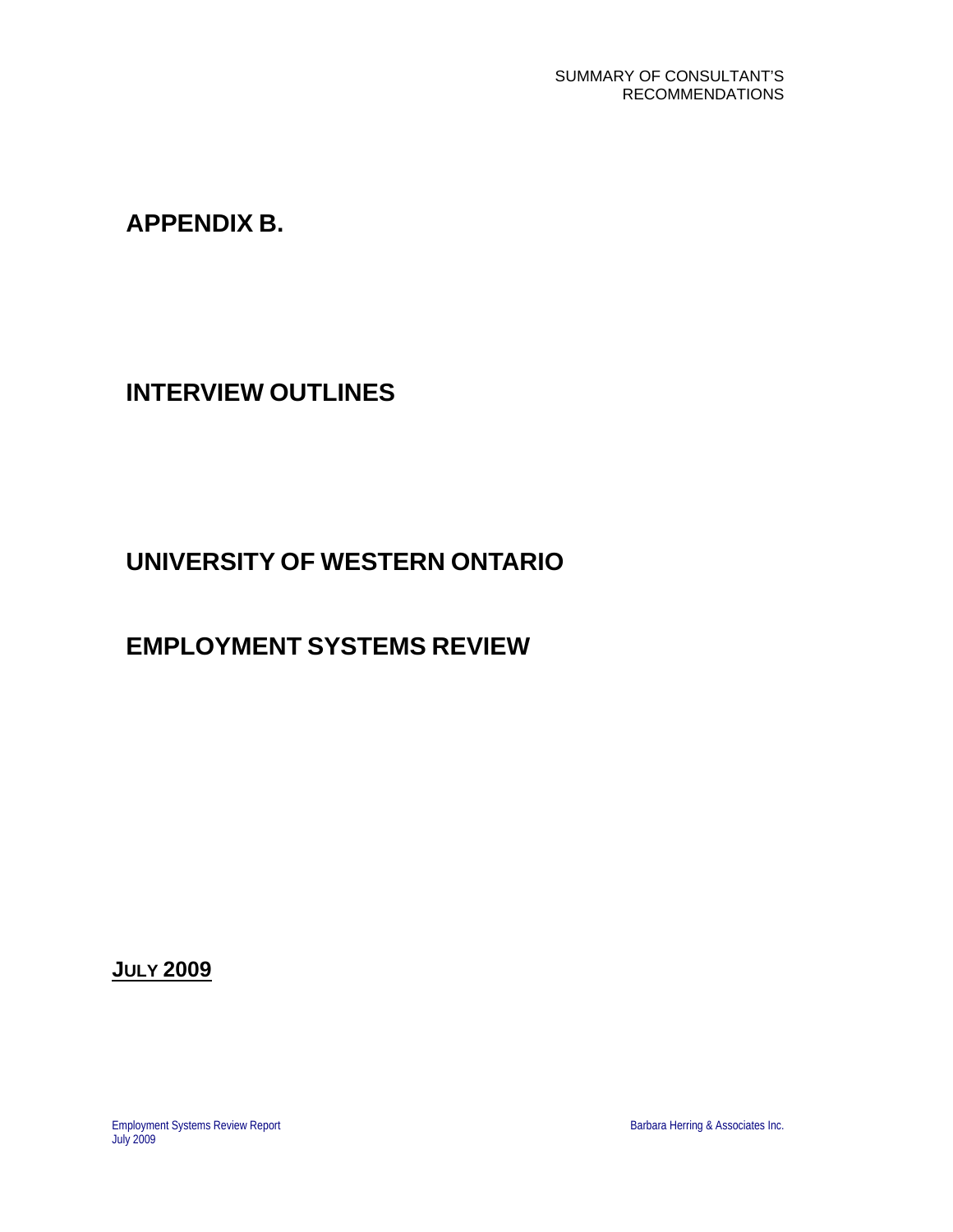Interview Outline

**Senior Manager**  University of Western Ontario January 2009

I am \_\_\_\_\_\_\_\_\_ with Barbara Herring & Associates Inc. – a private consulting firm.

As you may know, the University is conducting an Employment Systems Review, a review of all employment policies and practices. The purpose of the review is to identify any barriers to employment and workplace opportunities, with the objective of removing these barriers.

The review focuses on four designated groups: **women, Aboriginal peoples, racial minorities and people with disabilities.** But we often find that improving personnel practices for one group improves the workplace for everyone – and that's our common goal.

Our report will be used to make recommendations on ways to make the University's human resources processes more inclusive while maintaining a high quality of work.

In our conversation, I would like to ask you how the human resources systems work at the University and your opinions on possible changes to make them more inclusive. I would also like to hear about any best practices that are taking place at the University.

Our conversation is confidential as far as possible and will be reported only as group data.

### *Ask only if this is a one on one interview.*

Before I begin, it is relevant to our overall findings to ensure that we have consulted with a cross section of employees in terms of roles, positions, perspectives and diversities. Therefore I would like to know if you are a member of one or more of the following: Woman, racial minority, Aboriginal peoples

People with disabilities

### *If not already known, ask for job title*

### **Your Personal Experience**

- 1. How long have you been with the University? Briefly tell me about your career history.
- 2. *If in the University or current position less than 5 years, ask:* How did you find out that your current position was open? How did you go about applying?
- 3. What people, projects, assignments or events have been the most critical to your progress in the University?

### **Overview**

4. What are the key issues that you believe the University faces in the next one to thee years that will affect how it does its work?

### **Executive Development**

5. Are executive level staff typically promoted from within the University or are they hired from external sources? *If external, ask:* From where? Why are external sources used?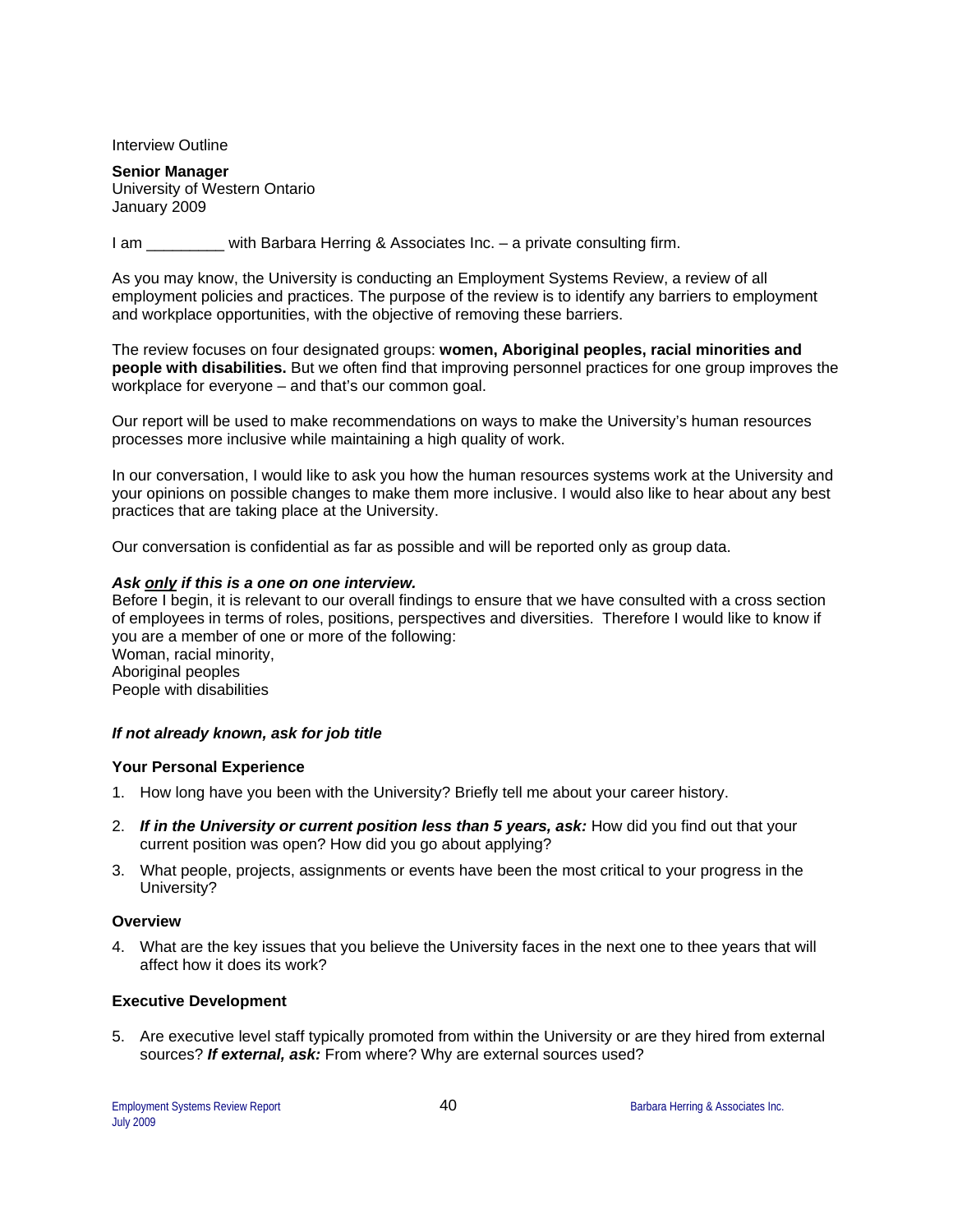- 6. *If internal, ask:* Is any particular type of employee development or training required for promotion to the executive levels in the University? *If yes,* how do employees gain access to this kind of training or development?
- 7. How do you know if a manager is interested in a promotion to an executive level position? If you needed a new member for your senior team now, how would you go about recruiting and selecting such a person?
- 8. Do you have a succession planning process? *If yes,* Could you please tell me about that?
- 9. Thinking about a recent high level project/assignment in your area, how were employees selected to work on the assignment?
- 10. Have you ever acted formally or informally as a mentor; that is, over some period of time did you coach an employee who is junior to you to help him or her get ahead in the Ministry or the OPS?
	- What kind of help or advice have you given?
	- Have you recommended people such as this for advancement?
	- Were any of the people you mentored members of a designated group?
- 11. Have you had mentors, either formal or informal? *If so,* what kind of help or advice have you received?
- 12. Do senior managers in the University receive training in managing diversity? Human rights? Race relations? Anti-racism/Anti-sexism?
	- Have you received such training from this workplace or a former one?

### **Accountability**

- 13. Do you have a performance agreement? Is the performance agreement ties to a pay-for performance system? *If they have a performance agreement, ask:* Are equity and diversity goals incorporated into your performance agreement? *If yes, ask:* Is it essential to meet these equity/diversity goals in order to receive the full pay for performance?
- 14. How do you let your employees know what your priorities are?
- 15. How do ensure that managers who report to you have the knowledge and skills to hire and effectively manage a diversity of employees?
- 16. How do ensure that managers who report to you have the knowledge and skills to maintain a harassment and discrimination-free work environment?
- 17. The University's workforce analysis reports for some years has indicated under-representation of some of the groups for some (admin jobs/faculty position), suggesting that you are not reaching all parts of the available and qualified population. Have you taken any steps to respond to these reports? *If so***,** *probe what steps. If not, ask:* Why not?

### **Equity and Diversity in the University**

- 18. Are there any University practices or initiatives that we haven't yet talked about that explicitly support diversity and inclusion? *Probe who to contact about these.*
- 19. In what (other) ways have senior managers shown support for increased diversity and inclusion at the University?
- 20. **Who is responsible** for diversity and inclusion in the University?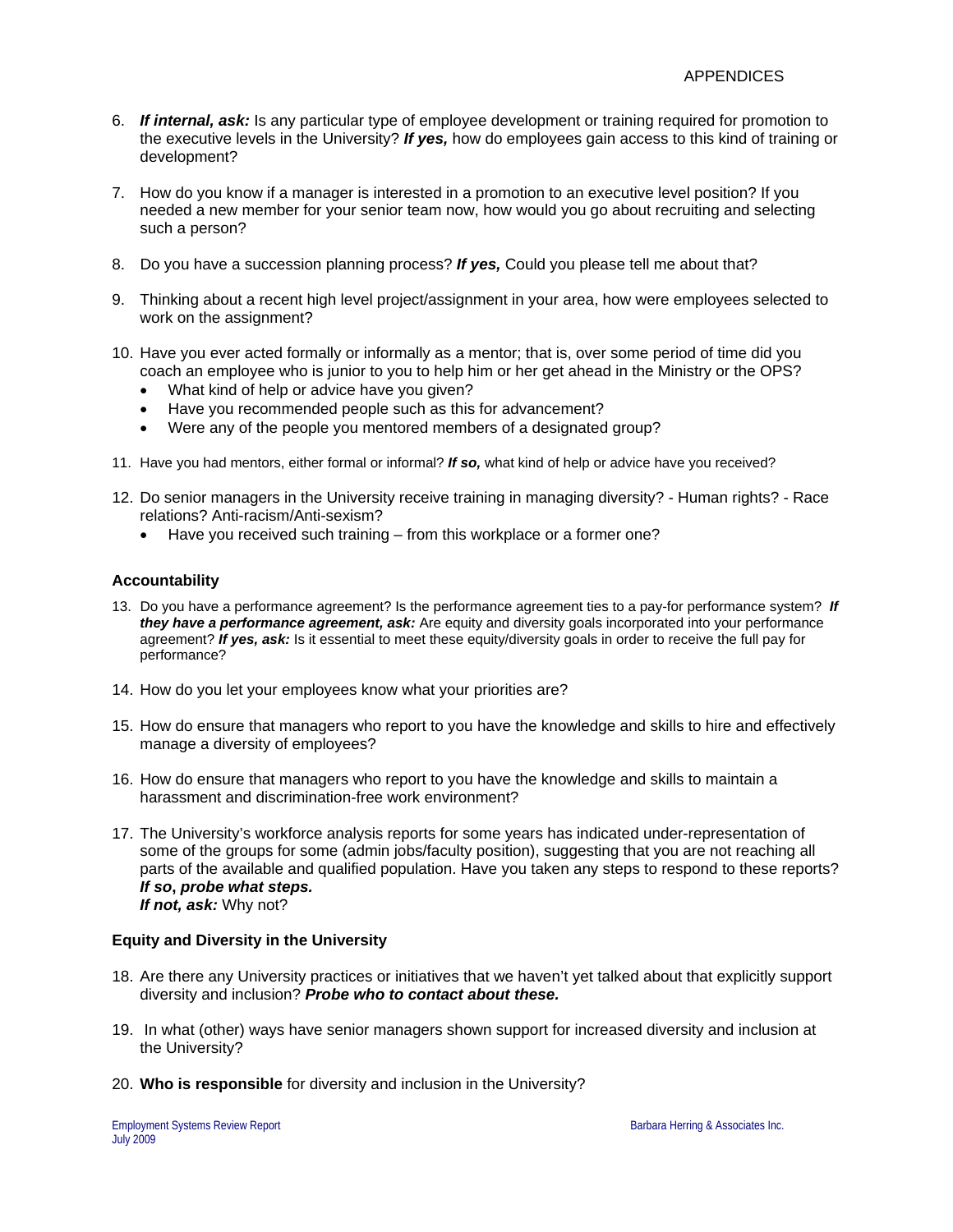- What do you see as **your role or responsibility** in increasing diversity and inclusion?
- Have you been involved in any diversity **initiatives**?
- 21. What relationship do you see between a diverse, inclusive workforce and the goals of the University?
	- What do you think will be the **challenges** in making the University a more diverse and inclusive work environment?
- 22. What concerns do you think *(staff/faculty)* have about equity and diversity initiatives, present or future?
	- Do you have any (other) particular issues or concerns that you would like to see addressed in the employment systems review?
	- Other than the ESR, would you say there are other really obvious steps that the University could take to promote an inclusive work environment?

# **Corporate Culture**

- 23. I'd like you to describe the organizational culture at the University of Western Ontario What would you say the University **values most** in its senior executives?
	- What does the University **respect** in its senior executives?
	- What does the University **reward** in its senior executives, that is, looking at who gets promotions or other obvious rewards, what does this say to you about who or what is rewarded?
- 24. How would you describe Labour relations between the University and its bargaining agents and associations? Do you think this relationship has an impact on diversity and inclusively efforts in the University? *If yes, probe both positive and negative aspects.*
- 25. Is there anything else you can add that will help me to understand the "culture" of the University?
	- Have you noticed any changes in the University "culture" over the last 5 years? What changes?
- 26. Do you have any last thoughts or comments that we haven't already covered?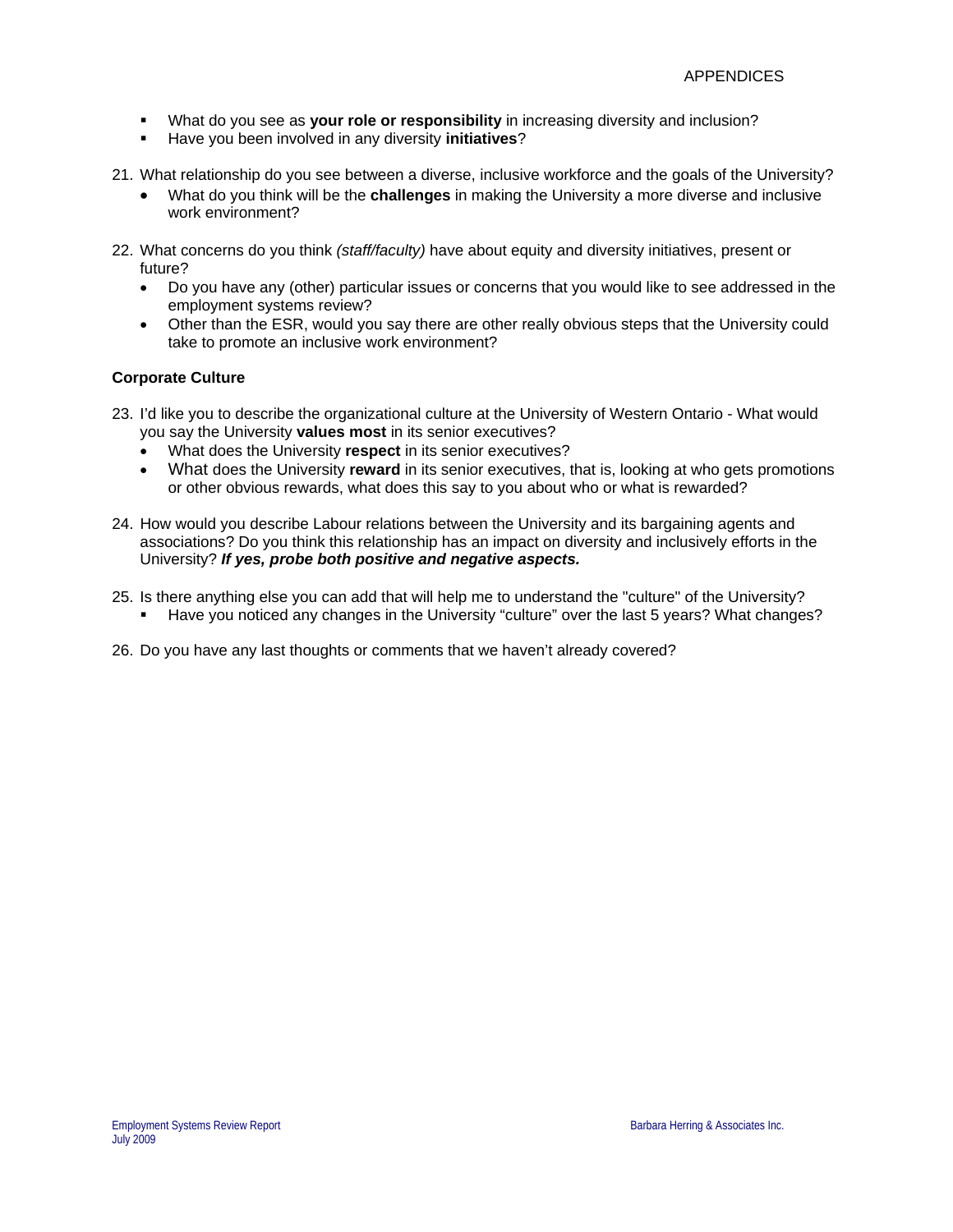Interview Outline **Senior Faculty Relations/Staff Relations**  University of Western Ontario January 2009

I am \_\_\_\_\_\_\_\_\_ with Barbara Herring & Associates Inc. – a private consulting firm.

As you may know, the University is conducting an Employment Systems Review, a review of all employment policies and practices. The purpose of the review is to identify any barriers to employment and workplace opportunities, with the objective of removing these barriers.

The review focuses on four designated groups: **women, Aboriginal peoples, racial minorities and people with disabilities.** But we often find that improving personnel practices for one group improves the workplace for everyone – and that's our common goal.

Our report will be used to make recommendations on ways to make the University's human resources processes more inclusive while maintaining a high quality of work.

In our conversation, I would like to ask you how the University's human resources systems work at the University and your opinions on possible changes to make them more inclusive. I would also like to hear about any best practices that are taking place at the University.

Our conversation is confidential as far as possible and will be reported only as group data.

### *Ask only if this is a one on one interview.*

Before I begin, it is relevant to our overall findings to ensure that we have consulted with a cross section of employees in terms of roles, positions, perspectives and diversities. Therefore I would like to know if you are a member of one or more of the following: Woman, racial minority,

Aboriginal peoples People with disabilities

### *If not already known, ask for job title*

### **Recruitment & Hiring**

- 1. First, who is responsible for the recruitment and selection process for administrative staff at the University? Who is responsible for making hiring decisions? (*Probe:* Does Faculty/Staff Relations take a central role, or is Faculty/Staff Relations a support to others who are responsible for recruitment and selection?
- 2. In the recruitment process, how do you ensure that you are reaching qualified candidates from the designated groups?
- 3. In the selection process, how do ensure that those responsible have the skills to conduct a process effectively to choose the best candidate? How do ensure that those responsible have the skills to conduct an equitable and bias-free process with respect to the designated groups?
- 4. Have you conducted any analysis to determine if the designated groups who apply to the University are equally likely to be successful at each stage of the selection process (screening, interviewing, testing, being selected)?
	- The University's workforce analysis reports for some years have indicated under-representation of some of the groups for some admin jobs, suggesting that you are not reaching all parts of the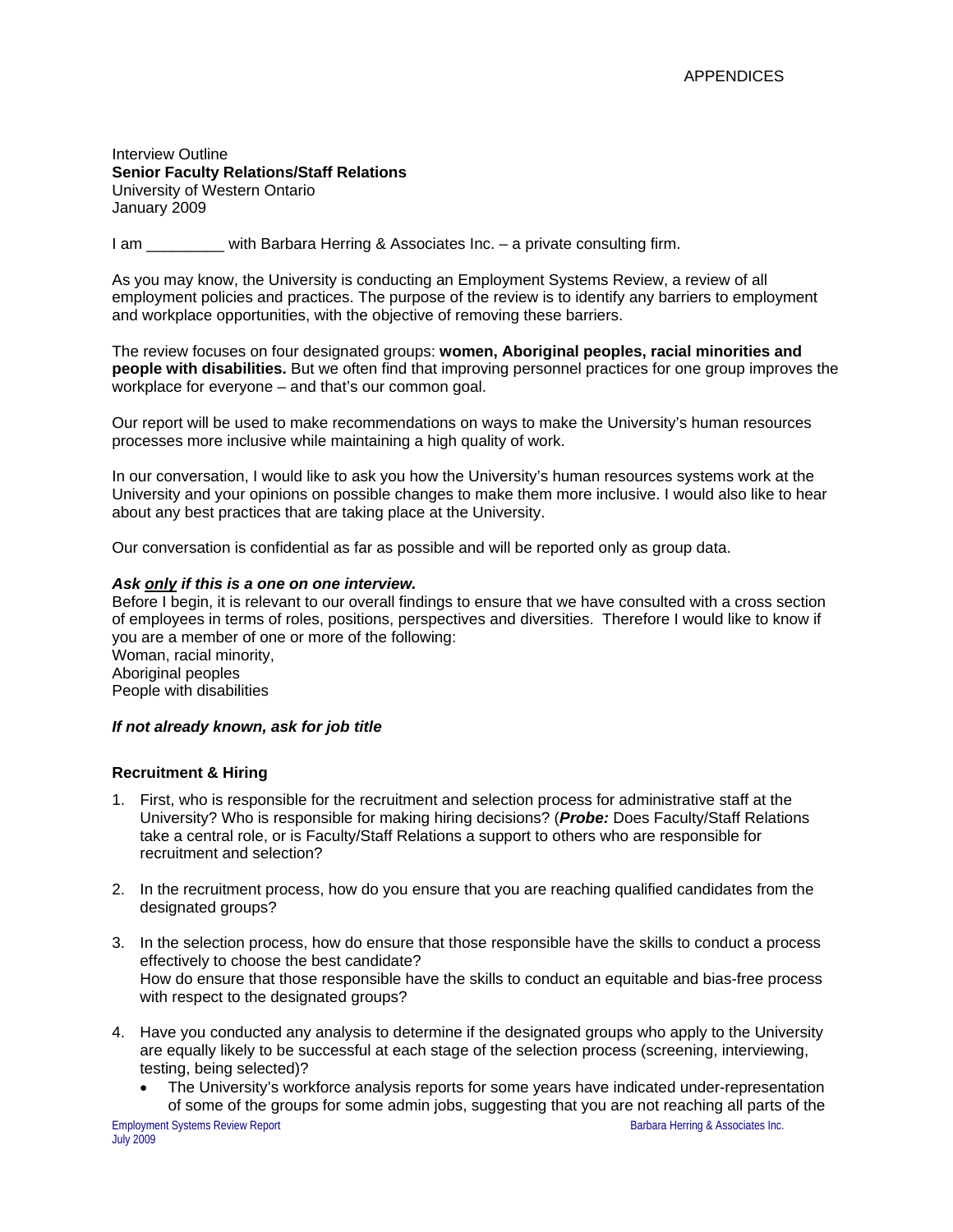available and qualified population. Have you taken any steps to respond to these reports? *If so***,** *probe what steps. If not, ask:* Why not?

- **5.** Do you have any ideas about what would make the hiring process more open to designated groups? *Probe for suggestions re each of the designated groups, if not mentioned.*
- 6. Is there a formal orientation process for new admin employees? *If not, skip to next quex.*
	- *If so, ask:* Who conducts the orientation? Does the orientation cover human rights? Does it outline the University's expectations with respect to maintaining a discrimination and harassment free workplace? An inclusive workplace?

# **Working Conditions**

- 7. Does the University have a code of conduct or other document for admin staff that outlines its expectations and guides workplace behaviour? *If yes, ask* How do you monitor compliance with the code?
- 8. How would you describe labour relations between the University and the unions/associations with which you deal? Do you think this has an impact on diversity and inclusively efforts for admin staff? *If yes, probe both positive and negative aspects. Probe is necessary: Are unions/associations advocates to diversity? Active partners in the University's equity efforts? Do they ignore or resist the efforts of others to create a more diverse and inclusive workplace?*
- 9. What systems are in place to make sure the University accommodates employees covered by the OHRC, short of undue hardship?
	- How does Faculty/Staff Relations support these systems?
	- Do you monitor the extent to which employees are accommodated? *If yes, ask:* How do you monitor accommodations?
- 10. Does Faculty/Staff Relations have an active role in dealing with cases of harassment and discrimination against a staff member? Harassment and discrimination where a staff member is a respondent (for example, with a student complainant)?
	- What systems are in place to allow you to monitor harassment and discrimination cases and trends? *Probe:* What measures have you taken to follow up on any negative trends.
	- Faculty Relations staff say they cannot initiate a Human Rights case under the UWOFA agreement – is true on the admin side as well? Could they use the clause in the collective agreements "the employer shall not be restricted in fulfilling its responsibilities under the Human Rights Act – or for reasons of personal safety (which could conceivably include psychological harassment)"
	- In addition to Equity & Human Rights Services and Employee Relations, are there any groups who deal with harassment or discrimination complaints (e.g., Faculty Relations/Staff Relations). Are any of these groups obligated to inform the equity office about outcomes or any stage of the case?
	- There doesn't seem to be any justification in the Collective Agreements for staff taking human rights complaints to faculty or staff relations but this seems to be a common and accepted occurrence. How has this process come into being?

### **Retention and Termination**

11. Do you have a system to track voluntary exits of employees? *If yes, ask:* Do you have a way to assess trends in terms of reasons for leaving? Do you have any systems to track terminations by designated group? Do you look at trends by designated group?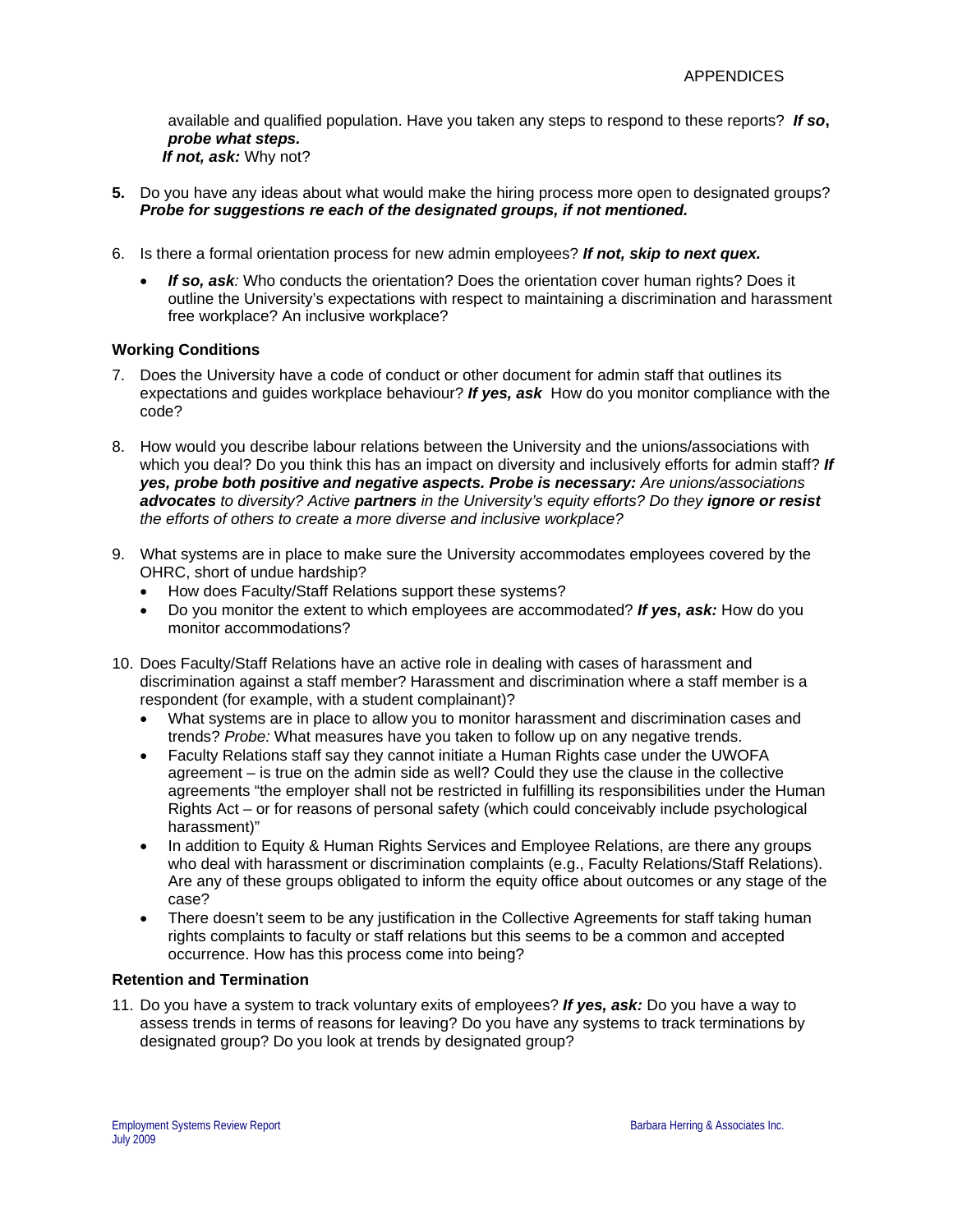# **Employment Equity and Diversity**

- 12. Are there any University practices or initiatives that we haven't yet talked about that explicitly support diversity and inclusion? *Probe whom to contact about these.*
- 13. In what (other) ways have senior managers shown support for increased diversity and inclusion at the University?
- 14. Who is **responsible** for diversity and inclusion at the University?
	- What do you see as **your role or responsibility** in increasing diversity and inclusion?
	- Have you been involved in any (other) diversity **initiatives**?
- 15. What relationship do you see between a diverse, inclusive workforce and the goals of the University?
- 16. What do you think will be the **challenges** in making the University a more diverse and inclusive work environment?
- 17. What concerns do you think *(staff/faculty)* have about equity and diversity initiatives, past, present or future?
- 18. Other than the ESR, would you say there are other really obvious steps that the University could take to promote an inclusive work environment?

# **Organizational Culture** *(omit this section if time is short)*

- 19. I'd like you to describe the organizational culture at the University of Western Ontario What would you say the University **values most** in its (*faculty/admin staff)*?
	- What does the University **respect** in its *(faculty/admin staff)*?
	- What does it **reward;** that is, looking at who gets promotions or other obvious rewards, what does this say to you about who or what is rewarded?
- 20. Is there anything else you can add that will help me to understand the "culture" of the University?
	- Have you noticed any changes in the University "culture" over the last 5 years or so? What changes?

# **Last Thoughts**

- 21. Do you have any last thoughts or comments that we haven't already covered?
- 22. Are there individuals or groups that we should be sure to consult in our review?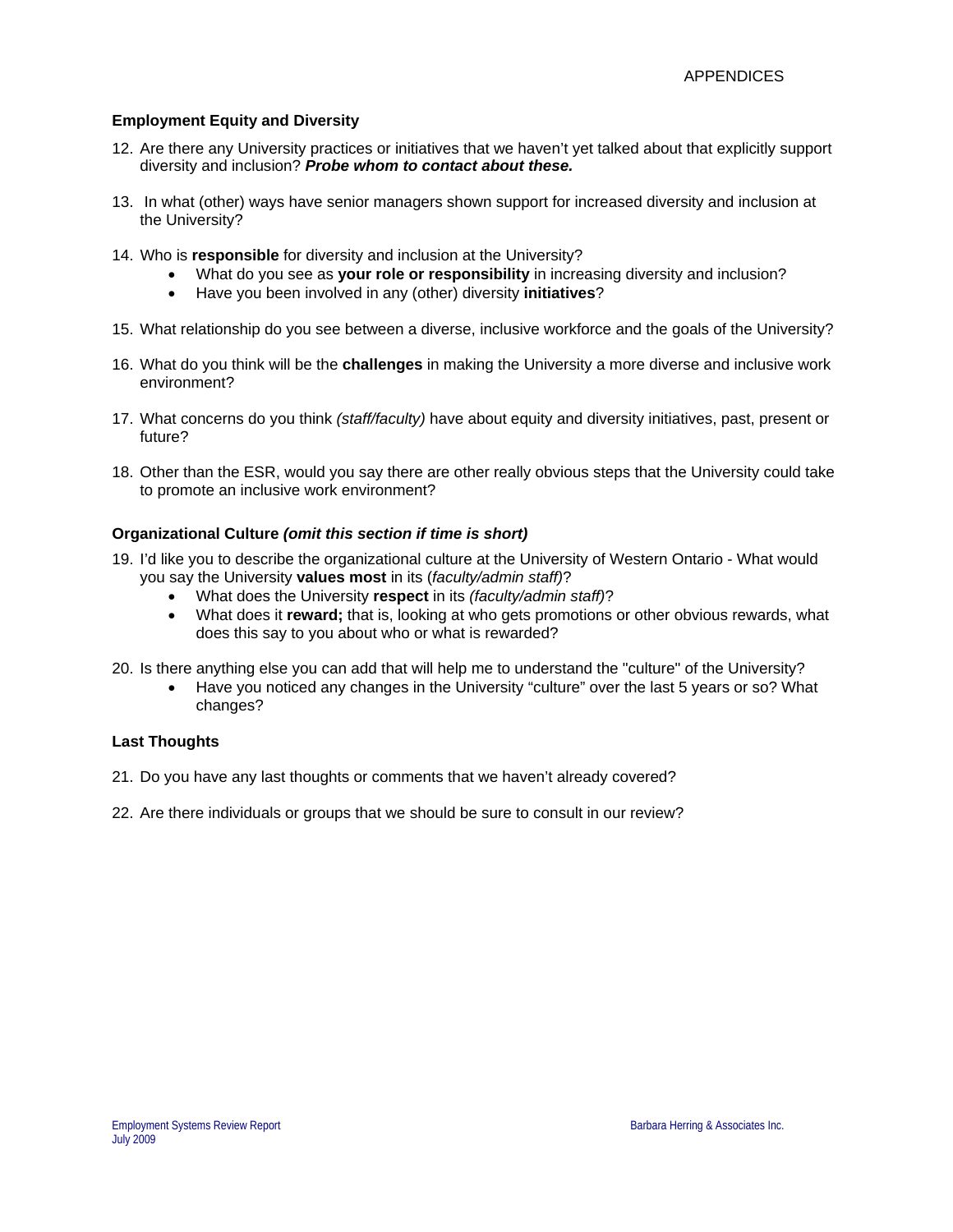### **Interview Outline Employment Equity Personnel (and Harassment Response)**  University of Western Ontario January 2009

I am **Example 2** with Barbara Herring & Associates Inc. – a private consulting firm.

As you may know, the University is conducting an Employment Systems Review, a review of all employment policies and practices. The purpose of the review is to identify any barriers to employment and workplace opportunities, with the objective of removing these barriers.

The review focuses on four designated groups: **women, Aboriginal peoples, racial minorities and people with disabilities.** But we often find that improving personnel practices for one group improves the workplace for everyone – and that's our common goal.

Our report will be used to make recommendations on ways to make the University's human resources processes more inclusive while maintaining a high quality of work.

In our conversation, I would like to ask you how the human resources systems work at the University and your opinions on possible changes to make them more inclusive. I would also like to hear about any best practices that are taking place at the University.

Our conversation is confidential as far as possible and will be reported only as group data.

### *Ask only if this is a one on one interview.*

Before I begin, it is relevant to our overall findings to ensure that we have consulted with a cross section of employees in terms of roles, positions, perspectives and diversities. Therefore I would like to know if you are a member of one or more of the following:

Woman, racial minority, Aboriginal peoples People with disabilities

- A. *If not already known, ask for job title***.**
- B. How long have you held this role?
- C. Does your role cover all faculty and staff? Students? Others?

### **History**

- 1. Could you give me a brief history of equity (and human rights, if relevant) at the University? (*Probe re focus, staff complement, support – financial and otherwise).*
- 2. Who is **responsible** for diversity and inclusion at the University?
	- What do you see as **your role or responsibility** in increasing diversity and inclusion?
- 3. What relationship do you see between a diverse, inclusive workforce and the goals of the University?
- 4. How does your office decide on what initiatives it will undertake, or support?
	- Tell me about some recent initiatives from this or the past school year? *For each, probe:*  How was it decided what to do, what steps were taken, what alliances used, what outcomes, successes/progress. How was success defined? How was success evaluated?
- 5. Would you say that equity is a more visible/prominent topic now than two or three years ago? A less visible topic? Would you say that faculty is more or less positive than in the past – or about the same? Would you say admin staff is more or less positive – or about the same? *For any changes, ask what brought about the change?*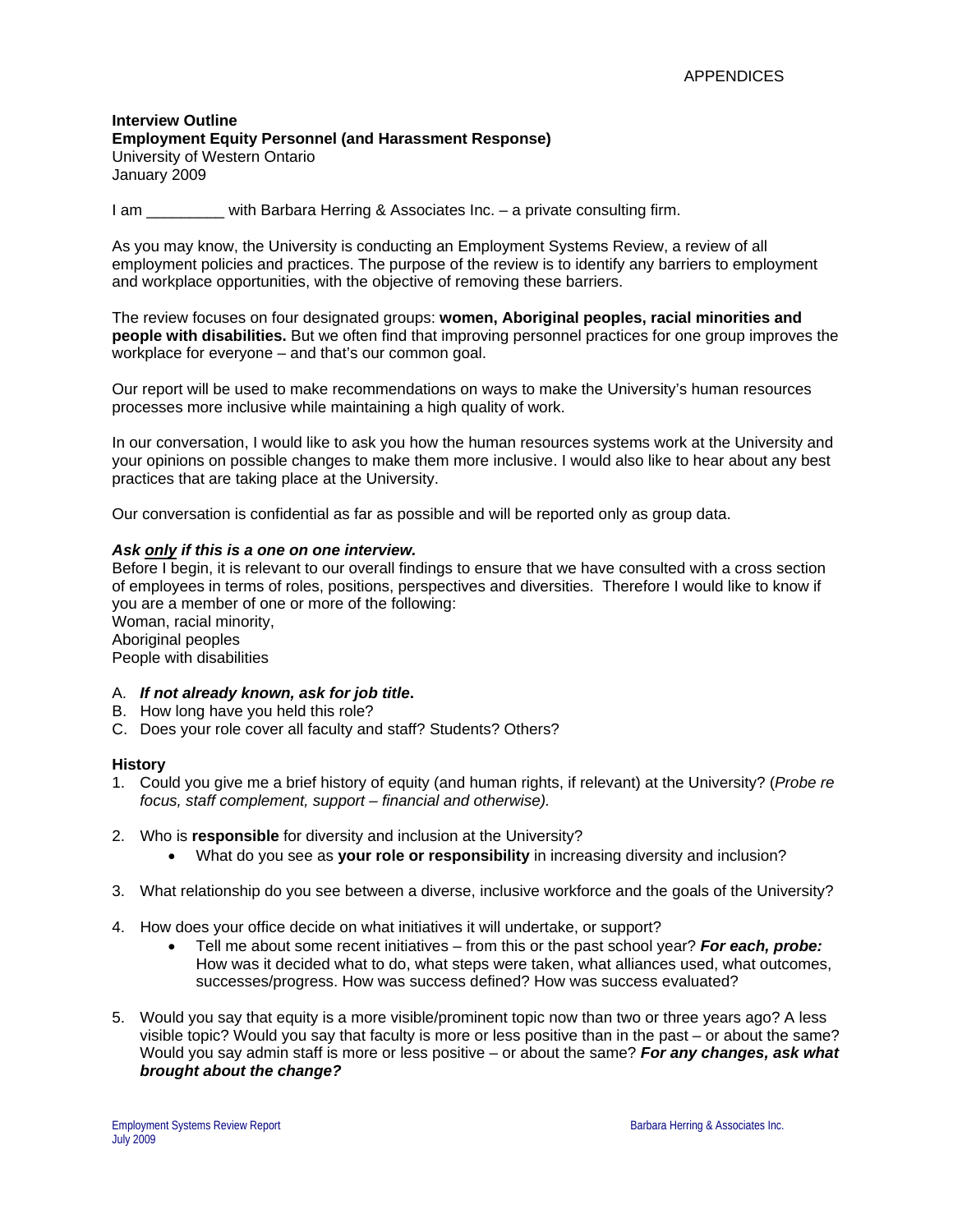- 6. You have been collecting workforce data for more than six years. When you produce the yearly report, to whom is it sent?
	- In the past, has the report triggered any equity activities (e.g., outreach recruitment to designated group communities)? Have there been any other responses to the data presented?
	- Has the data guided the activities or initiatives of Equity Services? *Probe for examples.*

# **Current Structure and Relationships**

- 7. What (other) committees deal with equity and diversity? *Probe re* mandate? Structure with respect to equity? Related activities?
	- What is your relationship with this committee? *Probe re* What communications? Shared decision-making? Shared actions?
- 8. Are there any other groups at the University that support equity and diversity for employees, or on behalf of one designated group? *If yes, probe re* mandate? Structure with respect to equity? Related activities?
	- *(For each committee ask)* What is your relationship with this committee? *Probe re* What communications? Shared decision-making? Shared actions?
- 9. In what ways has the President or senior managers shown support for increased diversity and inclusion at the University in the past two or three years?
- 10. How would you describe labour relations between the University and the unions/associations? Do you think this has an impact on diversity and inclusively efforts for *(faculty/admin staff)*? *If yes, probe both positive and negative aspects.* Probe differences between the various unions and associations.
	- How would describe the stance of the unions/associations toward a diverse, inclusive and equitable workplace. *For each of the major unions for permanent staff, probe: Are they advocates to diversity? Active partners in the University's equity efforts? Do they ignore or resist the efforts of others to create a more diverse and inclusive workplace?*
- 11. What other groups do you consider allies? Why?
	- What other groups do you **want** as allies? Why?
- 12. Do you have any relationships with community groups outside the University that represent designated groups? *Probe*

### **Current and Future**

- 13. Are there any University practices or initiatives that we haven't yet talked about that explicitly support diversity and inclusion? *Probe who to contact about these.*
- 14. Other than the ESR, would you say there are other really obvious steps that the University could take to promote an inclusive work environment?
- 15. What concerns do you think faculty has about equity and diversity initiatives, past, present or future?
	- What concerns do you think staff has about equity and diversity initiatives, past, present or future?
- 16. What do you think will be the **challenges** in making the University a more diverse and inclusive work environment?

### **Human Rights Services**

17. I understand that your office deals with cases of harassment and discrimination? Who can bring a case (as complainant?) (*Employees? Students? Others?)* I assume the respondent is usually an employee? *Probe:* Do you deal with students as respondents? Others?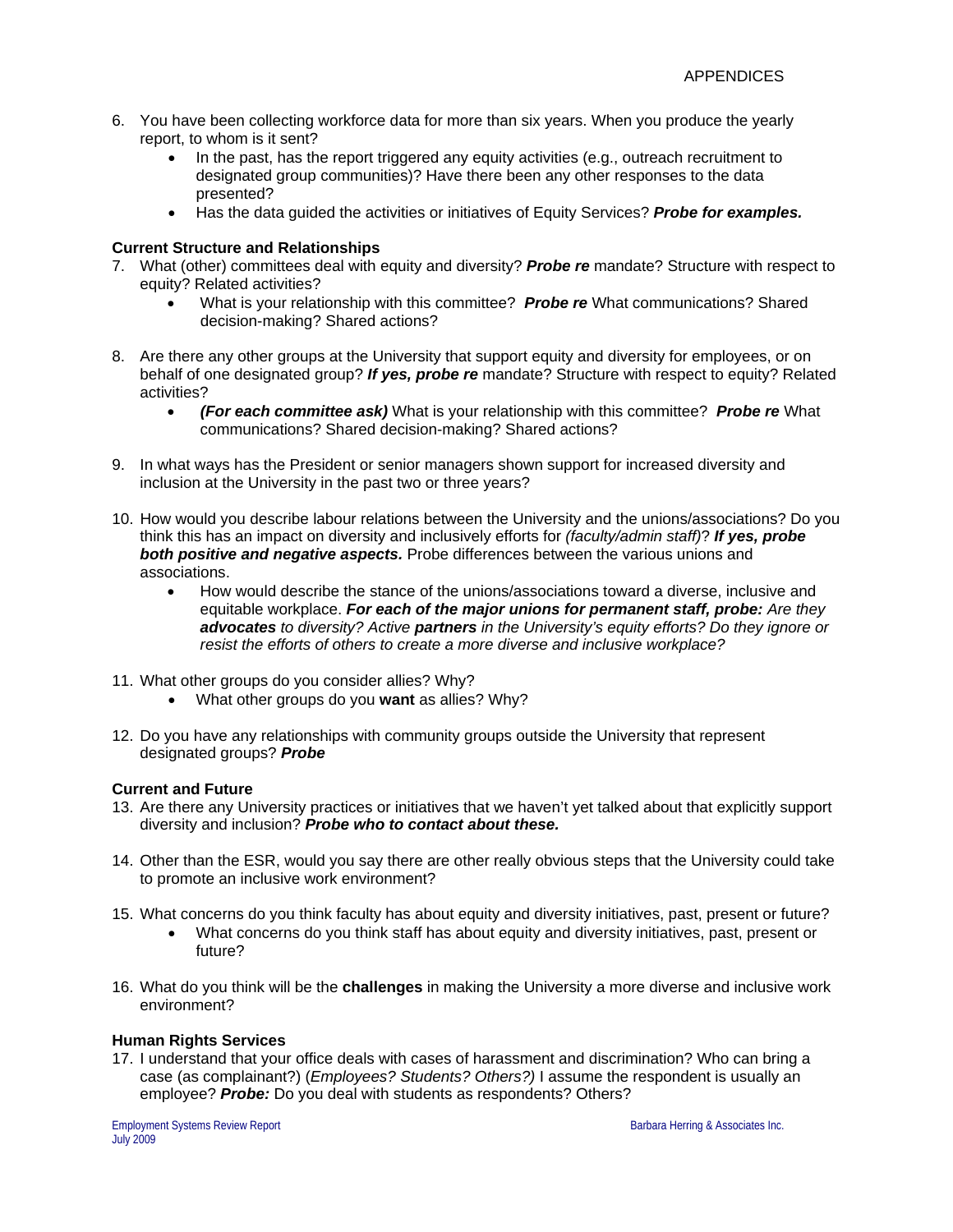- 18. Does your office represent the University (i.e., management)? The complainant?
- 19. Please describe your role in responding to an internal human rights complaints? Probe the process fully including the role of the unions/associations and any other parties.
	- How do the roles change if the OHRC is involved?
- 20. What systems are in place to allow you to monitor harassment and discrimination trends? *Probe:* To whom do you report about these trends? What measures has the University or your office taken to follow up on any negative trends?

# **Other Support Systems**

- 21. What systems are in place to make sure the University accommodates employees covered by the OHRC, short of undue hardship? Does your office ever play a role in securing accommodations for an employee or group of employees? *Probe*
- 22. Is there a system to track voluntary exits of employees? *If yes, ask*: Do you get reports on these trends? By designated group? Does the report indicate the extent to which harassment or discrimination pays a role in exits?

# **Organizational Culture** *(omit this section if time is short)*

- 23. I'd like you to describe the organizational culture at the University of Western Ontario What would you say the University **values most** in its (*faculty/admin staff)*?
	- What does the University **respect** in its *(faculty/admin staff)*?
	- What does it **reward;** that is, looking at who gets promotions or other obvious rewards, what does this say to you about who or what is rewarded?

24. Is there anything else you can add that will help me to understand the "culture" of the University?

• Have you noticed any changes in the University "culture" over the last 5 years or so? What changes?

# **Last Thoughts**

25. Do you have any last thoughts or comments that we haven't already covered?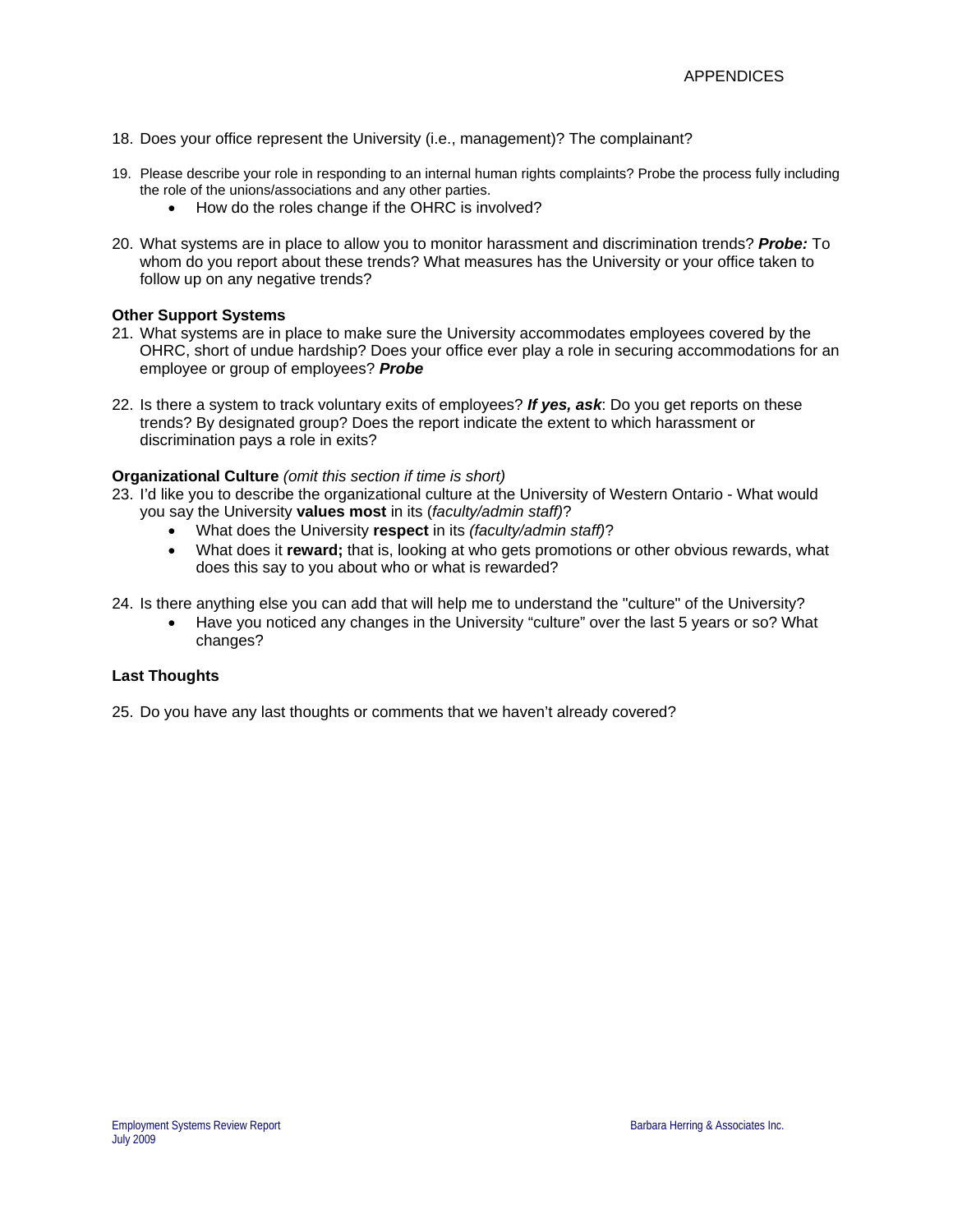Interview Outline **Chairs and Deans**  University of Western Ontario January 2009

I am **Example 2** with Barbara Herring & Associates Inc. – a private consulting firm.

As you may know, the University is conducting an Employment Systems Review, a review of all employment policies and practices. The purpose of the review is to identify any barriers to employment and workplace opportunities, with the objective of removing these barriers.

The review focuses on four designated groups: **women, Aboriginal peoples, racial minorities and people with disabilities.** But we often find that improving personnel practices for one group improves the workplace for everyone – and that's our common goal.

Our report will be used to make recommendations on ways to make the University's human resources processes more inclusive while maintaining a high quality of work.

In our conversation, I would like to ask you how the human resources systems work at the University and your opinions on possible changes to make them more inclusive. I would also like to hear about any best practices that are taking place at the University.

Our conversation is confidential as far as possible and will be reported only as group data.

### *Ask only if this is a one on one interview.*

Before I begin, it is relevant to our overall findings to ensure that we have consulted with a cross section of employees in terms of roles, positions, perspectives and diversities. Therefore I would like to know if you are a member of one or more of the following:

Woman, racial minority, Aboriginal peoples People with disabilities

### **PERSONAL EXPERIENCE**

### *If not already known, ask for job title.*

- 1. In your current position, do your responsibilities include supervising staff?
	- How many faculty work in your area of responsibility? How many of them report directly to you?
	- How many staff work in your area of responsibility? How many of them report directly to you?
- 2. I'd like to ask you a few questions about your career at Western. About how long have you been with Western? In your current job?

#### **If interviewee has been in current job less than 5 years, continue. Otherwise skip to Q 3**

- How did you hear about your present job? Where did you go to find out more about the job before you applied?
- Did you go through a competition process for your present position? If not, what process was followed?
- 3. Please describe your career path at Western (e.g., entry position, promotions, secondments, etc.)
	- What supports within Western would you say have contributed to your success here? (e.g., training, mentor or coach, supervision, secondments, networking, etc.)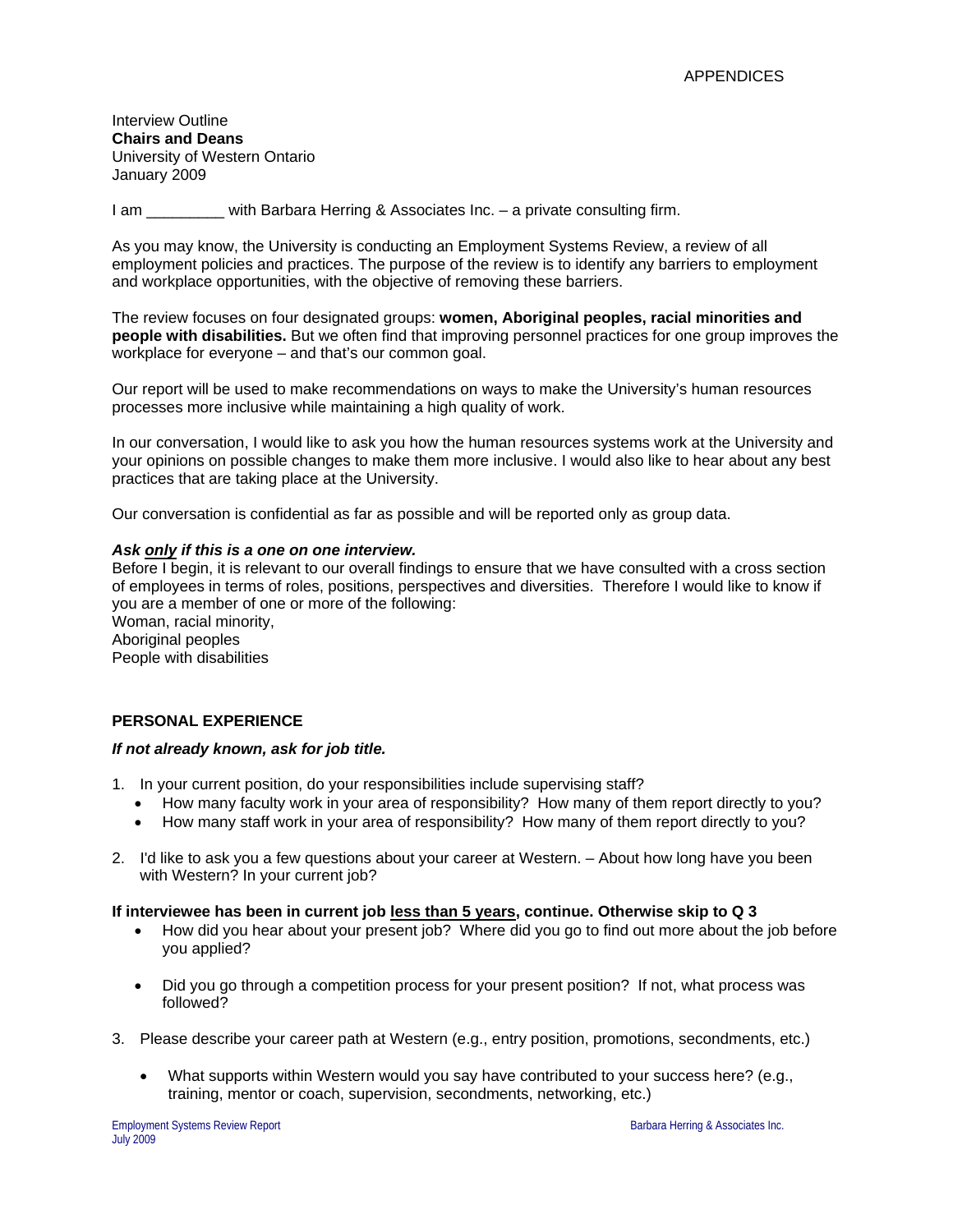- How far up the management level do you think you might rise here? Why do you say that?
- Would you say that your group status designated/non-designated has been a help or hindrance – or neither - to your career at Western?
- *Designated group members only:* Do you think your experiences in Western would be different if you were not a (name group)? *Discuss.*
- *Designated group members only:* Would you say that you have made **particular contributions** to Western as (name group)? *Discuss.*
- 4. Do you feel that you have experienced discrimination based on race, sex, sexual orientation, disability, language, ancestry or culture in Western? Could you tell me about that?

# **RECRUITMENT AND SELECTION**

The rest of the questions are for you in your role as a manager/supervisor.

A. Have you hired a staff member (either permanent or non-permanent) in the past 2 years? *Ask about the recruitment and hiring process using the probes below if necessary. If not skip to Q 6.* 

- 5. I would like to ask you about recruitment and selection practices. To do this, I would like you to describe the most recent competition you managed. *If necessary, add that they should describe one that is completed. Then be sure they cover all the following aspects. Prompt if necessary*
	- What was the **job title** of the position?
	- **Then say,** Once the position was approved so it could be filled, what did you do first?
- a. Recruitment
	- **Who decided where to advertising or post the position?**
	- Were any candidates **recruited by word of mouth,** that you know of? *Probe for specifics.*
	- Were there any **special measures to recruit designated group candidates**? *If so, probe re measures and success?*
- b. Applications and Screening
	- Did the applicants reply by **resumes or application forms** or both?
	- Who screened applicants for interviews? How was this done?
- c. Interviews and Tests
	- Did you hold interviews? Who interviewed candidates (as a panel or individually)?
	- Is there practice of including designated groups on the interview panel?
	- Did you develop a set of questions and answers before the interviews?
	- What else was involved in the assessment? (e.g., tests, presentations)
- d. Reference checks
	- Were you involved in checking references? *If not skip section*
	- Was a standard question form used?
- e. Selection Decision
	- Who made the final selection decision? Did senior people have to sign off?
- f. Documentation

How was the selection process documented? Where are competition files kept?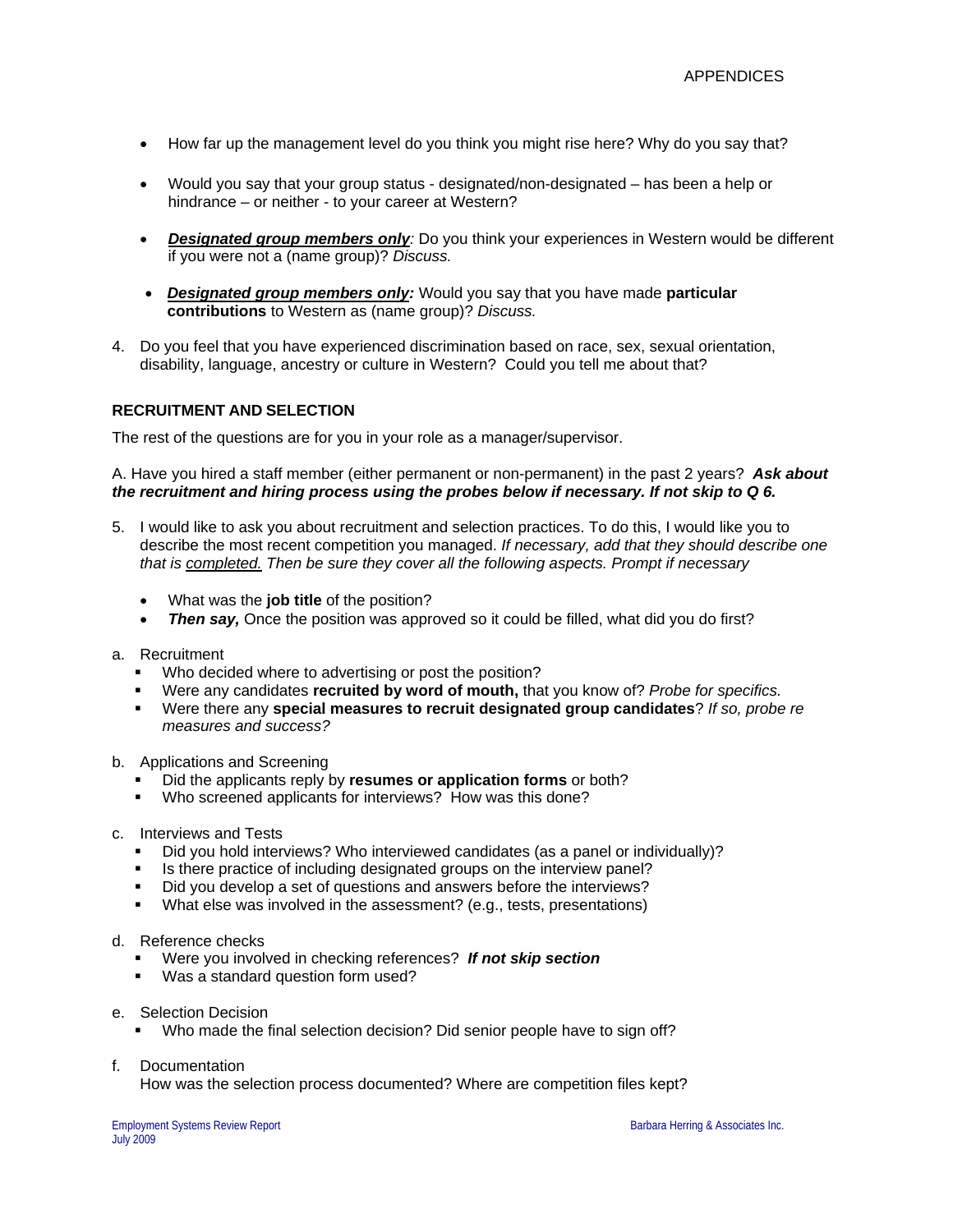# *Then repeat questions for faculty starting with:*

6. Have you been a member of a nominating committee involved in hiring, tenure or promotions of faculty in the past two years?

# *If not skip to Q 7*

*If yes, use the following questions as probes:* 

# **Composition of Committee**

- How was the committee chosen?
- How diverse are the current Appointment and Tenure and Promotions committees in your department? Does the committees reflect the current dept make up and the available community?
- The UWOFA Collective Agreement says: "Any nominating committee charged with proposing Members for election to a Committee on Promotion and Tenure shall do so with regard to achieving a representative gender balance on the Committee." - How did you ensure diversity on the committee?
- How did the committees ensure that the members are **sensitive to their own personal biases** with respect to language, body language, cultural differences, gender differences in communications styles?
- **How often has the Director of Equity and H Rts services been called upon to assist Appointments** and Promotion and Tenure Committees?
- I would like you to describe the most recent competition that the committee conducted. If necessary, add that they should describe one that is completed. Then be sure they cover all the following aspects. Prompt if necessary What was the **job title** of the position?

# **Recruitment**

- How was it decided where to advertise for the position?
- Were any candidates **recruited by word of mouth,** that you know of? *Probe for specifics.*
- How does the committee decide if designated groups are under-represented in the department (as per the collective agreement?
- Did the committee discuss any efforts or **measures to recruit members of designated group candidates**? *If so*, what measures were those? *Probe re success?*
- In recruitment, has the committee used the **list of relevant designated group organizations** available on the website?
- If **no or few DG applicants**, has the committee discussed doing (more) outreach recruitment?

### **Applications and Screening**

- Who screened applicants for interviews? How was this done?
- Did the committee consider whether the dept is accessible to candidates for interviews?
- Did the committee consider whether or not the interview and events rooms were accessible?
- When candidates were invited for interviews, were they ask if they need any accommodation or technical aids?

# **Interviews and Other Assessment Tools**

- Did the committee hold interviews? How many candidates did you interview? Individually or as a panel?
- Did the committee develop a set of questions and answers before the interviews? Do committees rank and weight questions in advance?
- What else was involved in the assessment? (e.g., tests, presentations)
- (How) do you ensure diversity of event hosts?

### **Reference checks**

- Who checked references?
- Is a standard form used?

# **Selection Decision**

How was the final selection made? Who was involved? Did senior people have to sign off?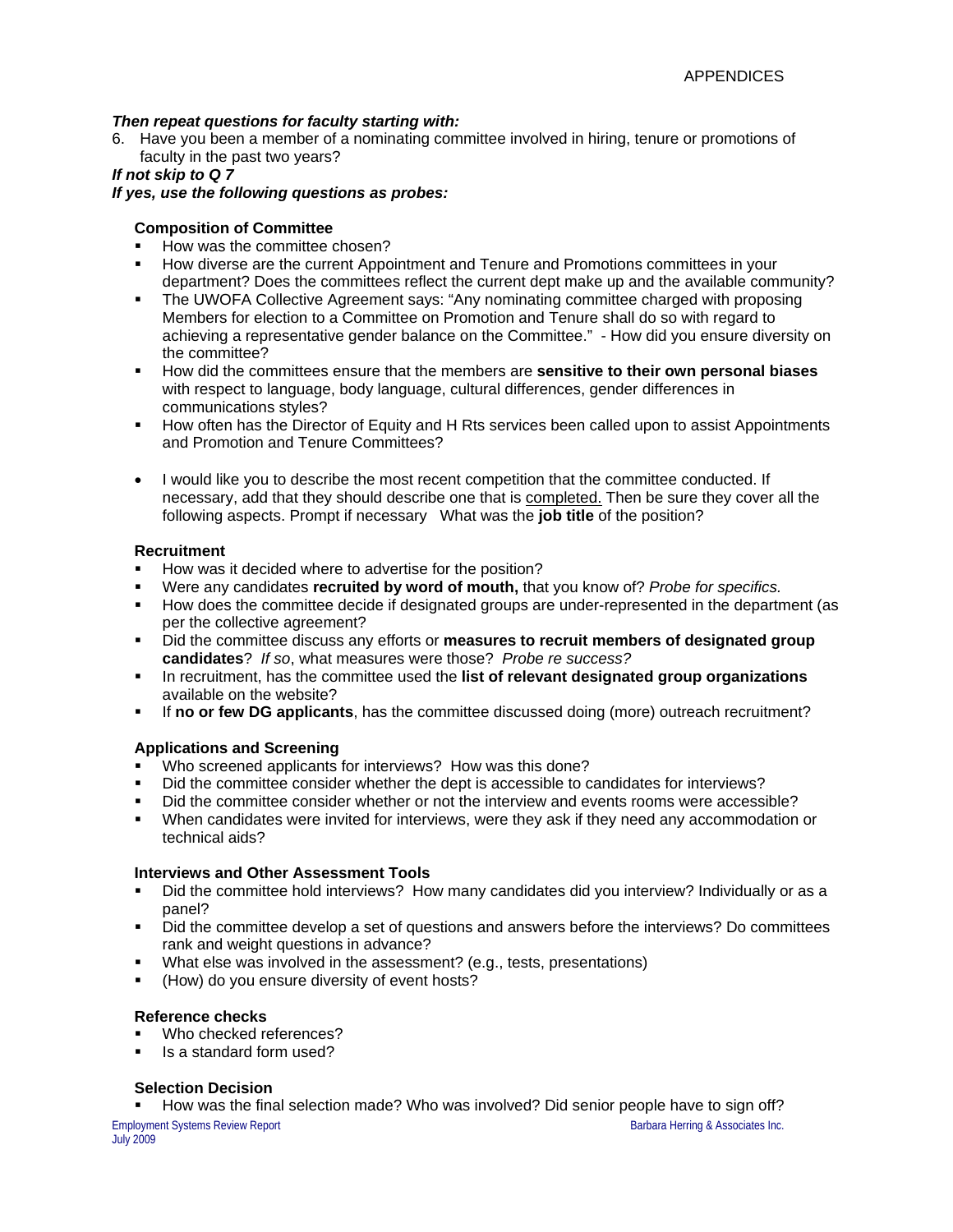**In Selection/ Tenure decisions, what importance is placed on the number of publications? Number** of prestige publications? Extent of high profile funding and research grants?

# **Documentation**

- How was the selection process documented? Whose responsibility is this? Where are competition files kept?
- The UWOFA agreement says "When making a recommendation to the Dean, the Appointments Committee or equivalent shall make a **report on the search process** that shall include: a) the total number of applicants and the number with doctorates or other appropriate professional qualifications, the numbers of male and female applicants *and, where known, the same information for applicants from the other designated groups*" - How is this information obtained from applicants? Are designated group applicants invited to indicate their status (other than gender)? If so, how? How do you keep this confidential? Who keeps this data?

# **Faculty/Staff Relations Involvement**

- *If not mentioned, ask:* Were Faculty Relations/Staff Relations staff involved in this competition? In what ways?
- 7. Do you have any ideas about what would make the hiring process more open to designated groups? *Probe particularly for suggestions re each of the designated groups, if not mentioned.*
- 8. Do you have any staff members/faculty members who are not full time, permanent? How many? *If affirmative response, continue. Otherwise, skip to Q 9*
	- What type of work do these employees normally do? Why are they not permanent employees?
	- Is the process for hiring non-permanent employees different from that for permanent staff? *If yes, ask:* How is it different? (*Probe re how is recruiting done? Is there usually a competition with more than one candidate?*
	- Do these employees typically apply for permanent jobs? Are they likely to succeed in these competitions? When are they not able to apply for permanent jobs?

# **ORIENTATION**

- 9. Have you been involved in orienting a new employee in the past two years? *If yes continue. Otherwise skip to Q 10.*
	- Is there any reference to diversity and inclusiveness, human rights or harassment prevention in the orientation done by your or your staff?

# **WORKING CONDITIONS**

- 10. Does your area allow or encourage alternative work arrangements like a compressed work week, job sharing, reduced workload or other special work hours or work at home? *If yes, ask for an explanation of how it was organized, to whom does it apply, etc***.** 
	- Have employees ask for accommodation for family needs? Both men and women? Are there **disadvantages to faculty taking a one-year leave for child care**?
	- How much authority do you have to make alternative arrangements?
	- Have you made any such arrangements with employees that report to you? How is this working? Any suggestions for improvement?
	- Are there any disadvantages for a person using these arrangements?
- 11. What is the reduced responsibility clause used for? Could it be used by a faculty member with a disability an accommodation? Could it be used in this way?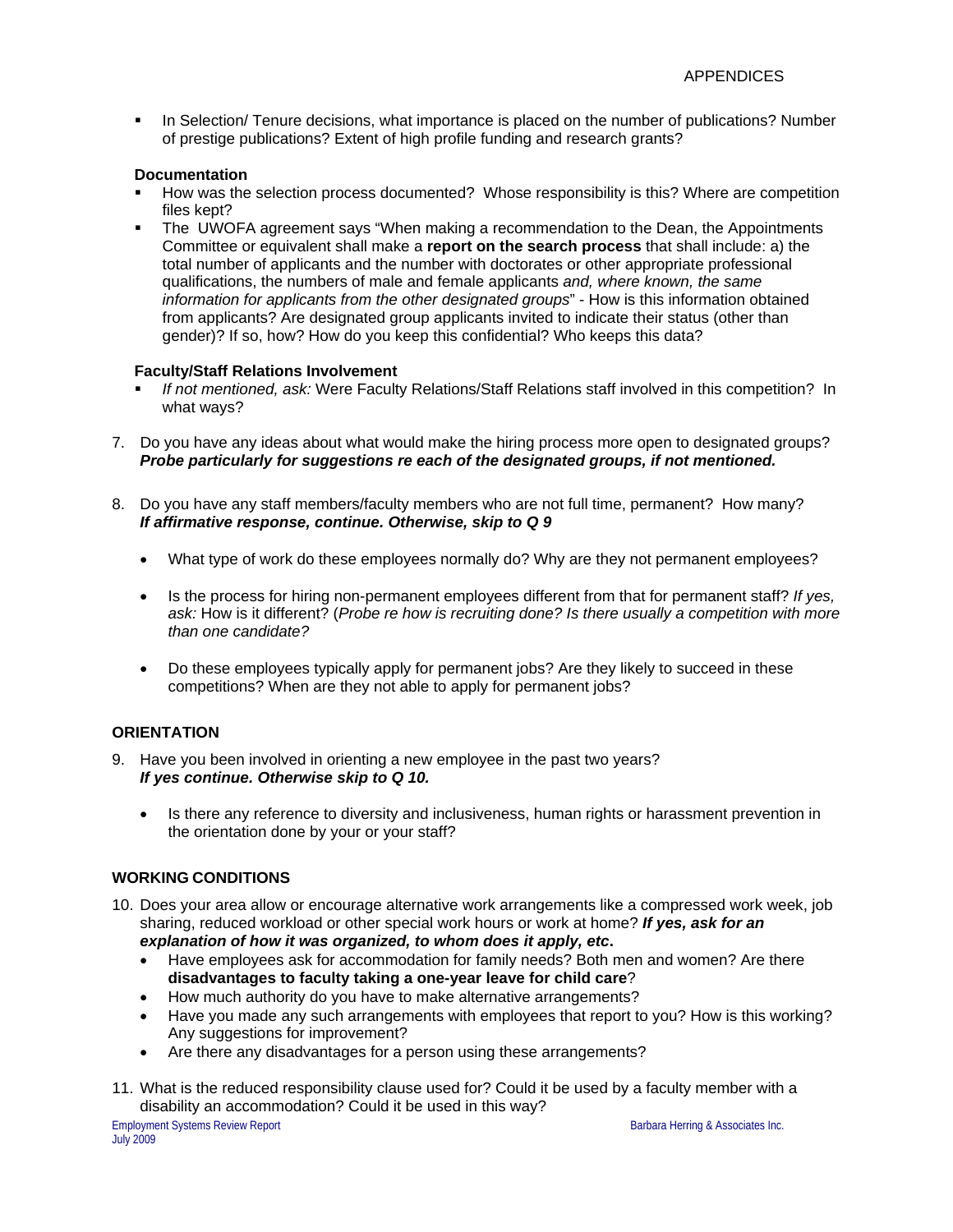- 12. Would the normal teaching workload of one faculty differ substantially from another? Why? How is that equal?
- 13. Have employees asked for accommodation of religious or cultural observances other than Christian? *If no, skip to Q12 If yes, ask for details and whether granted - if leave was granted, ask:* Was this with or without pay?
- 14. Have employees come to you with reports of harassment by another employee? *If yes, ask:* What did you do? *If not, ask:* What would you do if that happened?

# **TRAINING AND DEVELOPMENT**

- 15. How does your faculty/staff find out about training opportunities offered by the university (other than subject matter learning)? How do they gain access to training? Probes if not mentioned:
	- Can faculty/staff ask for training they want? Do they ask you or Faculty/Staff Relations or someone else?
	- Do you suggest training to faculty/staff who need it? (e.g., in the context of performance review?)
	- In order for an employee to get training, do you have to recommend it or to sign off?
	- Do you ever refuse such a request? *If yes, ask:* Under what circumstances?

What does a faculty member need to do to prepare for a position as Chair or Dean?

- 16. How were faculty/staff members selected for the most recent special project or assignment that you are aware of?
- 17. Have you ever acted as a **mentor**; that is, over some period of time did you coach an employee who is junior to you to help him or her get ahead in their career? *If no, skip to Q17.*
	- *If yes,* have any of these employees been designated group employees?
	- What kinds of help or advice have you given?
	- Have you recommended any of these people for a promotion?
- 18. **Have you had mentors**, either formally or informally? What was the most helpful thing that a mentor did to help you in your career?
- 19. Have you received **training** to assist you to supervise faculty/staff in a diverse environment? What kinds of training? *Probe re:* Non-biased hiring techniques? Training in managing diversity? human rights? race relations? Aboriginal relations? Anti-discrimination? Cultural diversity?

# **PERFORMANCE APPRAISAL AND TERMINATIONS**

- 20. What role do you play in staff performance assessment? For each system, ask: How well does this system work, in your opinion? *Suggestions for improvement? Repeat for faculty.*
- 21. For faculty, how are peer evaluations of teaching conducted is there an attempt to have a diversity of raters? Does the member to be evaluated choose the evaluators?
- 22. When was your last performance appraisal? Was it helpful? *If not, ask:* Why not?
- 23. Have you been involved in dismissals of staff in the past two years? *If yes, ask:* Please describe the process leading up to the dismissal. *Repeat for faculty.*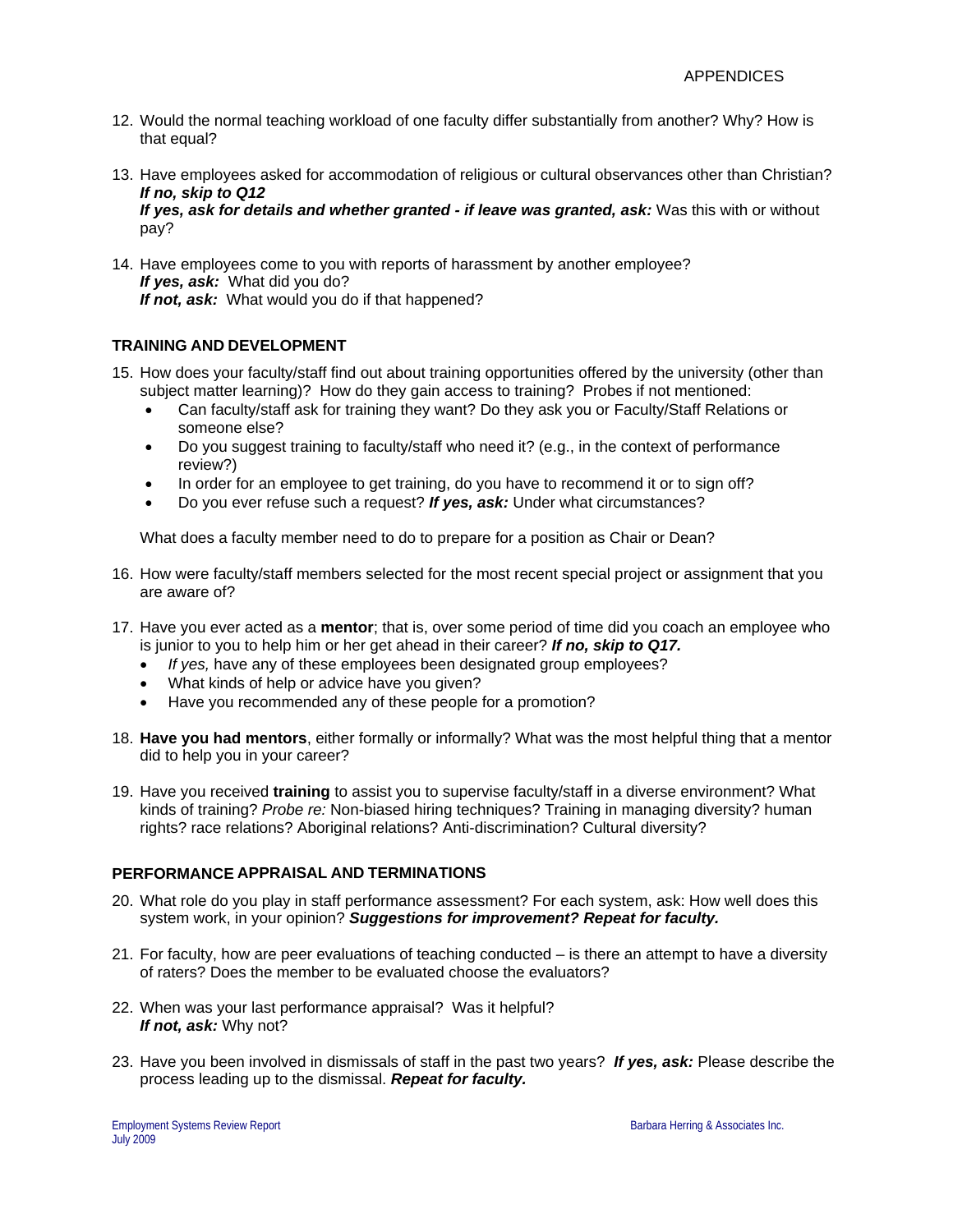24. Have you conducted exit interviews in the past two years with staff or faculty who are voluntarily leaving the organization?

*If yes, ask:* What is generally the focus of such interviews? Do you think the information obtained from an exit interview is useful? In what way?

# **CULTURE**

25. What would you say Western **values most** in its faculty? In its staff?

- What does Western **respect** in its faculty? In its staff?
- What does Western **reward**, that is, looking at who gets higher levels of compensation or other obvious rewards, what does this say to you about who or what is rewarded?
- Is there **anything else** you can add that will help me to understand the "culture" of Western?
- 26. In what ways does the President and other senior managers let you know what their priorities are?
	- In what ways have senior managers shown support for diversity and inclusion at Western?
	- What actions on their part would signal that diversity was becoming a higher priority for them?

# **EMPLOYMENT EQUITY AND DIVERSITY**

- 27. In your opinion, what **practices** within Western **support** diversity and inclusion?
- 28. Over the past 5 years, have you noticed any **changes in the attitudes** of staff toward diversity and inclusion? *If so,* What changes?
- 29. Do you think the UWO unions and associations have an impact on the diversity and inclusively efforts in the University? *If yes, probe both positive and negative aspects.*
- 30. **Who is responsible** for diversity and inclusion in Western?
	- What do you see as **your role or responsibility** in increasing diversity and inclusion?
	- Have you been involved in any (other) diversity **initiatives**?
- 31. What relationship do you see between a diverse, inclusive faculty and staff and the goals of the University?
- 32. What do you think will be the **challenges** in making Western a more diverse and inclusive work environment? Do you have any suggestions about how to address these challenges?
- 33. Other than the ESR, what would you say is the **next significant step** Western could take to promote an inclusive work environment in productive ways?
- 34. Do you have any last thoughts or comments that we haven't already covered?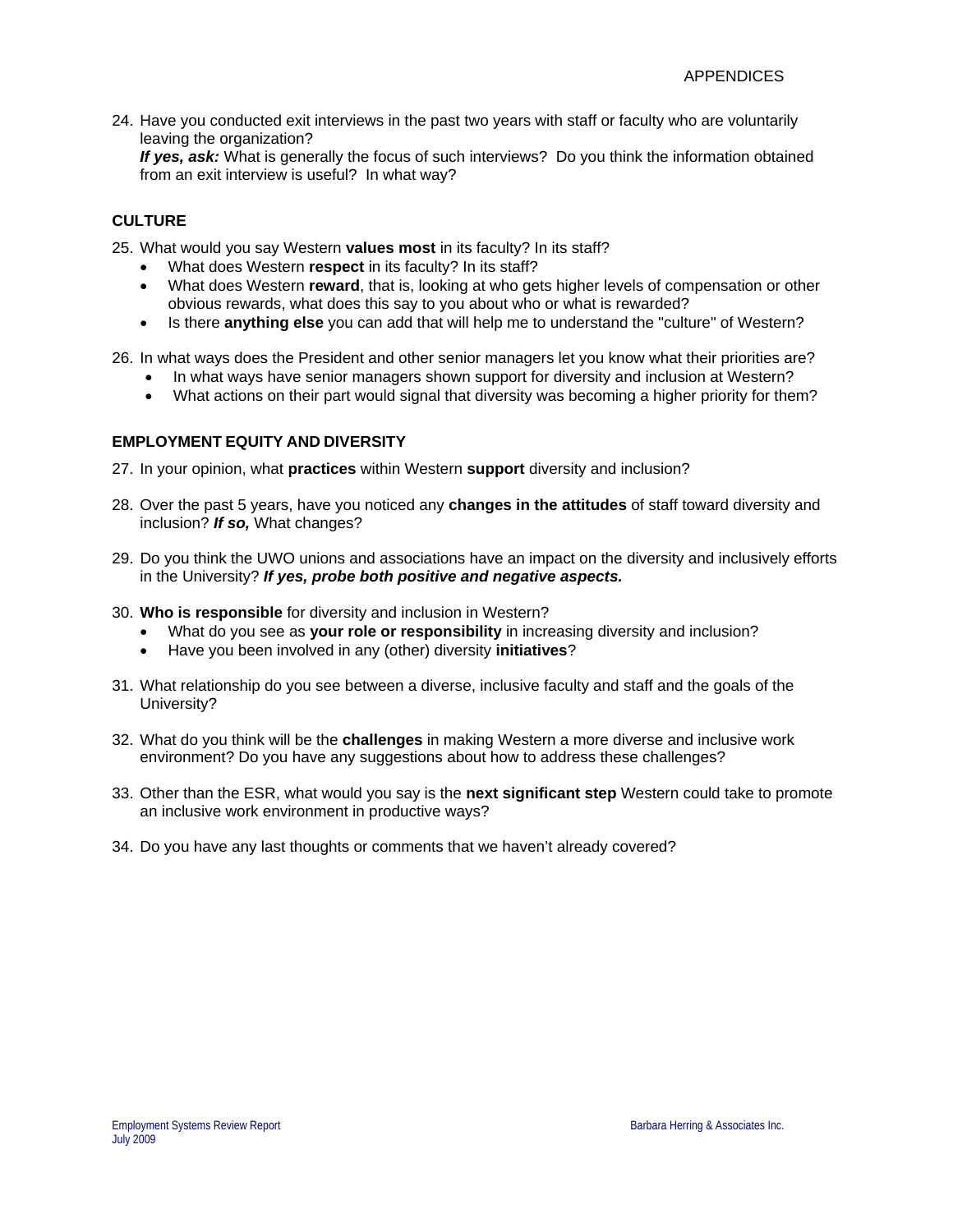# **Interview Outline, Managers and Supervisors – Admin Staff**

University of Western Ontario January 2009

I am **Example 2** with Barbara Herring & Associates Inc. – a private consulting firm.

As you may know, the University is conducting an Employment Systems Review, a review of all employment policies and practices. The purpose of the review is to identify any barriers to employment and workplace opportunities, with the objective of removing these barriers.

The review focuses on four designated groups: **women, Aboriginal peoples, racial minorities and people with disabilities.** But we often find that improving personnel practices for one group improves the workplace for everyone – and that's our common goal.

Our report will be used to make recommendations on ways to make the University's human resources processes more inclusive while maintaining a high quality of work.

In our conversation, I would like to ask you how the human resources systems work at the University and your opinions on possible changes to make them more inclusive. I would also like to hear about any best practices that are taking place at the University.

Our conversation is confidential as far as possible and will be reported only as group data.

### *Ask only if this is a one on one interview.*

Before I begin, it is relevant to our overall findings to ensure that we have consulted with a cross section of employees in terms of roles, positions, perspectives and diversities. Therefore I would like to know if you are a member of one or more of the following:

Woman, racial minority, Aboriginal peoples People with disabilities

### PERSONAL EXPERIENCE *If not already known, ask for job title.*

1. I'd like to ask you a few questions about your career at Western. – About how long have you been with Western? In your current job?

### *If interviewee has been in current job less than 5 years, continue. Otherwise skip to Q 3*

- How did you hear about your present job? Where did you go to find out more about the job before you applied?
- Did you go through a competition process for your present position? If not, what process was followed?
- 2. Please describe your career path at Western (e.g., entry position, promotions, secondments, etc.)
	- What supports within Western would you say have contributed to your success here? (e.g., training, mentor or coach, supervision, secondments, networking, etc.)
	- How far up the management level do you think you might rise here? Why do you say that?
	- Would you say that your group status designated/non-designated has been a help or hindrance – or neither - to your career at Western?
	- *Designated group members only:* Do you think your experiences in Western would be different if you were not a (name group)? *Discuss.*
	- *Designated group members only:* Would you say that you have made **particular contributions** to Western as (name group)? *Discuss.*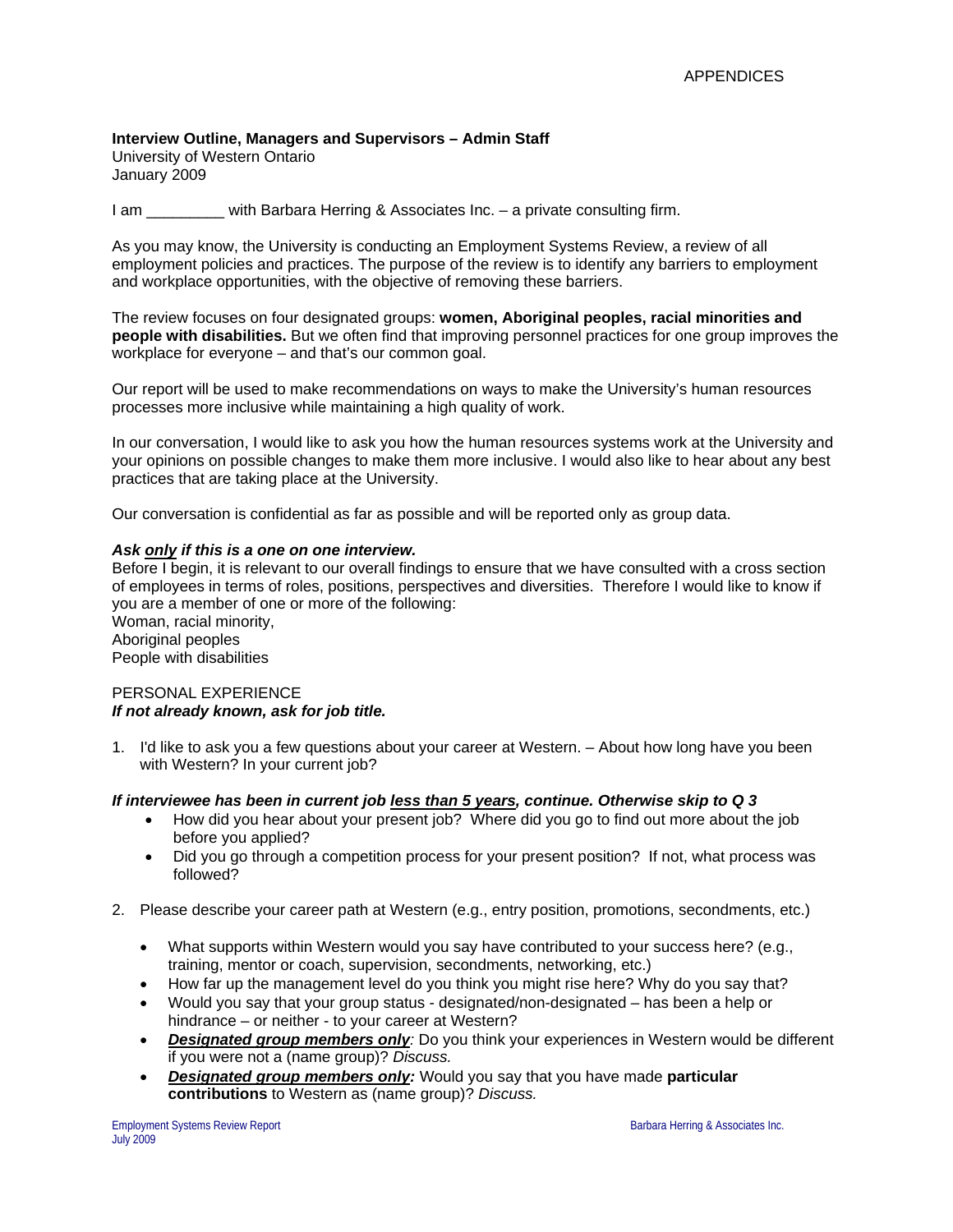3. Do you feel that you have experienced discrimination based on race, sex, sexual orientation, disability, language, ancestry or culture in Western? Could you tell me about that?

### RECRUITMENT AND SELECTION

The rest of the questions are for you in your role as a manager/supervisor.

- 4. In your current position, do your responsibilities include supervising staff?
	- How many staff work in your area of responsibility? How many of them report directly to you? *If none, skip to Q 7.*
- 5. A. Have you hired a staff member (either permanent or non-permanent) in the past 2 years? *Ask about the recruitment and hiring process using the Q6 as probes if necessary. Check throughout on role of Faculty/Staff Relations.*

If none, skip to Q7.

- 6. I would like to ask you about recruitment and selection practices. To do this, I would like you to describe the most recent competition you managed. *If necessary, add that they should describe one that is completed. Then be sure they cover all the following aspects. Prompt if necessary*
	- What was the **job title** of the position?
	- *Then say,* Once the position was approved so it could be filled, what did you do first?

### Recruitment

- What was the **area of search**? Why? Who decided?
- **How did you recruit candidates? Where did you advertise?** Who decided where the job would be advertised?
- Were any candidates **recruited by word of mouth,** that you know of? *Probe for specifics.*
- Were there any **special measures to recruit designated group candidates**? *If so*, what measures were those? *Probe re success?*

Applications and Screening

- Did the applicants reply by **resumes or application forms** or both?
- Who screened applicants for interviews? How was this done?

Interviews and Other Assessment Tools

- Did you hold **interviews**? Who conducted interviews? Individuals or as a panel?
- Is there practice of including **designated groups as interviewees**?
- Did you **develop a set of questions and answers** before the interviews?
- What else was involved in the assessment? (e.g., tests, presentations)

### Reference checks

Who checked **references**? Was a **standard question form** used?

### Selection Decision

- Who made the final **selection decision?** Did senior people have to sign off?
- Who **contacted unsuccessful** interviewees? By telephone, letter, etc.? Do these people have an opportunity for feedback?

Documentation

**How was the selection process documented? Whose responsibility is this? Where are** competition files kept?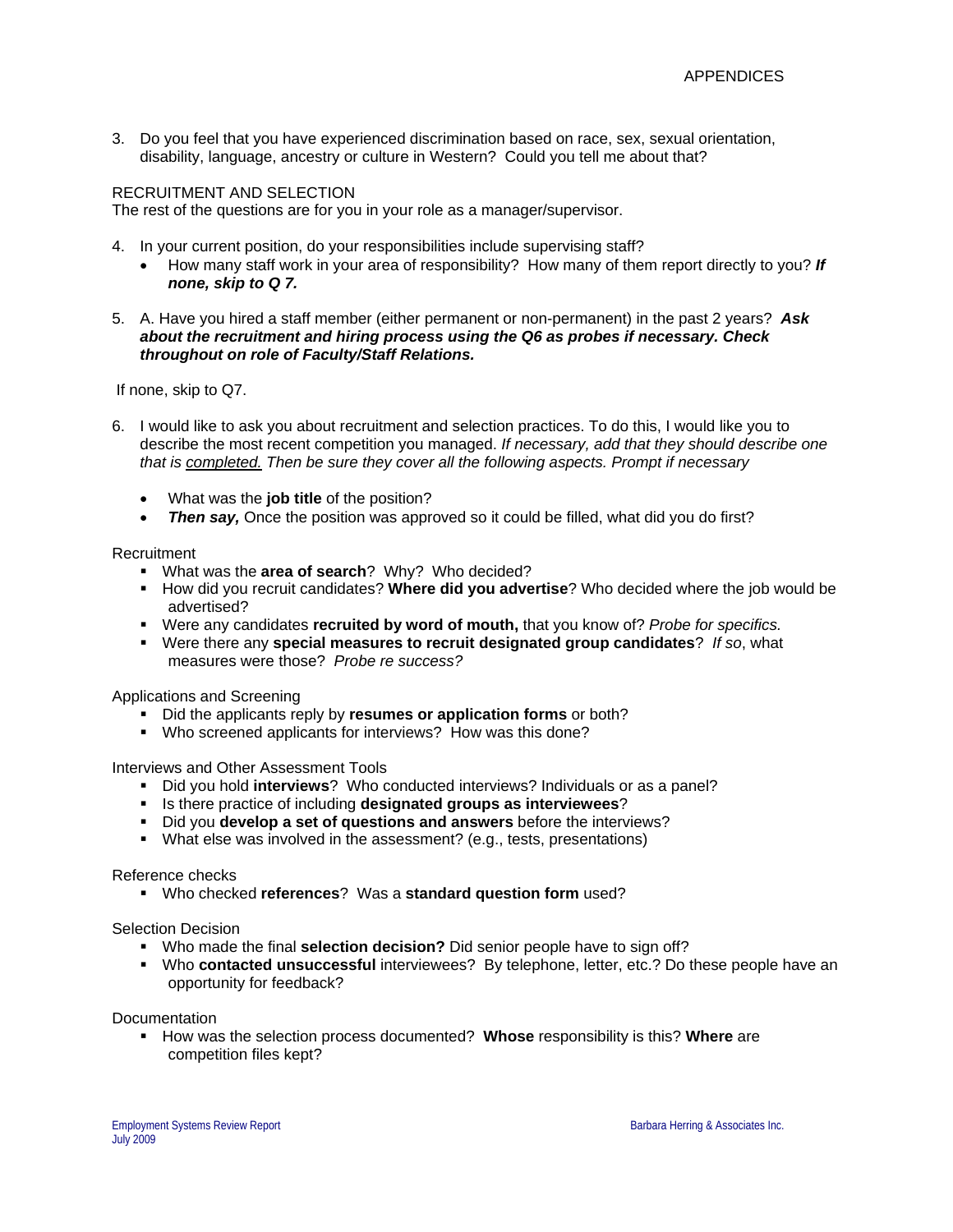- 7. Do you have any ideas about what would make the hiring process more open to designated groups? *Probe particularly for suggestions re each of the designated groups, if not mentioned.*
- 8. Do you have any employees who are not full time, permanent? How many? *If affirmative response, continue. Otherwise, skip to Q 9*
	- What type of work do these employees normally do? Why are they non-permanent?
	- Is the process for hiring non-permanent employees different from that for permanent staff? *If yes, ask:* How is it different? (*Probe re how is recruiting done? Is there usually a competition with more than one candidate?*
	- Do these employees typically apply for permanent jobs? Are they likely to succeed in these competitions? When are they not able to apply for permanent jobs?

# **ORIENTATION**

- 9. Have you been involved in orienting a new employee in the past two years? *If yes continue. Otherwise skip to Q 10.*
	- Is there any reference to diversity and inclusiveness, human rights or harassment prevention in the orientation done by your or your staff?

### WORKING CONDITIONS

- **10.** Does your area allow or encourage alternative work arrangements like a compressed work week, job sharing, reduced workload or other special work hours or work at home? *If yes, ask for an explanation of how it was organized, to whom does it apply, etc***.** 
	- Have employees ask for accommodation for family needs? Men and women?
	- How much authority do you have to make alternative arrangements?
	- Have you made any such arrangements with employees that report to you? How is this working? Any suggestions for improvement?
	- Are there any disadvantages for a person using these arrangements?
- 11. Have employees asked for accommodation of religious or cultural observances other than Christian? *If no, skip to Q12*

*If yes, ask for details and whether granted - if leave was granted, ask:* Was this with or without pay?

12. Have employees come to you with reports of harassment by another employee? *If yes, ask:* What did you do? *If not, ask:* What would you do if that happened?

### **TRAINING AND DEVELOPMENT**

- 13. How does your staff find out about job-related training opportunities offered by the university? How do they gain access to this training? *Probes if not mentioned:*
	- Can staff ask for training they want? Do they ask you or Faculty/Staff Relations or someone else? Do they need your permission?
	- Do you suggest training to staff who need it? (In the context of performance review?)
	- **What do staff typically do to prepare for a promotion**?
- 14. How were staff members selected for the most recent special project or assignment that you are aware of?
- 15. Have you ever acted as a **mentor**; that is, over some period of time did you coach an employee who is junior to you to help him or her get ahead in their career? *If no, skip to Q17.*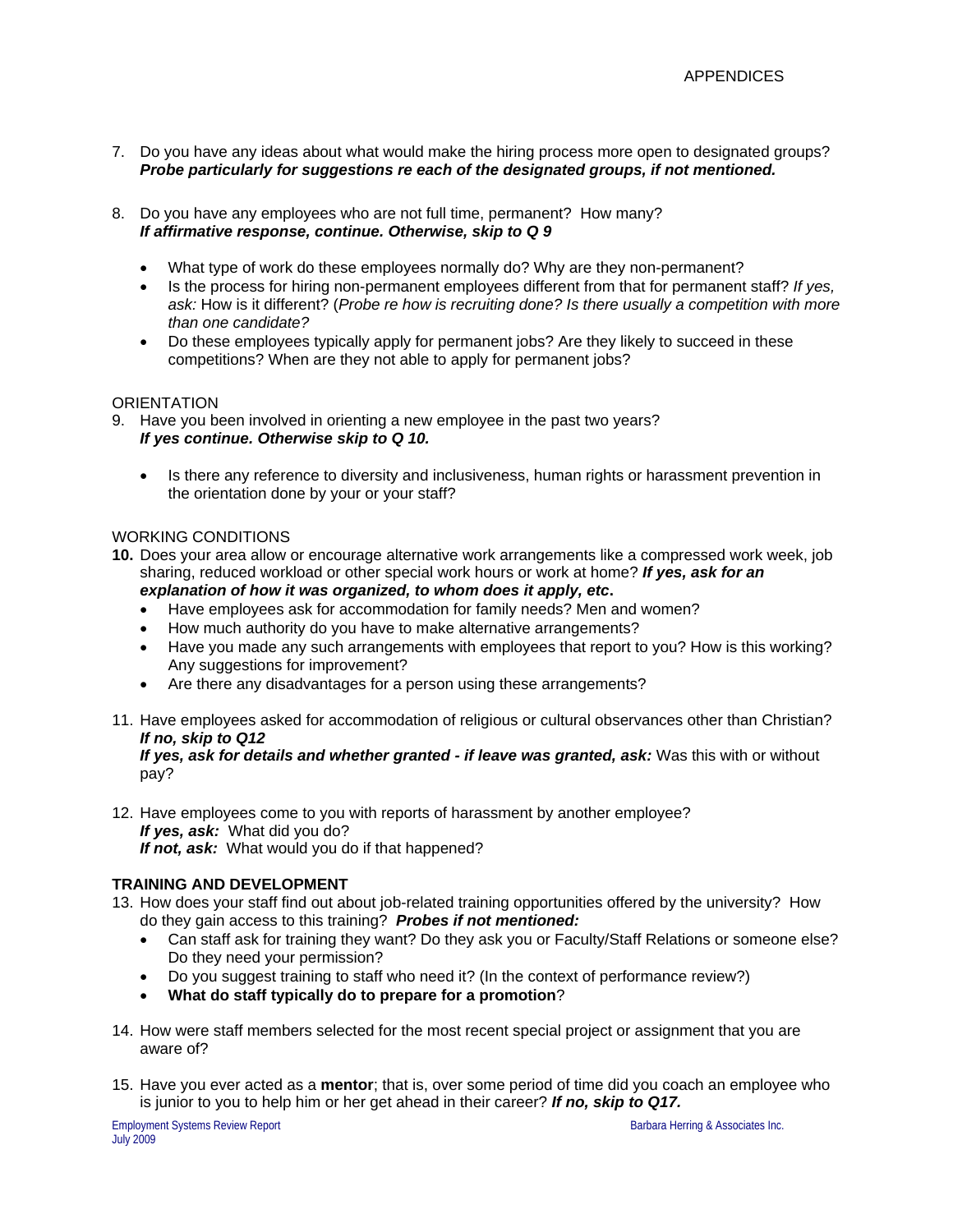- *If yes,* have any of these employees been designated group employees?
- What kinds of help or advice have you given?
- Have you recommended any of these people for a promotion?
- 16. **Have you had mentors**, either formally or informally? What was the most helpful thing that a mentor did to help you in your career?
- 17. Have you received **training** to assist you to supervise staff in a diverse environment? *Probe re:* Nonbiased hiring techniques? Training in managing diversity? human rights? race relations? Aboriginal relations? Anti-discrimination? Cultural diversity?
- 18. What role do you play in staff performance assessment? If they do assessments, ask: How well does this system work, in your opinion? Suggestions for improvement?
- 19. When was your last performance appraisal? Was it helpful? *If not, ask:* Why not?
- 20. Have you been involved in dismissals of staff in the past two years? *If yes, ask:* Please describe the process leading up to the dismissal.
- 21. Have you conducted exit interviews in the past two years with staff or faculty who are voluntarily leaving the organization?

*If yes, ask:* What is generally the focus of such interviews? Do you think the information obtained from an exit interview is useful? In what way?

# **CULTURE**

- 22. What would you say Western **values most** in its staff members ?
	- What does Western **respect** in its staff?
	- What does Western **reward**, that is, looking at who gets higher levels of compensation or other obvious rewards, what does this say to you about who or what is rewarded?
	- Is there **anything else** you can add that will help me to understand the "culture" of Western?
- 23. In what ways does the President and other senior managers let you know what their priorities are?
	- In what ways have senior managers shown support for diversity and inclusion at Western?
	- What actions on their part would signal that diversity was becoming a higher priority for them?

### **EMPLOYMENT EQUITY AND DIVERSITY**

24. In your opinion, what practices within Western support diversity and inclusion?

- 25. Over the past 5 years, have you noticed any changes in the attitudes of staff toward diversity? *If so,*  What changes?
- 26. Do you think the UWO unions and associations have an impact on the diversity and inclusively efforts in the University? *If yes, probe both positive and negative aspects.*
- 27. **Who is responsible** for diversity and inclusion in Western?
	- What do you see as **your role or responsibility** in increasing diversity and inclusion?
	- Have you been involved in any (other) diversity **initiatives**?
- 28. What relationship do you see between a diverse, inclusive faculty and staff and the goals of the University?
- 29. What do you think will be the **challenges** in making Western a more diverse and inclusive work environment? Do you have any suggestions about how to address these challenges?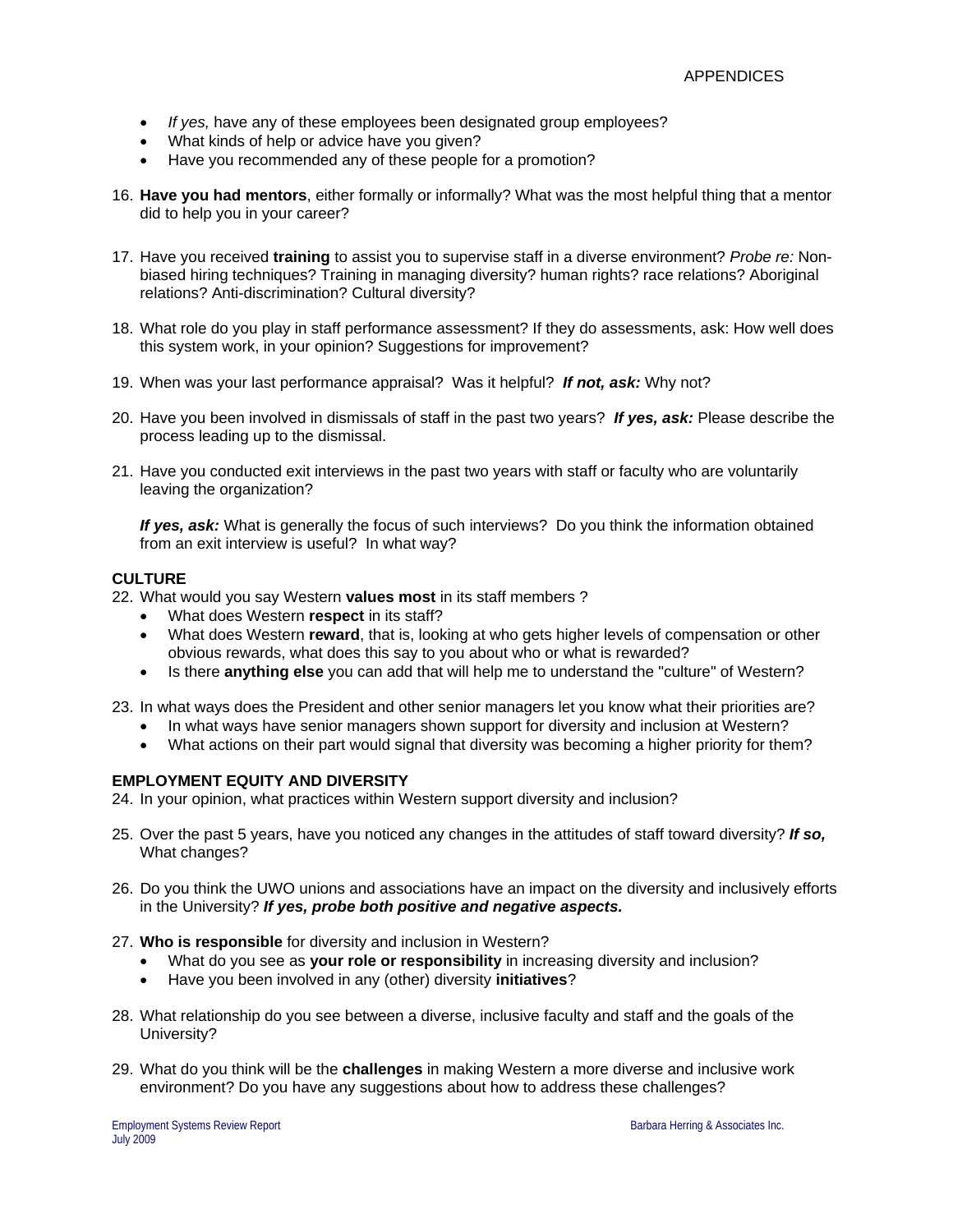- 30. Other than the ESR, what would you say is the **next significant step** Western could take to promote an inclusive work environment in productive ways?
- 31. Do you have any last thoughts or comments that we haven't already covered?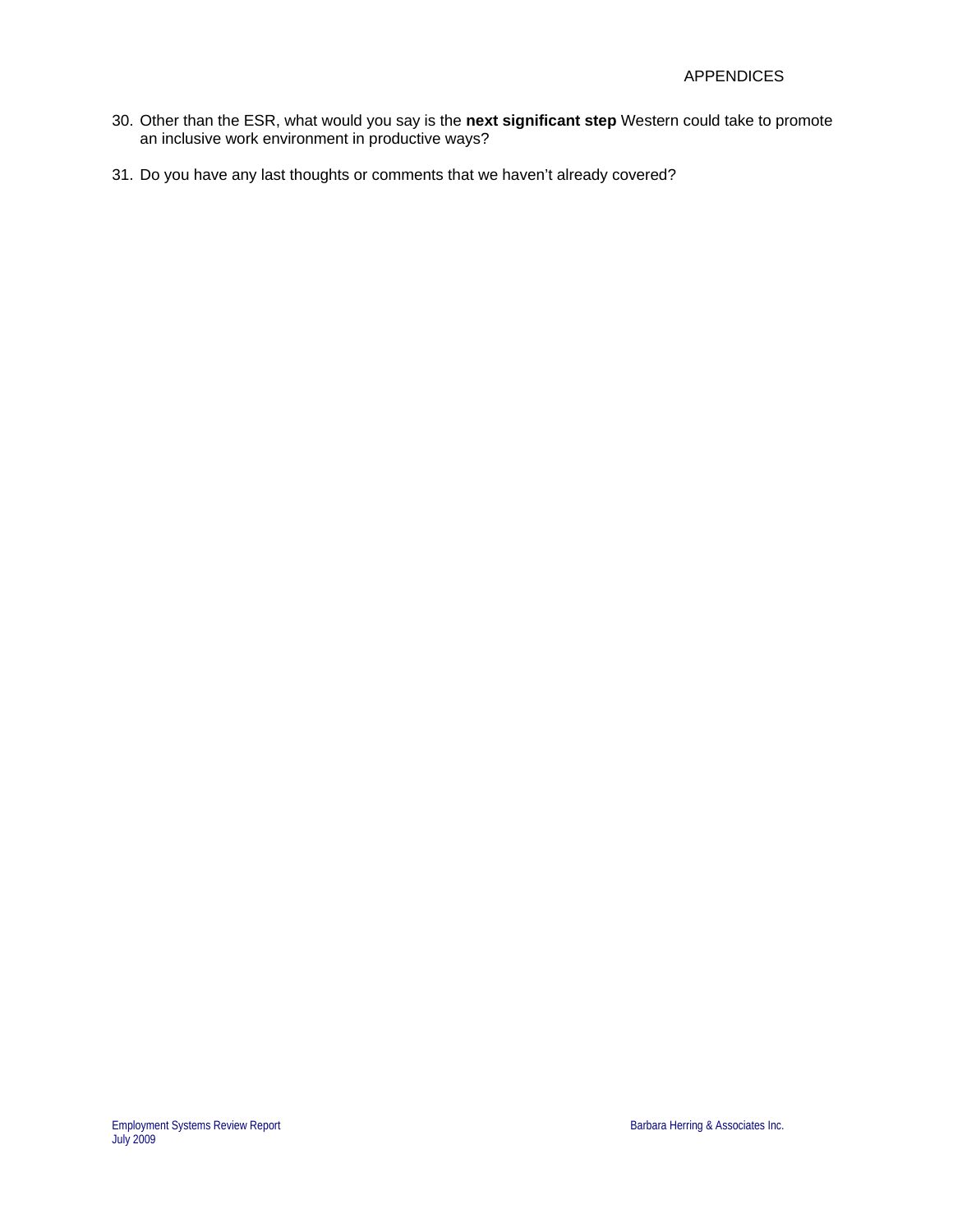### **Interview Outline, Union/Association Rep/Steward**

University of Western Ontario January 2009

I am \_\_\_\_\_\_\_\_\_ with Barbara Herring & Associates Inc. – a private consulting firm.

As you may know, the University is conducting an Employment Systems Review, a review of all employment policies and practices. The purpose of the review is to identify any barriers to employment and workplace opportunities, with the objective of removing these barriers.

The review focuses on four designated groups: **women, Aboriginal peoples, racial minorities and people with disabilities.** But we often find that improving personnel practices for one group improves the workplace for everyone – and that's our common goal.

Our report will be used to make recommendations on ways to make the University's human resources processes more inclusive while maintaining a high quality of work.

In our conversation, I would like to ask you how the human resources systems work at the University and your opinions on possible changes to make them more inclusive. I would also like to hear about any best practices that are taking place at the University.

Our conversation is confidential as far as possible and will be reported only as group data.

### *Ask the following only if this is a one on one interview*

Before I begin, it is relevant to our overall findings to ensure that we have consulted with a cross section of employees in terms of roles, positions, perspectives and diversities. Therefore I would like to know if you are a member of one or more of the following: Woman, racial minority,

Aboriginal peoples People with disabilities

### *If not already known, ask for job title***.**

How long have you held this role?

What is your role in the union/association?

### *If this is a group, ask for (first) names.*

*Ask for job title/faculty? how long they have worked for the UWO? position in the (union/association) local (e.g. President, Secretary, Steward)? For how long an (union/association) rep?*

### **Overview**

- 1. What are the key issues that you believe UWO faces in the next one to three years that will affect how the university conducts its business?
- 2. What are the key issues that you believe (union/association) faces in the next one to three years?

### **Employment**

3. *For CUPE reps* – how often do employees do overtime – how often is this an arranged assignment as opposed to as hoc? Is there more overtime in some job groups than others? If so, which ones?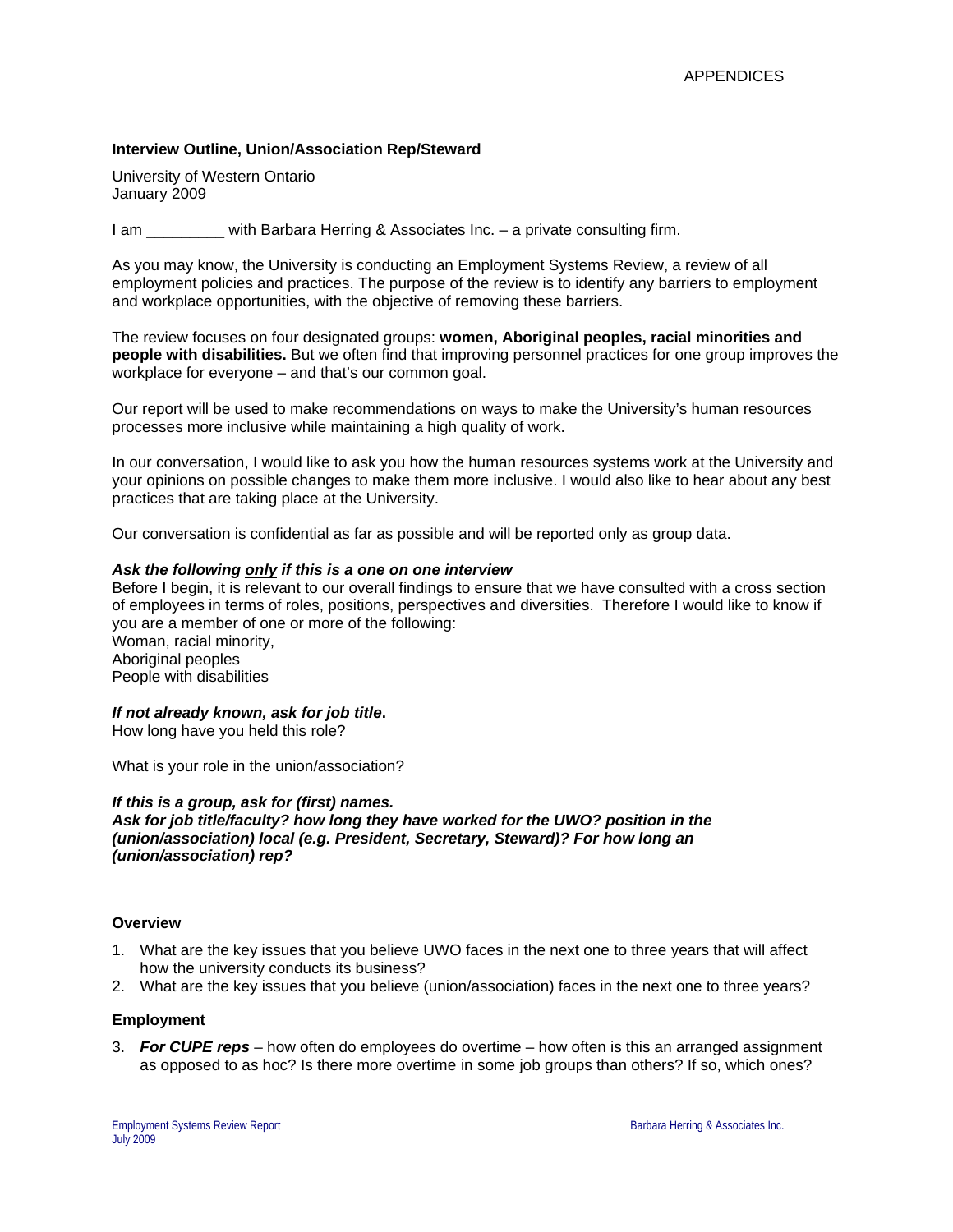*For UWOFA officials –* What is the reduced responsibility clause in the UWOFA agreement used for? Could it be used by a faculty member with a disability an accommodation? Could it be used in this way?

- 4. As a (union/association) steward/rep, you sometimes see patterns of complaints or grievances from employees. From this perspective, what barriers or difficulties do women employees experience here in your workplace? What barriers or difficulties do employees who belong to a racialized group experience? What barriers or difficulties do Aboriginal people experience? What barriers or difficulties do employees with disabilities experience here?
	- For all the employees you represent, what do you see as the greatest barriers or frustrations they face in employment matters?
- 5. In general, what are the most common types of grievances filed by employees in your workplace?
- 6. a. In the past year, how many grievances were related to harassment/discrimination? Have you seen an increase in complaints/grievances from persons in the designated groups in the past few years? **If** *yes, which group(s) and why do they think this is happening?*

# **Culture**

- 7. How would you describe the labour relationship between Management and (union/association)*? Probe* Why do you say that*?*  Do you think that this relationship has an impact on the diversity and inclusively efforts in the UWO? *If yes, probe both positive and negative aspects.*
- 8. Are there any other general issues that (union/association) has with the UWO overall?
- 9. In the last 5 years, have you noticed any changes in the "culture" of the university? If so, what? Do you see/feel any changes in the "culture" of your union/association? If so, what?
- 10. Would you say your workplace is representative of the Ontario workforce?
- 11. Do you have a diverse representation of stewards/reps in (union/association)?

# **Employment Equity and Diversity**

- 12. In what ways does the union/association executive convey to reps/stewards/ the membership what their priorities are?
	- In what ways have union/association executives shown support for increased diversity and inclusion at the University?
	- Are there any sections of the collective agreement of (union/association) or related practices or initiatives that we haven't yet talked about that explicitly support diversity and inclusion? *Probe who to contact about these.*
- 13. Does (union/association) have a statement of commitment to equity and/or diversity principles?
- 14. Have stewards/reps received any information or training from (union/association) to help you to understand Human Rights? *If yes, ask:* When was it provided? What length of training?
	- Have stewards/reps received any information or training about diversity or harassment/discrimination prevention? *If yes, ask:* When? What length of training?
	- Do you feel you have enough information/training as a steward/rep to competently represent members on Human Rights, Harassment or Discrimination complaints? *If no, ask:* What (more) would you require to have the competency?
- 15. What do you see as the **role or responsibility of (union/association) i**n increasing diversity and creating a safe work environment for all employees?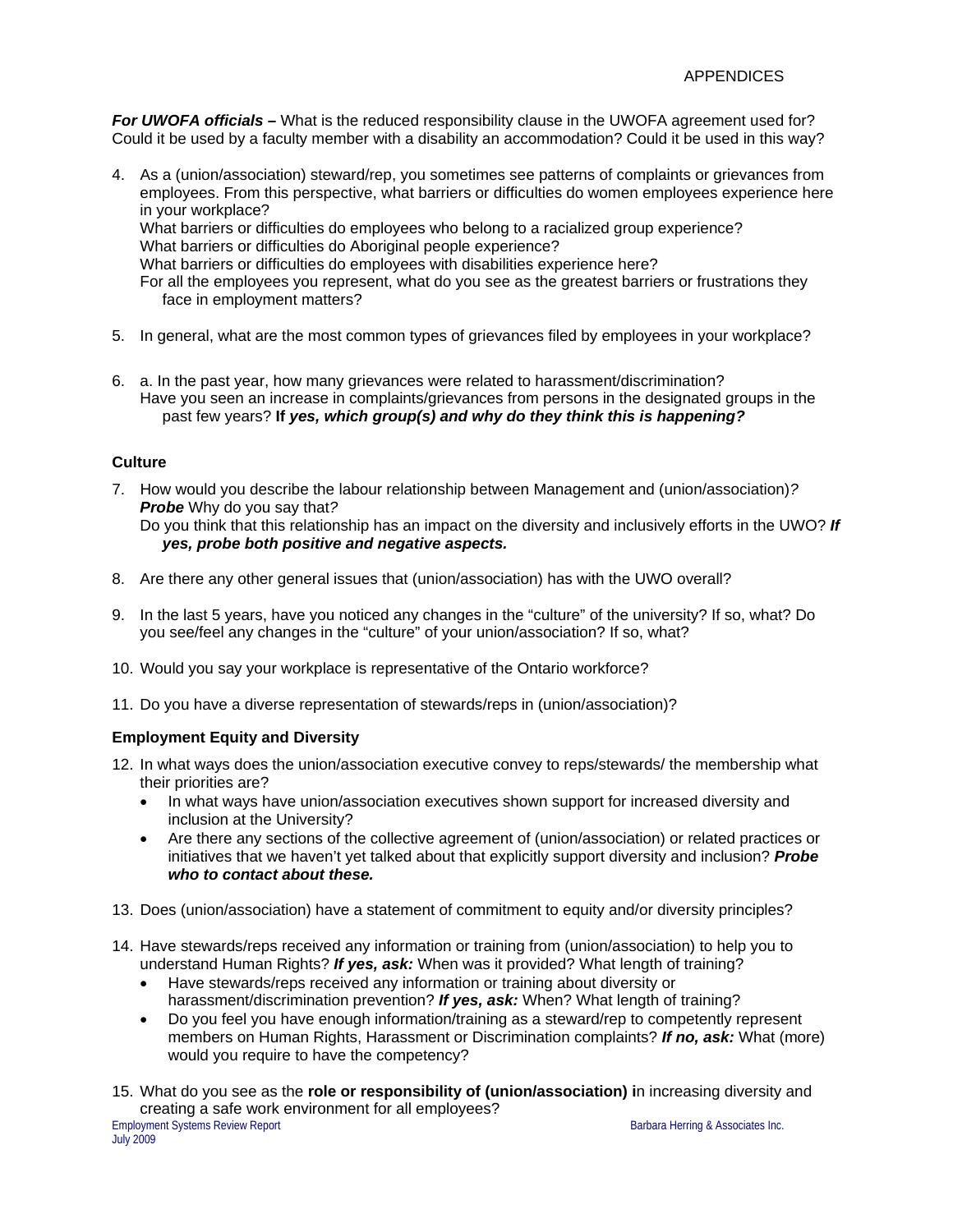- 16. What do you see as **your role or responsibility as a steward/rep** in creating a safe and inclusive work environment?
- 17. What relationship do you see between a diverse, inclusive workforce and the goals of (union/association)?
- 18. What do you think will be the **challenges** in the University becoming a more diverse and inclusive work environment?
- 19. What concerns do you think staff/faculty might have about employment equity and diversity initiatives - present or future?
- 20. In your opinion, what next steps could (union/association) take to promote a diverse and inclusive work environment? *Probe.*
	- Other than the ESR, would you say there are other obvious steps that the University could take to promote an inclusive work environment? *If yes, probe.*

### **Organizational Culture (omit this section if time is short)**

- 21. I'd like you to describe the organizational culture at the University of Western Ontario What would you say the University **values most** in its *(faculty/admin staff)*?
	- What does the University **respect** in its *(faculty/admin staff)*?
	- What does it **reward;** that is, looking at who gets promotions or other obvious rewards, what does this say to you about who or what is rewarded?
- 22. Is there anything else you can add that will help me to understand the "culture" of the University? Have you noticed any changes in the University "culture" over the last 5 years or so? What changes?

# **Planning the Next Steps of this Review**

- 23. Do you have any particular issues or concerns that you would like to see addressed in the employment systems review?
- 24. Are there any [other] particular (union/association) members whose views should be included in the review?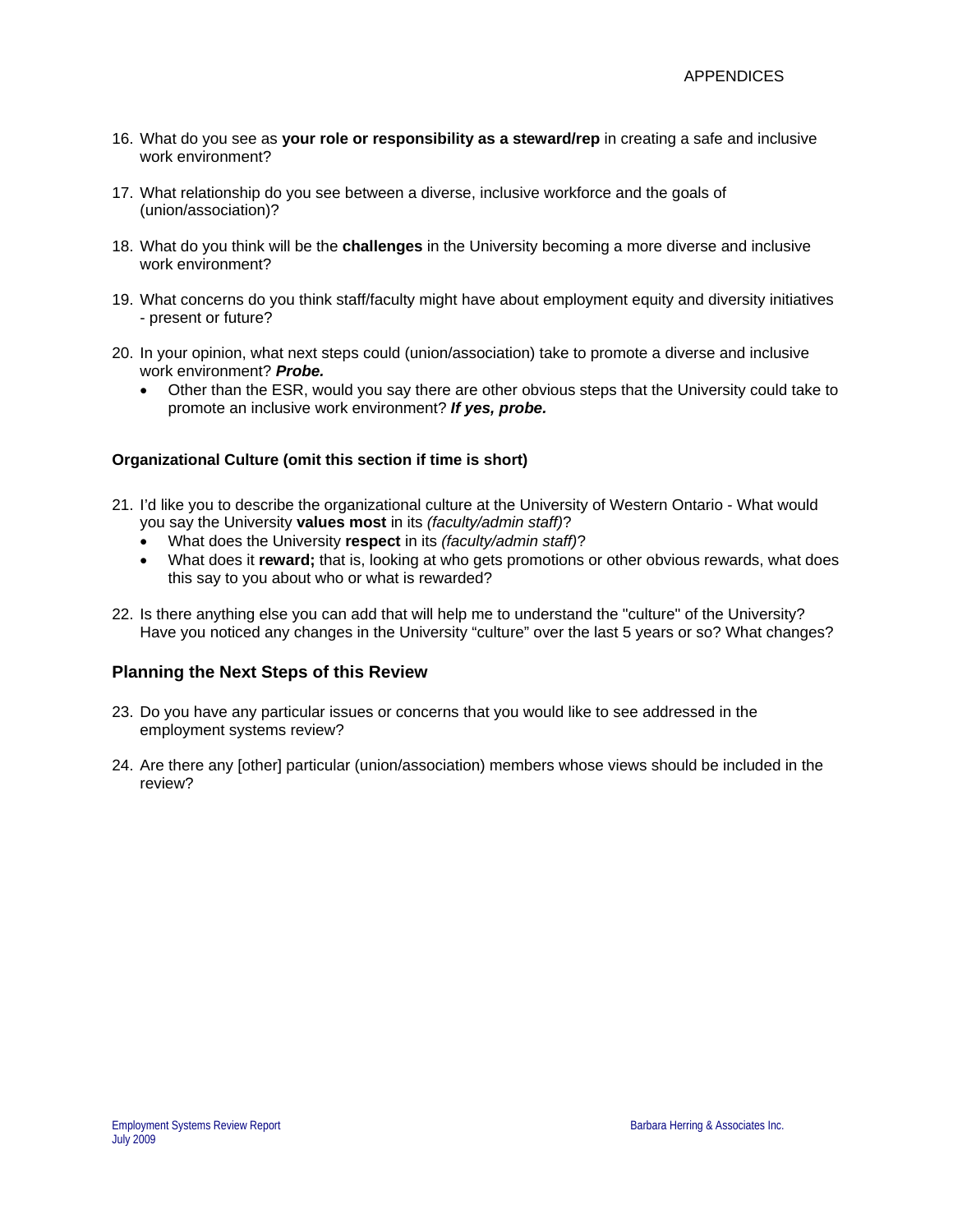# **Questions for Non-Supervisors**

University of Western Ontario January 2009

I am \_\_\_\_\_\_\_\_\_ with Barbara Herring & Associates Inc. – a private consulting firm.

As you may know, the University is conducting an Employment Systems Review, a review of all employment policies and practices. The purpose of the review is to identify any barriers to employment and workplace opportunities, with the objective of removing these barriers.

The review focuses on four designated groups: **women, Aboriginal peoples, racial minorities and people with disabilities.** But we often find that improving personnel practices for one group improves the workplace for everyone – and that's our common goal.

Our report will be used to make recommendations on ways to make the University's human resources processes more inclusive while maintaining a high quality of work.

In our conversation, I would like to ask you how the human resources systems work at the University and your opinions on possible changes to make them more inclusive. I would also like to hear about any best practices that are taking place at the University.

Our conversation is confidential as far as possible and will be reported only as group data.

### *Ask only if this is a one on one interview.*

Before I begin, it is relevant to our overall findings to ensure that we have consulted with a cross section of employees in terms of roles, positions, perspectives and diversities. Therefore I would like to know if you are a member of one or more of the following:

Woman, racial minority, Aboriginal peoples

People with disabilities

- A. *If not already known, ask for job title***.**
- B. How long have you held this role?
- C. *For faculty, also ask:*

Do you have tenure? Are you in a tenure stream position? Have you held administrative positions on a hiring committee? As Chair or Dean? Any other administrative position? Would you say these positions have been a help or a hindrance for your career?

### **Discussion Outline**

1. What is it like to work at UWO? What do you like best about working here ... what do you like least?

In the community, is UWO considered a good employer? Is your job considered a good one to have?

### *If not already mentioned ask about:*

Are the pay and benefits good for London? Are your colleagues generally helpful? Is this a comfortable place to work? Are there good opportunities for training and improving your job skills? Are there good opportunities for advancement? Is UWO an employer that you are proud to be associated with? Does UWO live up to its values?

2. *Ask Women:* Do you think your experiences in UWO would be different if you were a man?

Employment Systems Review Report Barbara Herring & Associates Inc. *Ask Women:* Would you say that you have made particular **contributions** to the company as a July 2009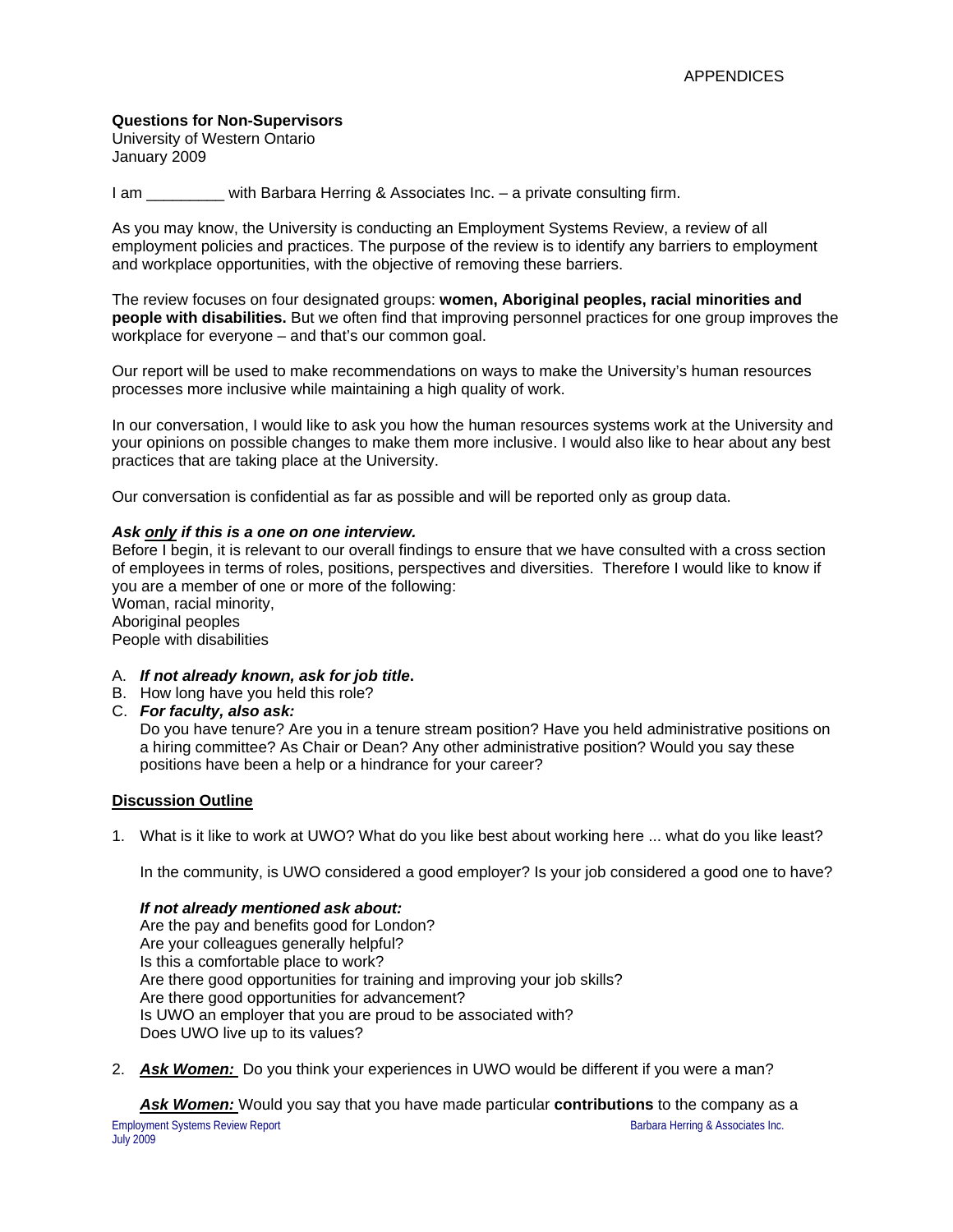### woman?

*Ask Women:* Are any parts of the job harder for you as a woman? *If so*, What parts? Are any parts easier for you as a woman?

3. *For VM and AP* Do you think your experiences in UWO would be different if you were a not a (group)? *If yes, ask:* In what ways? Would you say that you have made particular **contributions** to UWO as a member of a visible minority group/ an Aboriginal person?

Are any parts of the job **harder for you** as member of a visible minority group/ an Aboriginal person? *If so, ask:* What parts? Are any parts easier for you as a visible minority person?

### Ask everyone

4. How long have you worked for UWO? *If 5 years or less, ask the rest of 4. Otherwise, SKIP to Q5.* 

Before you started to work here, what attracted you to UWO? Why did you apply for a job here?

How did you hear that this job was available?

How did you go about applying? Did you have an interview? Do you know if other people were interviewed for the job?

Before joining, did you have any reservations about the company ... had you heard anything negative?

In what ways was your experience in the job different than you expected?

5. Describe the type of people you think would be most suited to the job you are in?

What could UWO do or say to reach and recruit more women/visible minorities/Aboriginal people/people with disabilities for your job?

- 6. What preparation or training did you have for your current job? What job training did you have once you started the job here?
- 7. What supports have contributed to your effectiveness in your job? (If necessary, provide examples such as good supervisors, helpful colleagues, clarity of role and responsibilities, training opportunities).
- 8. Can you suggest any (other) changes that would make working here more comfortable or attractive to you?
- 9. Do you get informal feedback on how well you are doing your job? Would you like more feedback?

When was the last time you had a performance review? Was that helpful? *If not, ask:* Why not?

10. Would you say there are good opportunities for advancement for you here? Why do you say that?

### *Admin staff only, ask Q10 and 11. Faculty skip to Q12*

- 11. Have you been promoted or transferred? *If within the past 5 years, ask:* How did you hear about the job opportunity?
- 12. Are you interested in advancement at UWO? (How) do you let your supervisor know that you are interested? What would you have to do to prepare for advancement?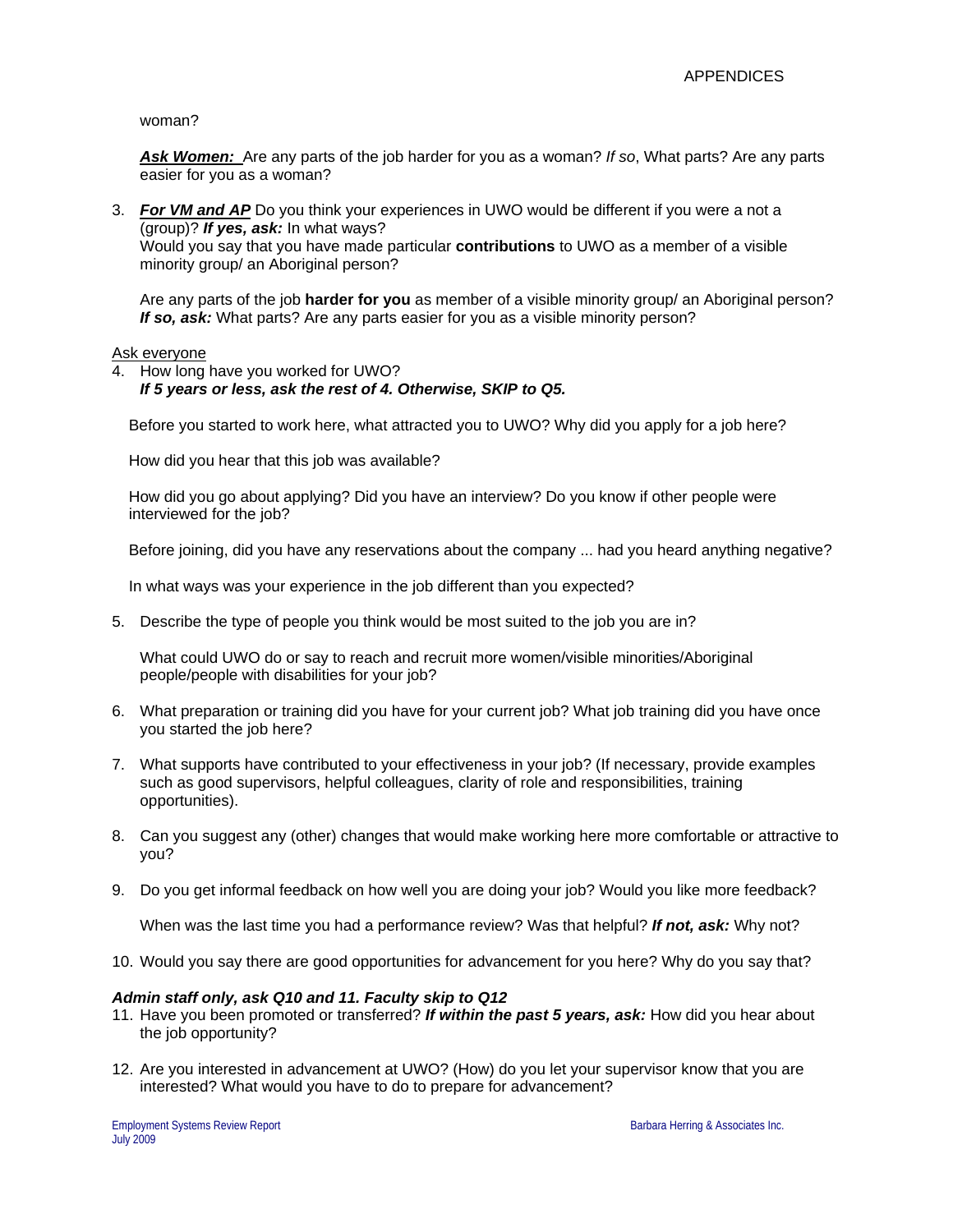# *Ask everyone.*

The next questions are about the work environment in general.

13. What does UWO **value** in its employees?

What does it **respect**?

What does it **reward**, that is, considering who gets raises, promotions or other tangible rewards, what does this tell you about who or what is rewarded?

- 14. If you felt that you were being harassed or discriminated against in this workplace, what do you think you would do about it? *Discuss*
- 15. Do you see any harassment in this workplace (e.g. jokes/comments of a sexual, racial, homophobic nature)? How common is this? Does your supervisor know this occurs? What is your supervisor's response? *Discuss.*
- 16. Have you ever been subjected to workplace harassment in this organization?

*If yes, ask:* What was the nature of the harassment, if you don't mind telling me in general terms? When did it happen? What did you do about it?

17. How do you find out what training opportunities are available to you?

If you want some training or some other developmental assignment, what do you do to sign up ... does your manager have to recommend you? How could it be improved?

- 18. One of the groups that may be disadvantaged by workplace practices is people with disabilities. I'd like to ask you about possible barriers to disabilities in your workplace and with the jobs you know. In some cases, these barriers may be legitimate – for example, a person in a wheelchair cannot climb a ladder. In your workplace and the jobs you know, what barriers do you see - - Physical barriers?
	- Barriers to people with sight or hearing impairments?
	- Employees with invisible disabilities such as psychiatric disabilities.

### *If interviewee has identified as a person with a disability, ask Q20 – 27. All others, skip to Q28.*

- 19. Are there any barriers that you have personally experienced anything that gets in the way of your contribution to UWO? *If yes, ask:* What do/did you do about that?
- 20. Do you find that the attitudes of your coworkers and manager are positive, or is that (also) a barrier for you? *If yes, ask:* What do/did you do about that?
- 21. Do you need any accommodations that is, any changes to the job or schedule to accommodate your disability? *If none needed, ask next question, then skip to Q 24.*
- 22. Have you discussed your disability with your supervisor? With Faculty Relations/Staff Relations? *If no, ask:* Why not? *Then SKIP to Q24*

### *If yes, ask:*

*23.* Did you suggest any accommodations? Did your supervisor or Faculty/Staff Relations suggest accommodations?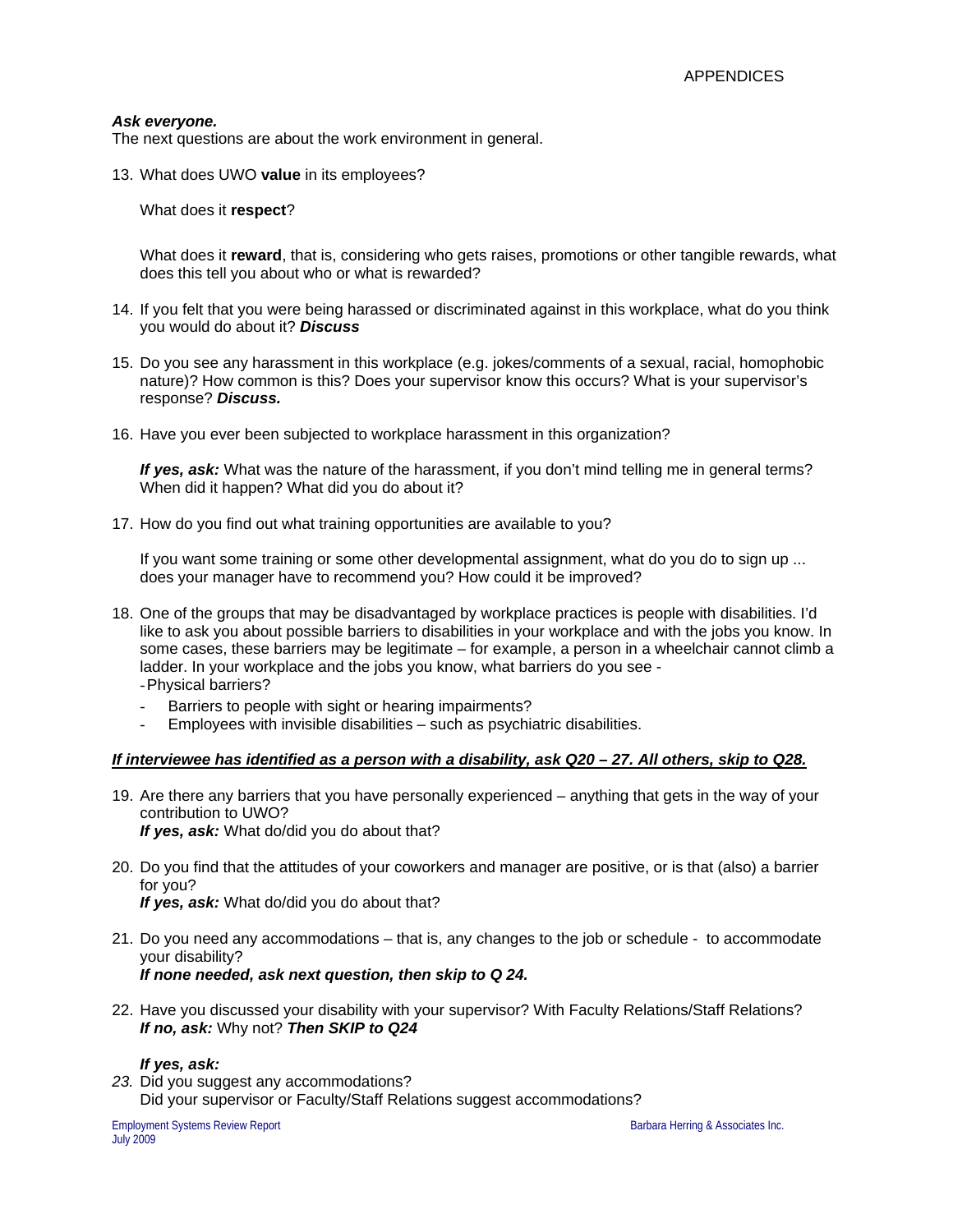Did someone else, like a rehab counsellor? *If any accommodations were suggested, ask:* What happened as a result? How long is it since you first got the accommodation? *If more than 2 years, ask:* Do you need any upgrades or newer accommodations now?

- 24. Are there (additional) accommodations that you would need if you wanted a promotion or transfer to a different job at UWO?
- 25. Does your supervisor/workers know about your disability? Do your co-workers know about your disability?

*If yes, ask:* Are they supportive of the accommodations you need?

### *Ask everyone*

26. Do you have any suggestions for UWO that we haven't talked about yet ... anything that you believe could make UWO a better place in which to work?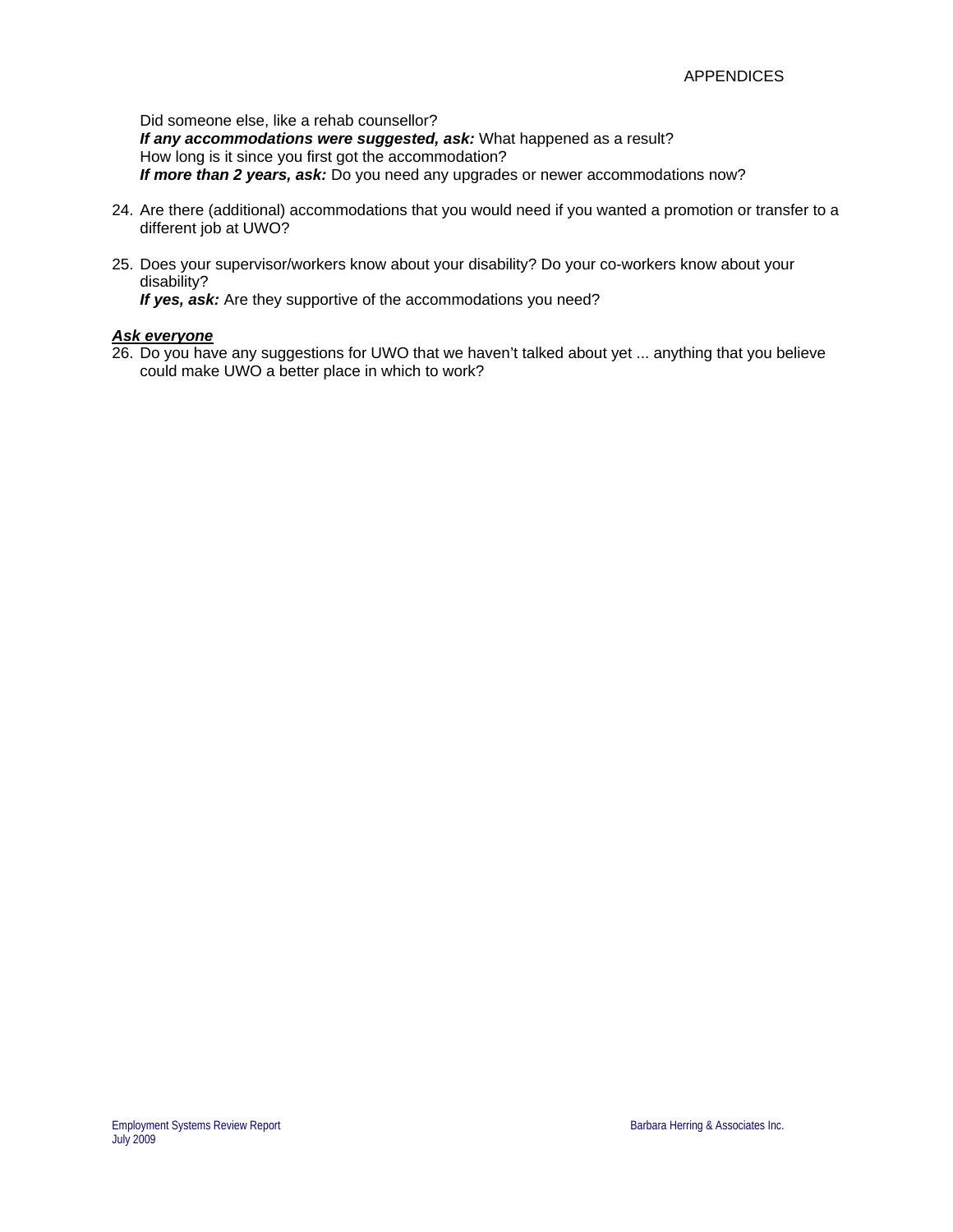# **Discussion Outline for Focus Groups non-supervisors**

University of Western Ontario January 2009

I am \_\_\_\_\_\_\_\_\_ with Barbara Herring & Associates Inc. – a private consulting firm. Thank you for agreeing to participate in this review of the university's employment practices.

As you may know, the purpose of the study is to determine factors that may be a barrier to hiring or advancement at the University of Western Ontario. While our focus is on groups covered in the Employment Equity Act (women, visible minorities, persons with disabilities, Aboriginal people), we often find that improvements to personnel practices for one group improves the workplace for everyone. Our goal is to make the policies and practices more inclusive ... so they are effective and equitable for all.

One important part of this study is to talk to employees like yourselves, to find out about your experiences at the university and your opinions about the work environment. I have some questions to focus the discussion but in general we are interested in **your own thoughts in your own words.**

You may find that there are **very different experiences and opinions** around the table. There is **no need to reach a consensus** or to agree. In fact, what I am most interested in is the **range of experiences** in the room. So if you find your experience or opinion is different from other persons, I particularly need to hear from you.

# **b) Stress confidentiality ... information to be reported back in aggregate form only**

Our conversation is confidential and nobody will be identified individually. The overall results will be reflected in the University's employment equity plan. I would ask each of you to also respect this confidentiality

The discussion should take about 2 hour max. Are there any questions about the process?

Please introduce yourself by saying 1) your name, 2) your job title 3) how long you have worked at the University and 4) how long in your current job..

### **Discussion Outline**

1. What is it like to work at UWO? What do you like best about working here ... what do you like least?

In the community, is UWO considered a **good employer**? Is UWO an employer that you are pro**ud to be associated with**? Is **your job** considered a good one to have? Are the **pay and benefits** good for London? Is this a **comfortable place to work**? Does UWO **live up to its values**?

2. *Ask Women:* Do you think your experiences in UWO would be different if you were a man?

*Ask Women:* Would you say that you have made particular **contributions** to the company as a woman?

*Ask Women:* Are any parts of the job harder for you as a woman? *If so*, What parts? Are any parts easier for you as a woman?

a) *For VM and AP* Do you think your experiences in UWO would be different if you were a not a (group)? *If yes, ask:* In what ways?

Would you say that you have made particular **contributions** to UWO as a member of a visible minority group/ an Aboriginal person?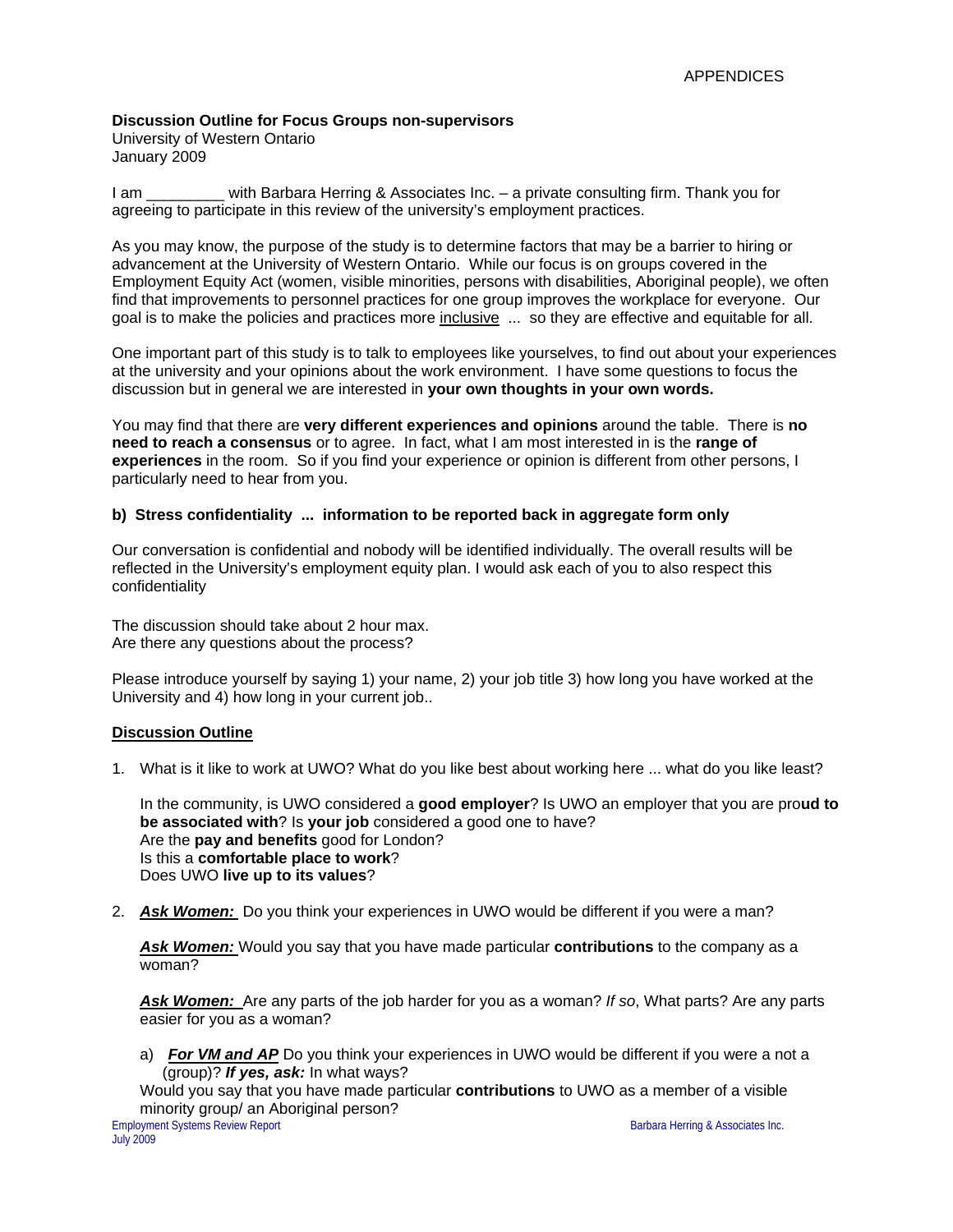b) *For VM and AP* Are any parts of the job **harder for you** as member of a visible minority group/ an Aboriginal person? *If so, ask:* What parts? Are any parts easier for you as a visible minority person?

### Ask everyone

- 3. How many of you have joined the UWO staff or faculty in the past 5 years? (*Ask these people especially)* Before you started to work here, what attracted you to UWO? Why did you apply for a job here?
- 4. What (else) could the university do or say to reach and recruit more designated group employees– any suggestions?
	- a) Before joining, did you have any reservations about the university as an employer ... had you heard anything negative?
	- b) In what ways was your experience in the job different than you expected?

### *Ask everyone*

5. What supports have contributed to your effectiveness in your jobs? (*If necessary, provide examples such as good supervisors, helpful colleagues, clarity of role and responsibilities, training opportunities*).

**Probe:** Are your colleagues generally helpful?

- a) Can you suggest any (other) changes that would make working here more comfortable or attractive to you?
- 6. Do you get informal feedback on how well you are doing your jobs? Discuss.
- 7. What job training did you have once you started the job here?
	- a) Are there good opportunities for training and improving your job skills?
	- b) Are there good opportunities for advancement?
- 8. For those of you who were promoted or transferred recently, or moved to a permanent position, how did you hear about the job opportunity?
- 9. The next questions are about the work environment in general.
	- a) First, what does the UWO value in its faculty/staff?
	- b) What does it respect in its faculty/staff?
	- c) What does it reward, that is, considering who gets raises, promotions or other tangible rewards, what does this tell you about who or what is rewarded?
- 10. If you felt that you were being harassed or discriminated against in this workplace, what do you think you would do about it? *Discuss*
- 11. Do you see any harassment in your workplace (e.g. jokes/comments of a sexual, racial, homophobic nature)? How common is this? Does your supervisor know this occurs? Discuss.
- 12. *Optional if comfortable.* Have any of you ever been subjected to workplace harassment in this organization .... if yes, what was the nature of the harassment .... when did it happen .... what did you do about it?
- 13. How do you find out what training or other development opportunities are available to you? If you want some training or some other developmental assignment, what do you do to sign up ... does your manager have to recommend you? How could it be improved?